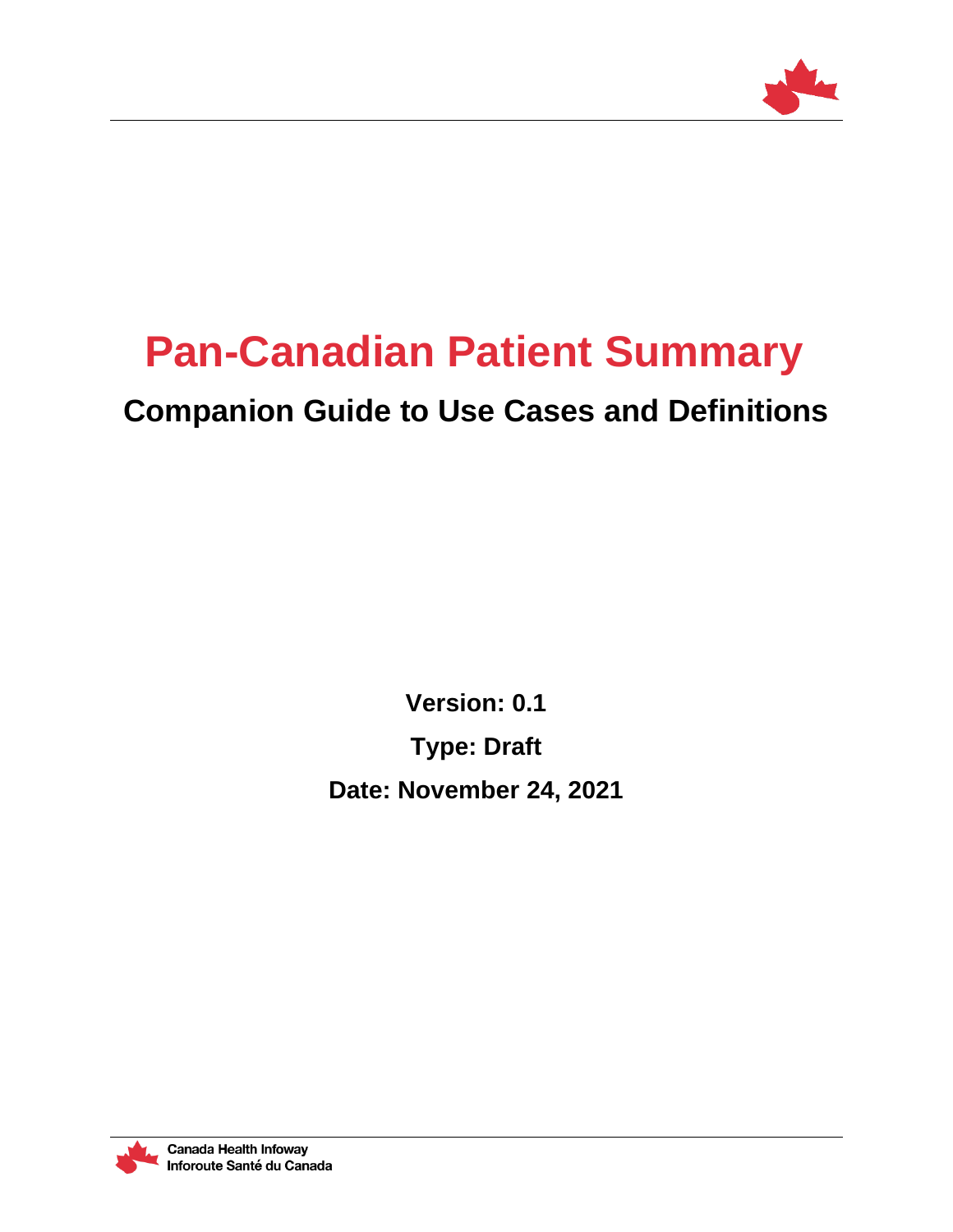# Companion Guide: Use Cases and Definitions

# Introduction

The pan-Canadian Patient Summary - Companion Guide to Use Cases & Definitions, is a companion document to the pan-Canadian Patient Summary Interoperability Specification that presents the broader context for clinical, business, interoperability and solution development considerations that were discovered during the development of the PS-CA. It defines the healthcare problem that the PS-CA addresses and includes healthcare use cases and interoperability requirements in terms that will be traceable to the content in the pan-Canadian Patient Summary - Companion Guide to Reference Architecture, which defines the actors and their interactions with other actors and the pan-Canadian Patient Summary – FHIR Implementation Guide, which defines the contents and semantic interoperability of the PS-CA.

This document will also support upcoming releases and roadmap elements of the PS-CA specification.

# Intended Audience

The intended audience of the Use Cases & Definitions includes, but is not limited to, the following:

- Non-technical decision makers
- IT departments of healthcare institutions (technical product managers, IT managers, operations staff)
- Technical staff of vendors participating in the IHE initiative
- Experts involved in standards development
- Individuals and teams responsible for implementing software solutions such as project managers, CTOs, CISOs, software engineers, technical product managers, IT managers, operations staff, and other similar roles.

# Purpose

The purpose of this document is to present the use cases and definitions for the Patient Summary-CA project, including:

- the Patient Summary-CA definition
- clinical benefits and value of the Patient Summary-CA, as described by Canadian health care providers
- use cases and scenarios and
- interoperability and solution requirements, categorized as:
	- Business and Legal,
	- Information and Semantic; and
	- Technical.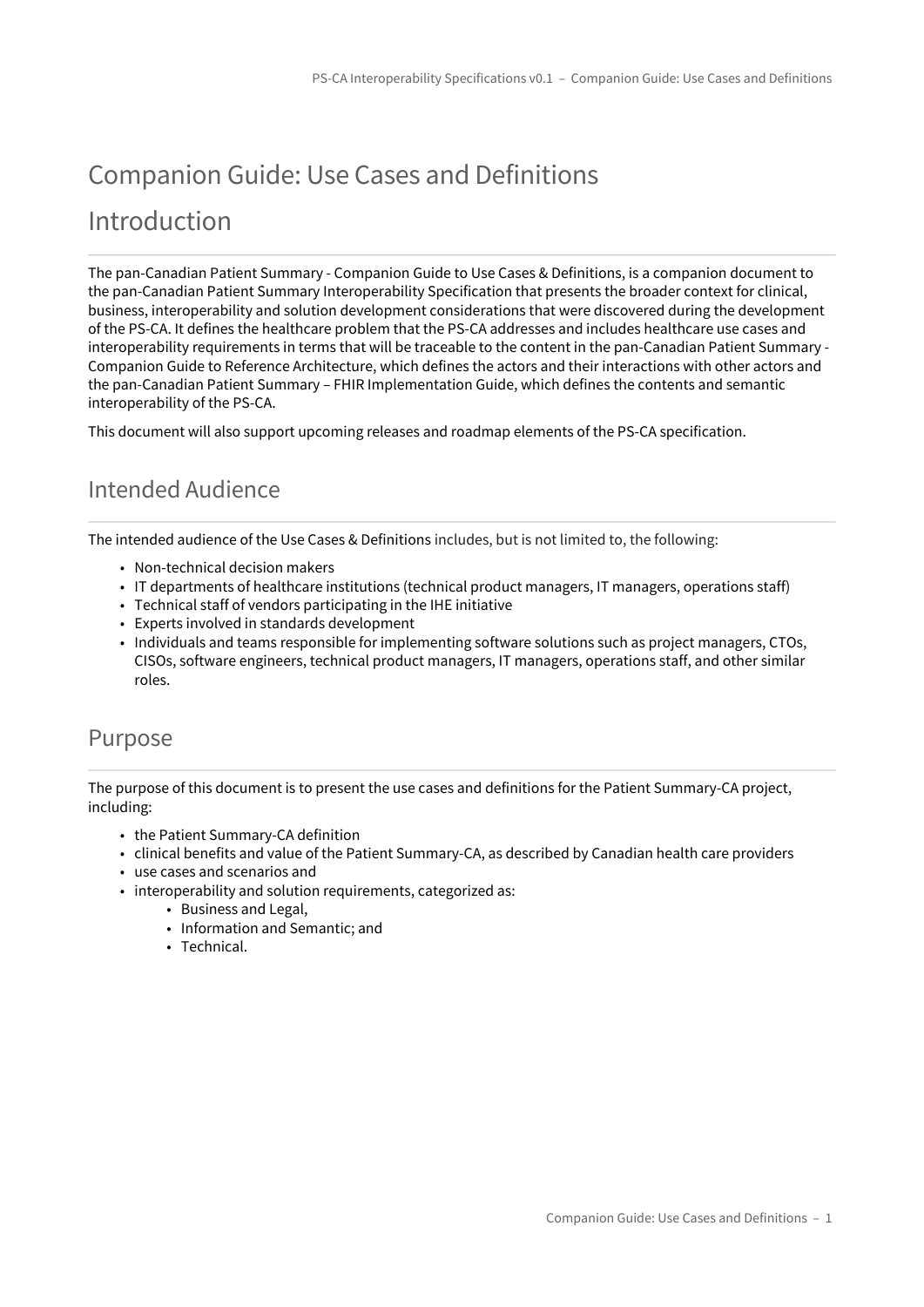# Patient Summary-CA Definition

#### **The Patient Summary-CA is:**

- an electronic patient summary for use at the point of care comprised of, at minimum, the required elements of the Patient Summary-CA data set and specifications.
- a health record extract, at a snapshot in time, comprised of a standardized collection of clinical and contextual information (retrospective, concurrent, prospective), including the minimum necessary and sufficient data to inform a patient's treatment at the point of care.
- condition-independent and specialty-agnostic, irrespective of the condition of the patient or the treatment sought or specialty of the provider delivering care.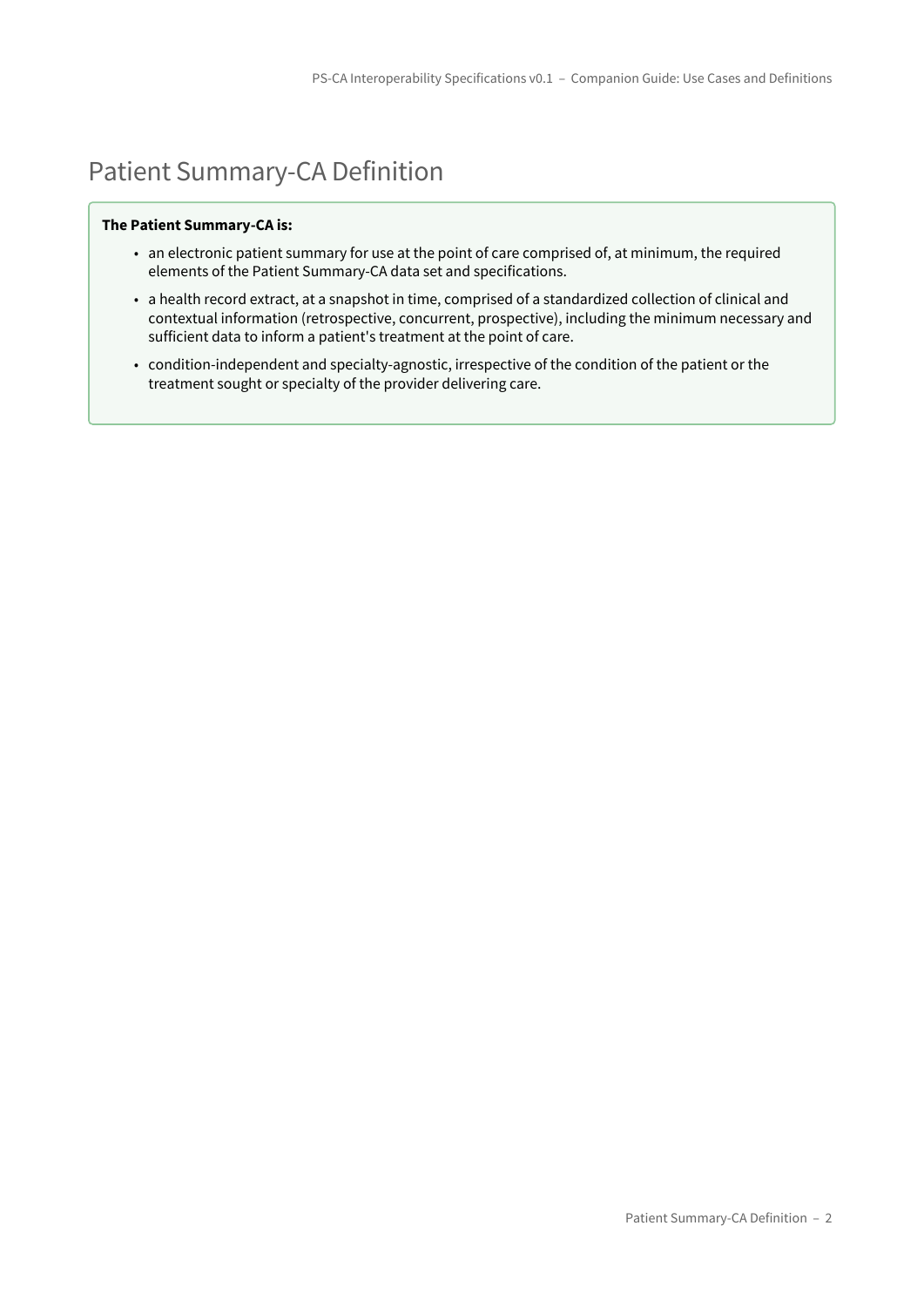# Clinical Benefits and Value

The Patient Summary may provide the following benefits for providers, patients and the health system as a whole:

- **Enhanced communication between health providers:** Bridged silos within the health system (e.g. between acute, primary and specialist care, long term care) enable more effective coordination and transitions of care, in addition to improved support for clinical decision-making. The ability to communicate between different solutions, and/or different jurisdiction also facilitates cross-jurisdictional patient flows.
- **Improved provider experience and increased satisfaction:** More accessible and better-organized patient information leads to significant time savings, freeing time to spend with patients. Reduced administrative burden, improved workflow efficiencies and more targeted, effective use of practice hours helps prevent clinician burnout and facilitate clinician work-life balance.
- **Improved data quality and currency:** Clear, consistent records of past tests and results enable more focused investigations and testing, with reduced redundant/duplicative tests. Patient safety is improved through the availability of more timely, accurate information about the patient's medical history, potentially preventing harm, delayed care or inappropriate treatments.
- **Supports the provision of virtual care:** Providers delivering care through different modalities/solutions can access the same health information about a patient. Consistent access to information and better communication also facilitates encounters with unfamiliar providers at the point of care (i.e. a provider delivering care on a telehealth platform to a patient without a regular primary care provider).
- **Better health outcomes**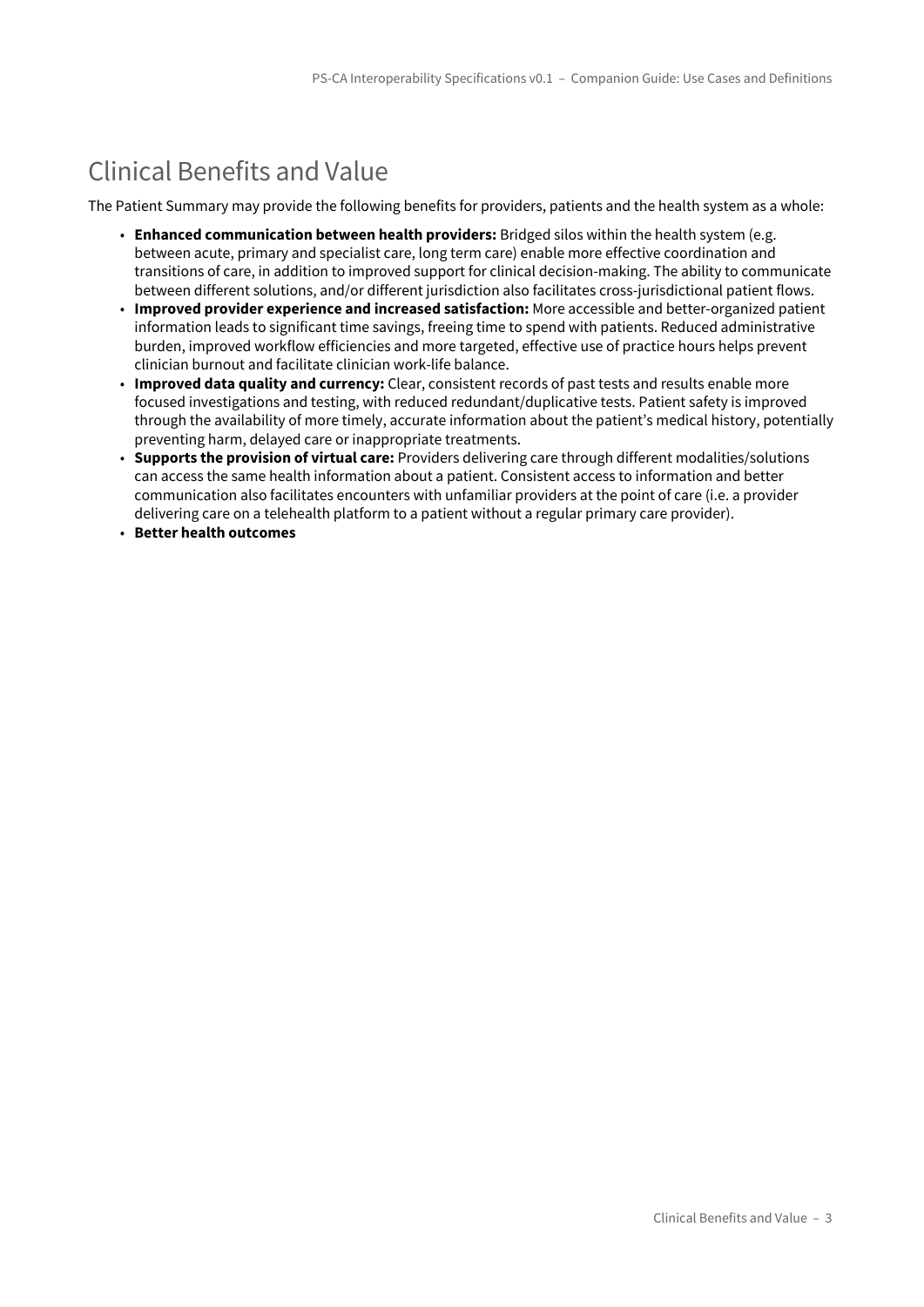# Use Cases

The purpose is to describe the use cases and workflow scenarios for sharing a patient summary profile across solutions. Each jurisdiction may have implementation variances within the use cases. Therefore, these use cases provide examples and are not meant to be inclusive of all possible implementation choices and do not represent mandatory implementation choices. The use cases provide high-level interactions between the Health Care Providers, their Health Records System and other Health Records Systems. Use cases provide the business description or "conversation" between the system(s) and its user(s), known as Participants. Participants can be people (e.g., health care providers, patients, etc.) or systems (e.g., EMR, EHR Repository, etc.). Please note that detailed interactions are defined in the pan-Canadian Patient Summary - Companion Guide to Reference Architecture.

Each use case will include:

- use case scenario,
- examples of use case triggers, pre and post conditions,
- who the participants are (i.e., people and systems),
- a use case diagram to provide a visual representation of the interactions between participants,
- use case steps corresponding to the diagram and potential alternate flows; and
- reference to the corresponding business requirements.

# Use Case Index

This section includes a proposed list of use cases which were identified as being priority use cases in the pan-Canadian environmental scan. Subsequently, through collaboration with the participating Canadian jurisdictions, the use case scope was further refined into priorities for release in fiscal 2021-22 and those which will be included in future releases.

#### **The scope for the pan-Canadian Patient Summary – Interoperability Specifications v1 - Trial Implementation has been defined to include use cases UC-01, UC-02 and UC-03.**

The list below includes the use cases a Use Case ID, name and description of the use case. Following each use case is a list of the Canadian jurisdictions that have identified the use case as being applicable to their Patient Summary implementation for Release 1 or beyond.

| <b>Use</b><br>Case ID | Use Case Name              | <b>Use Case Description</b>                                                                                                                                | <b>Identified</b><br>by: |
|-----------------------|----------------------------|------------------------------------------------------------------------------------------------------------------------------------------------------------|--------------------------|
| $UC-01$               | <b>HCP Creates a PS-CA</b> | A Health Care Provider in any care setting creates a Patient<br>Summary for use at point of care, which is made available<br>to Patient Summary consumers. | AB, BC, NL,<br>ON. SK    |
| $UC-02$               | HCP Views/                 | A Health Care Provider in any care setting, views and uses a                                                                                               | AB, BC, NL,              |
|                       | Consumes a PS-CA           | PS-CA at the point of care.                                                                                                                                | ON, SK                   |
| $UC-03$               | Patient Views/             | A Patient or Subject of Care accesses/views and can obtain                                                                                                 | AB, BC, NL,              |
|                       | Consumes a PS-CA           | a copy of their own PS-CA.                                                                                                                                 | ΟN                       |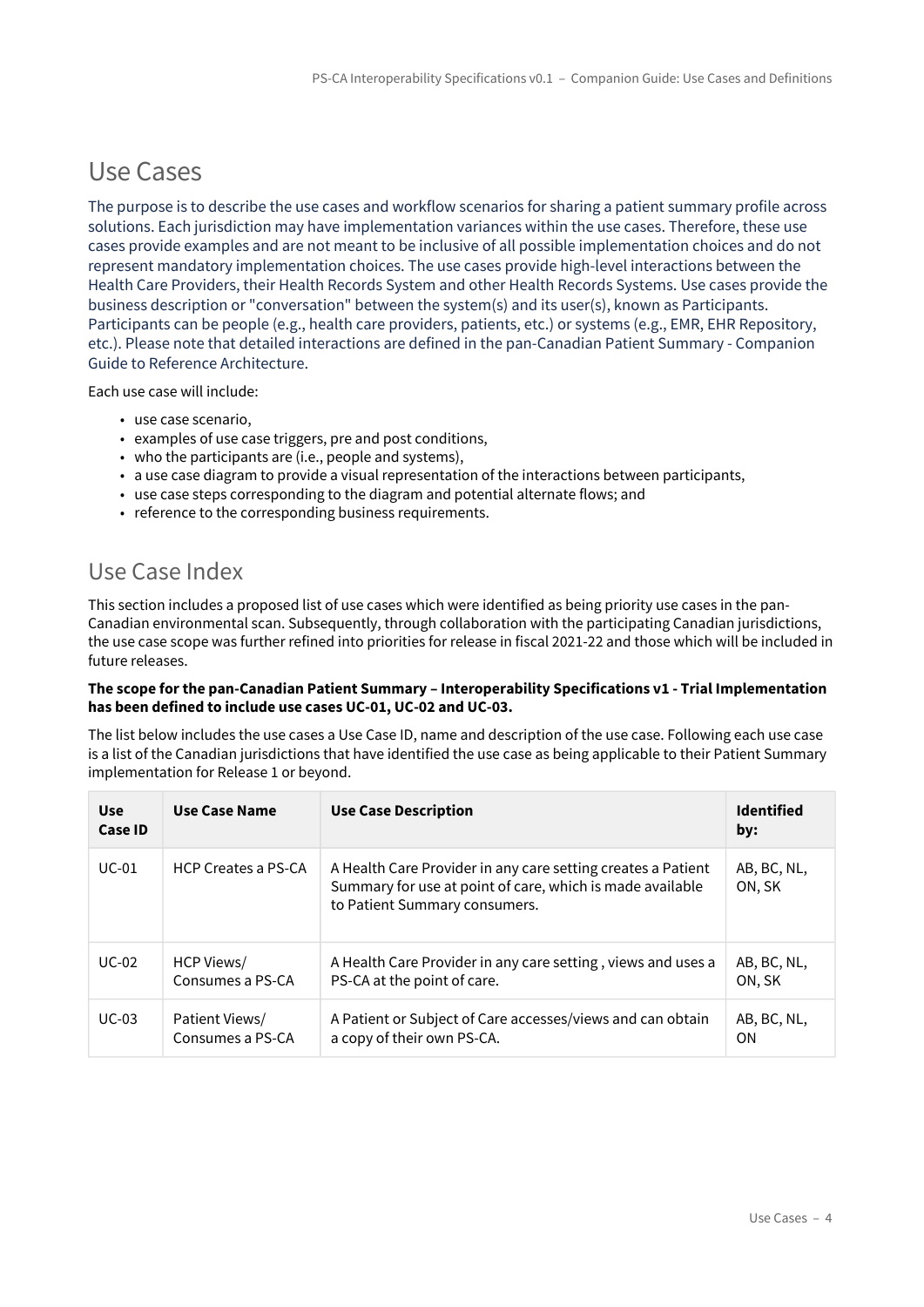#### **FUTURE SCOPE**

In addition to the use cases identified as in scope for the pan-Canadian Patient Summary – Interoperability Specifications v1 - Trial Implementation, an additional set of use cases were identified for future consideration. Uses cases UC-04, UC-05 and UC-06 will be candidates for subsequent releases within the PS-CA Specifications roadmap.

| <b>Use</b><br>Case ID | Use Case Name                                                                                      | <b>Use Case Description</b>                                                                                                                                                                              | <b>Identified</b><br>by: |
|-----------------------|----------------------------------------------------------------------------------------------------|----------------------------------------------------------------------------------------------------------------------------------------------------------------------------------------------------------|--------------------------|
| <b>UC-04</b>          | <b>HCP Sends PS-CA</b><br>to another HCP as<br>part of a Clinical<br>Workflow (e.g.<br>eReferral). | A Health Care Provider A Health Care Provider<br>creates/produces a PS-CA and sends the PS-CA with<br>other clinical documentation as part of a clinical care<br>workflow (e.g. referral, consult etc.). | AB, BC, NL,<br>ON, SK    |
| $UC-05$               | <b>Patient Presents</b><br>PS-CA to HCP                                                            | A Patient or Subject of Care presents their PS-CA to a<br>HCP, who may view/consume the PS-CA, to support<br>care.                                                                                       | AB, BC, NL,<br>ON, SK    |
| <b>UC-06</b>          | HCP requests PS<br>on Demand                                                                       | A Health Care Provider in any care setting requests<br>access to a real-time, on-demand PS-CA to be used at<br>the point of care or as part of a clinical workflow (e.g.<br>referral).                   | <b>ON</b>                |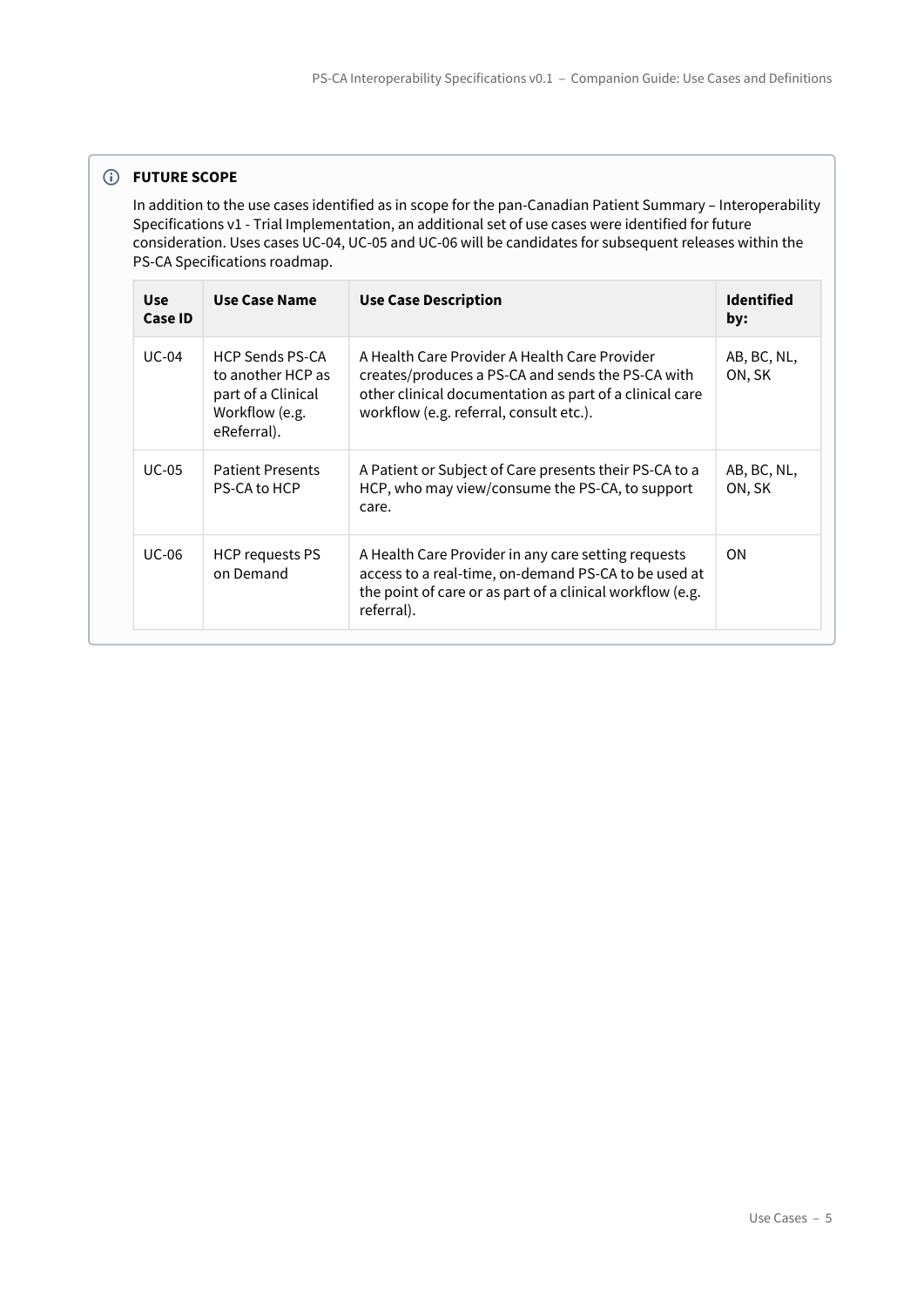# UC-01: HCP Creates a PS-CA

### **A Health Care Provider in any care setting creates a Patient Summary for use at point of care, which is made available to Patient Summary consumers.**

#### **Scenario**

A patient schedules a visit with their regular health care provider, within their Medical Home, with symptoms including dizziness and an earache. The patient mentions that since they last visited, another clinic noted that they have high blood pressure (hypertension) which is being monitored at home for now. The patient also mentions a suspected penicillin allergy. The health care provider determines that the patient has an external ear infection (otitis externa) and prescribes antibiotics. The health care provider creates a clinical note in their EMR, which may trigger automatic updates, such as updates to the prescription information. The health care provider decides to create a new Patient Summary for this patient, or replace an existing Patient Summary if one had previously been created, and submit it to the jurisdictional EHR so that it is available for other health care providers who may be providing care for this patient.

Note that the implementation regarding what triggers the creation of a new Patient Summary or the replacement of an existing Patient Summary may be automated and/or vary between solutions. For example, updates to specific clinical information may trigger an update to an existing Patient Summary.

#### **This section describes example triggers, pre-conditions & post-conditions related to the creation of the Patient Summary. It is not inclusive of all potential workflow scenarios which may be implemented within Canadian jurisdictions.**

Triggers:

- Health Care Provider provides care to a patient and updates the Patient's record.
- Health Care Provider receives additional information for a patient. For example, HCP receives test results for a Patient, updates the Patient's problem list, adds a clinical note, which triggers a new Patient Summary.

#### Pre-conditions

- Patient Summary shall uniquely identify the Patient so that it can be shared across jurisdictional systems (e.g., uniquely identified by a Client Registry ID)
- In jurisdictions where explicit consent is required to share the Patient Summary: • Patient provides, or has previously provided, consent to share their data to the EHR.

#### Post-conditions

- New Patient Summary recorded/registered in the PS-CA Solution that receives the PS-CA. Where applicable, the Patient Summary may replace an existing Patient Summary (e.g. according to jurisdictional rules such as same Patient, same Provider, same Location)
- Authorized health care providers have access to view the new patient summary or, may receive a notification that a new patient summary is available for their patient.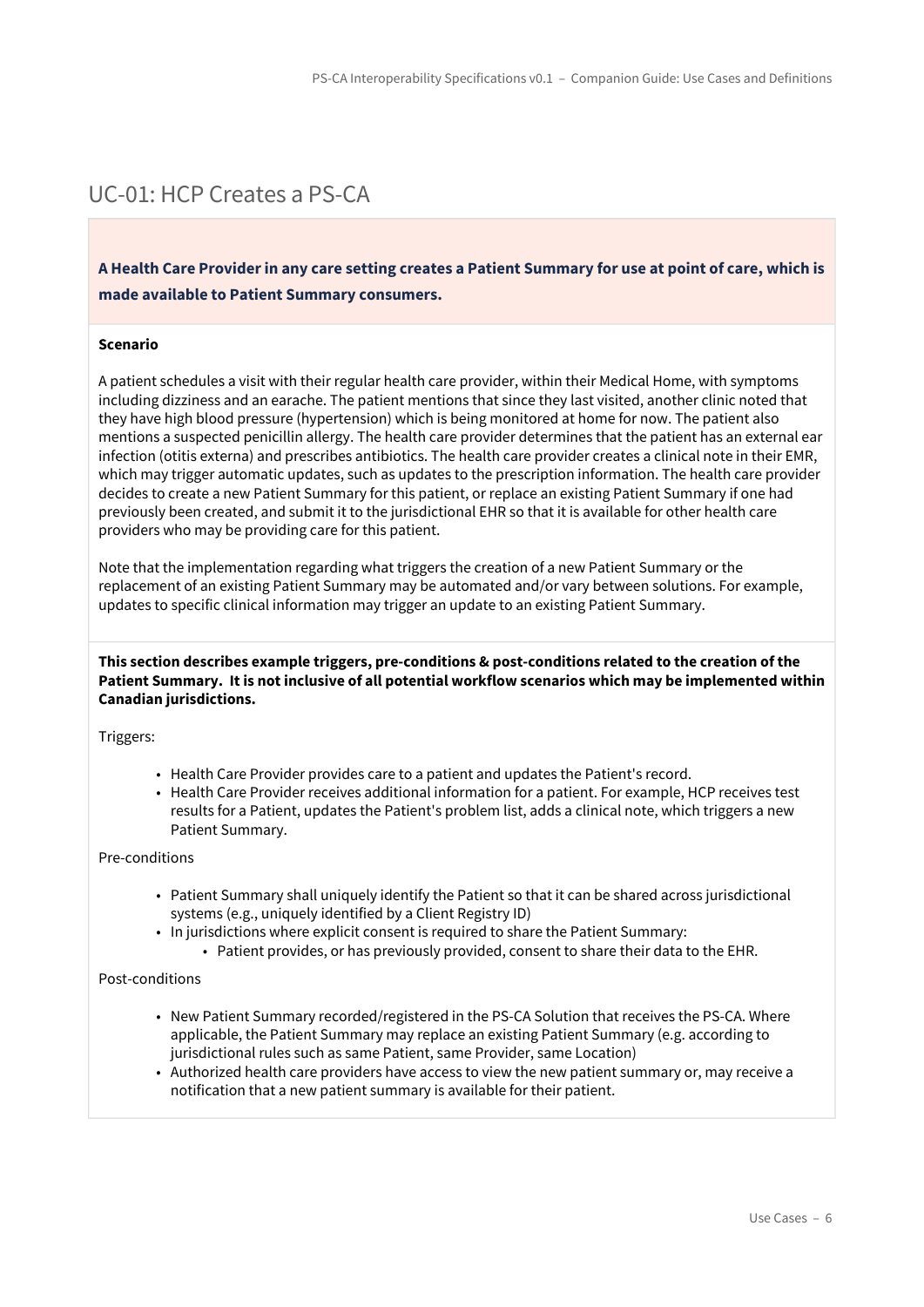#### **Use Case Participants & Diagram**

The participants involved in this use case are:

- PS-CA Author (Health Care Provider)
- PS-CA Solution
	- Health Records System **creating** the PS-CA (e.g., EMR, HIS)
	- Health Records System **receiving** the PS-CA (e.g., EHR)

This use case diagram represents the participants and their role in the use case with a high-level view of the flow of information.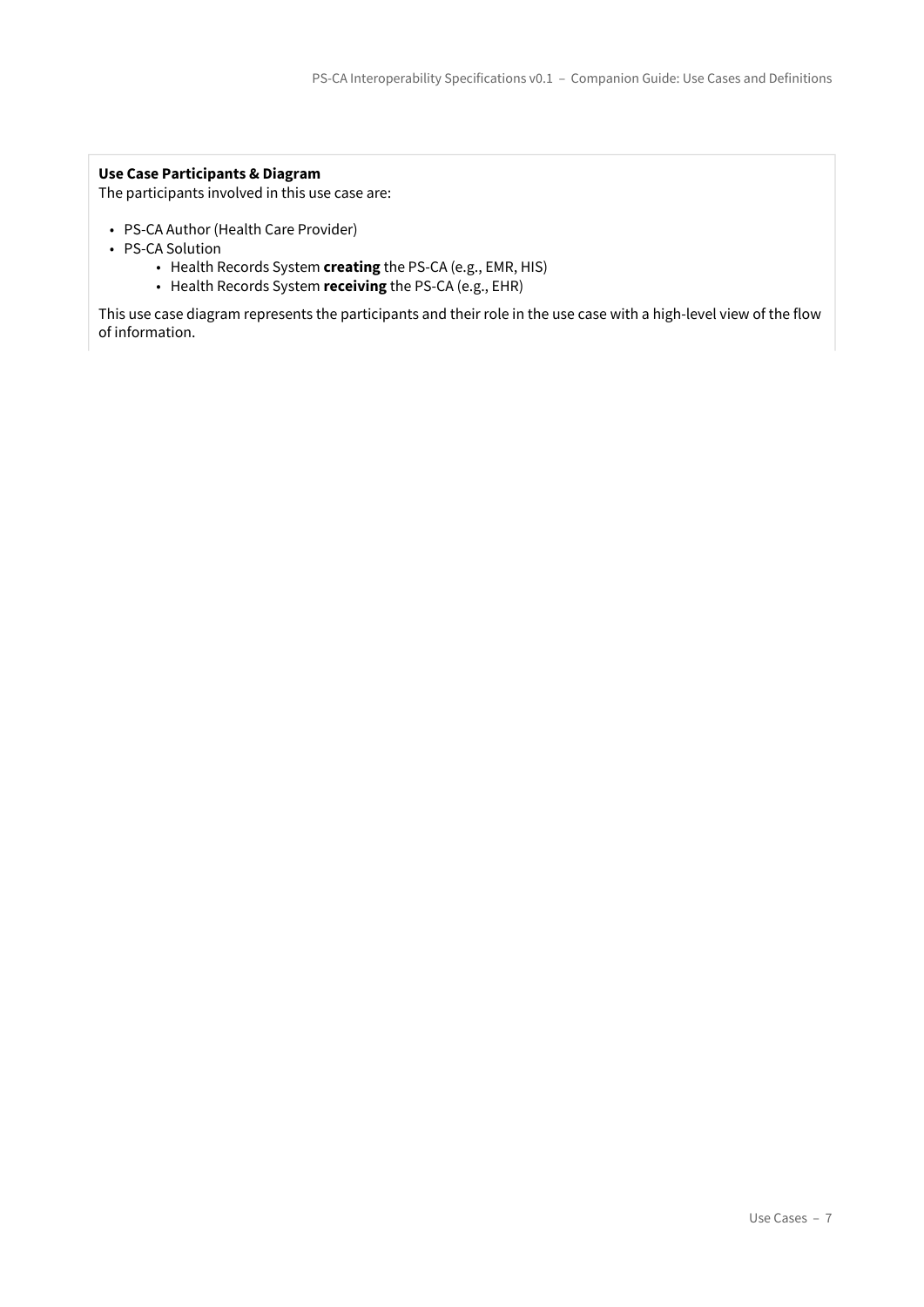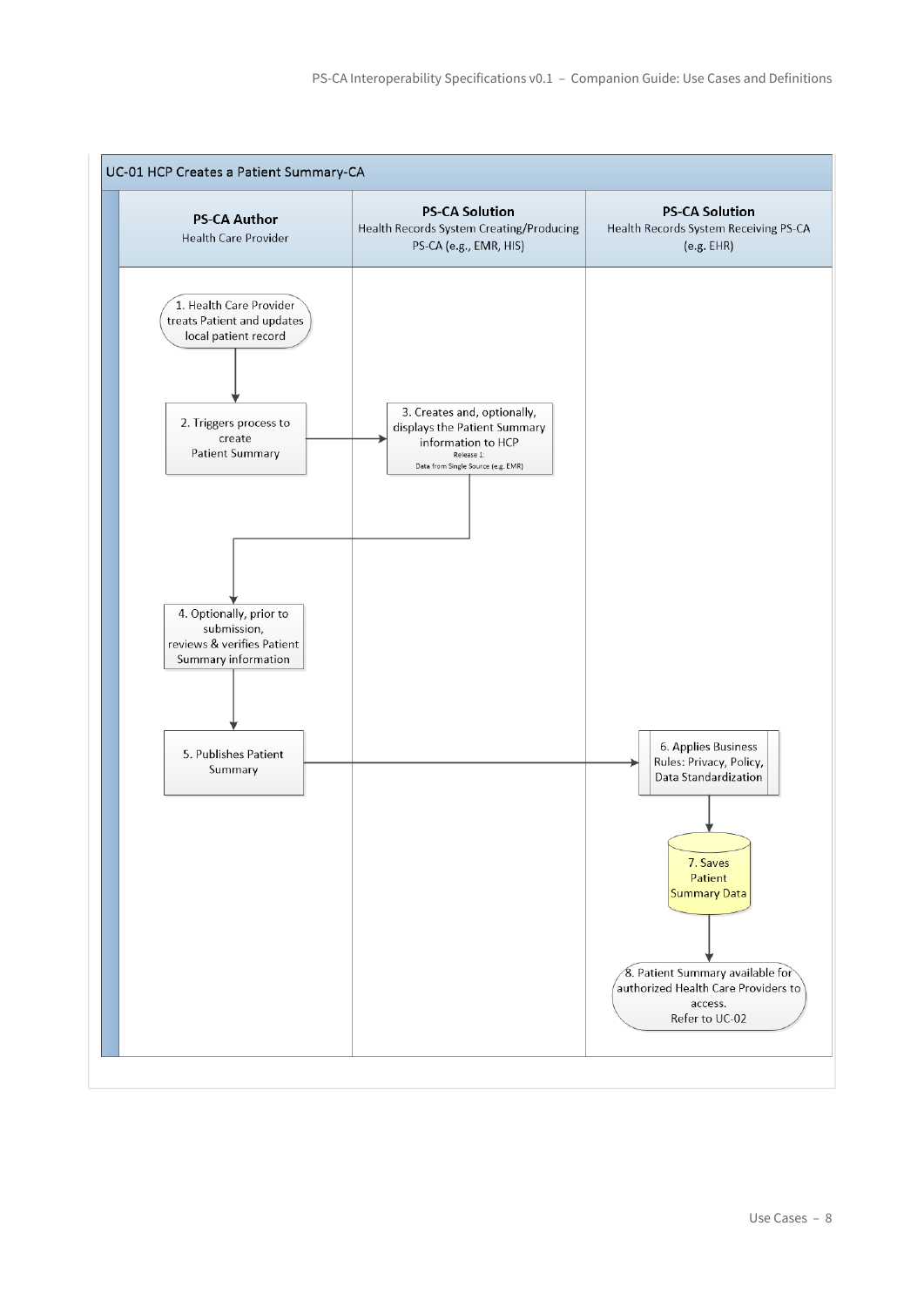#### **Use Case - Primary Flow**

The following provides a textual description corresponding to the use case diagram.

- 1. Health Care Provider treats Patient and updates the Patient's health record in their Health Records System (e.g., EMR, HIS).
- 2. Health Care Provider determines that a new Patient Summary should be created and requests the Health Records System (e.g., EMR) to create the patient summary information.
- 3. Health Records System (e.g., EMR, HIS) pulls the available Patient Summary information from within the local system (e.g. EMR creates Patient Summary with data solely from the EMR Patient Chart).
- 4. Health Care Provider, optionally, reviews and validates the Patient Summary prior to sharing/publishing the Patient Summary.
- 5. Health Care Provider sends / publishes the Patient Summary to the receiving Health Records System (e.g., EHR).
- 6. Receiving Health Records System (or data processing layer i.e. jurisdictional hub) applies business rules (e.g. data standardization, privacy, policy, etc.).

For example:

- a. Validation of Patient Summary data (e.g. Provider identified and eligible to submit a Patient Summary, Patient identified, etc.)
- b. Checks for existing Patient Summary for same patient/same provider apply replacement / archiving rules
- 7. Receiving Health Records System records/saves the Patient Summary.
- 8. Patient Summary available for access by authorized Health Care Providers. (Refer to UC-02 HCP Views/ Consumes a PS-CA)

#### **Use Case - Alternate Flow**

The following list provides possible alternate flows that may occur within this use case.

- Step 4: Health Care Provider has the option to bypass an additional review of the Patient Summary, allowing the Health Records System to automatically share/publish the Patient Summary to the receiving Health Records System.
- Step 4: Health Care Provider, upon review of the Patient Summary, chooses to make changes to the Patient's medical information within the Patient's health record prior to publishing the Patient Summary. If the changes affect the content of the Patient Summary, a new Patient Summary will be created.
- Step 4: Health Care Provider, upon review of the Patient Summary, chooses to withhold some or all of the information within the Patient Summary from being shared/published to another Health Records System.
- Step 5: Health Care Provider, after submitting the Patient Summary, identifies that there is incorrect or missing information on the patient summary. The HCP will have the option to create and publish a new Patient Summary to replace the previously submitted Patient Summary.
- Step 5: Health Care Provider, after submitting the Patient Summary, identifies that there is incorrect information or the Patient Summary is for the wrong patient. The HCP will have the option to retract / delete the most recent Patient Summary that they submitted with the same Patient, Provider and Location identified.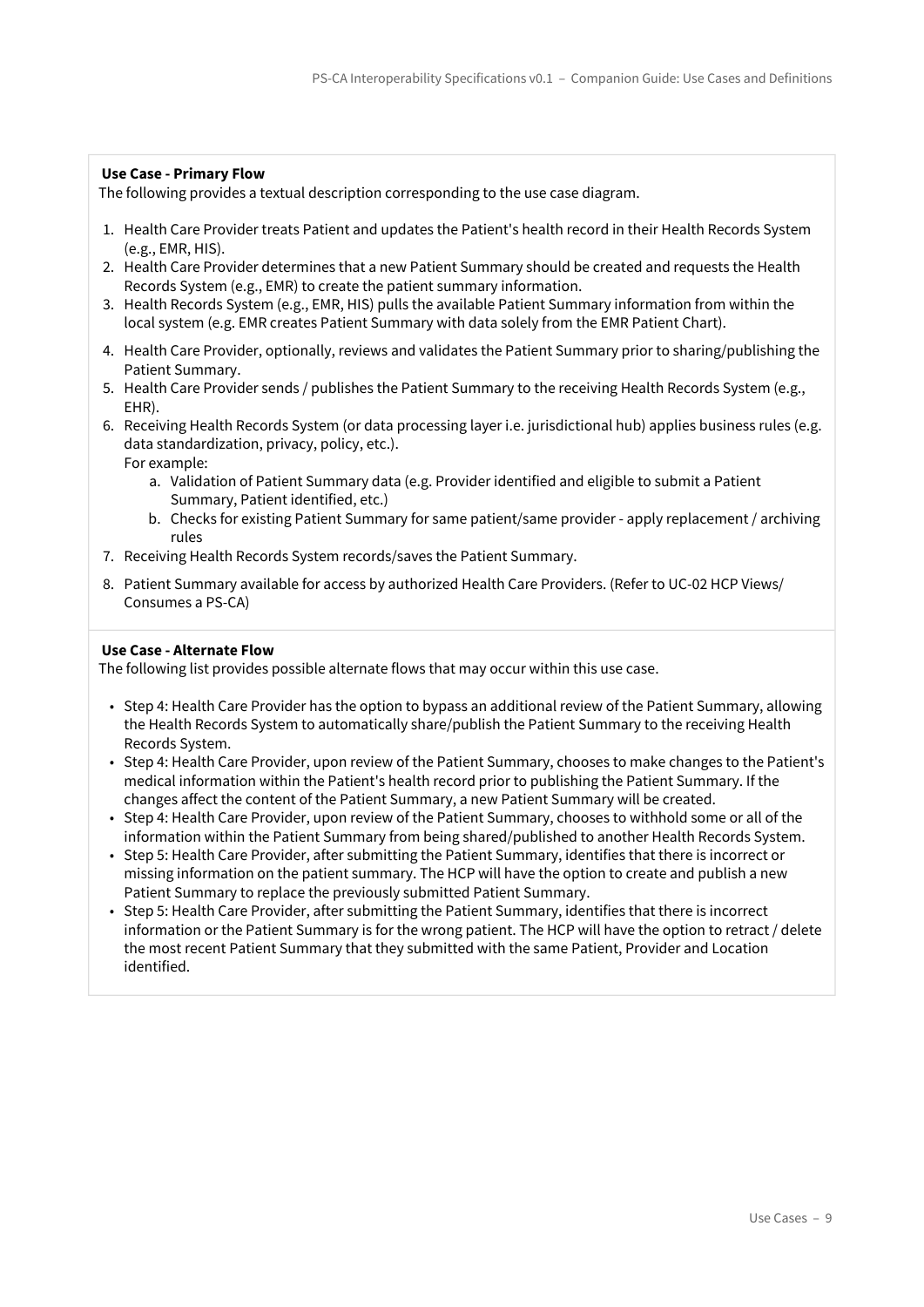# UC-02: HCP Views/Consumes a PS-CA

#### **A Health Care Provider in any care setting , views and uses a PS-CA at the point of care.**

#### **Scenario**

A patient schedules a visit with a health care provider, outside of their Medical Home, with symptoms including dizziness and an earache. The patient mentions that they have a regular health care provider, within their Medical Home, and experience high blood pressure (hypertension) which is being monitored at home for now. The health care provider collects information from the patient and searches their Patient Summary-CA Solution for an existing Patient Summary (e.g., searches the network to determine if a Patient Summary was created and shared by another Health Care Provider). Upon finding a Patient Summary for their patient, the health care provider views and uses the information in the Patient Summary in support of providing care for this patient.

**This section describes example triggers, pre-conditions & post-conditions related to the creation of the Patient Summary. It is not inclusive of all potential workflow scenarios which may be implemented within Canadian jurisdictions.**

Triggers

- Health Care Provider gathers all available information about their patient to provide care.
- Where applicable, HCP received a notification that new Patient Summary information is available for a Patient to which they have subscribed to receive notifications.

Pre-conditions

• In jurisdictions where a patient may have applied consent directives to their Patient Summary, HCP provides complies with local/jurisdictional privacy policies.

Post-conditions

• Health Care Provider views and uses the Patient Summary in support of Patient care.

#### **Use Case Participants & Diagram**

The participants involved in this use case are:

- PS-CA Requestor (Health Care Provider requesting access to a PS-CA)
- PS-CA Solution (Health Records System enabling access to the PS-CA)

This use case diagram represents the participants and their role in the use case with a high-level view of the flow of information.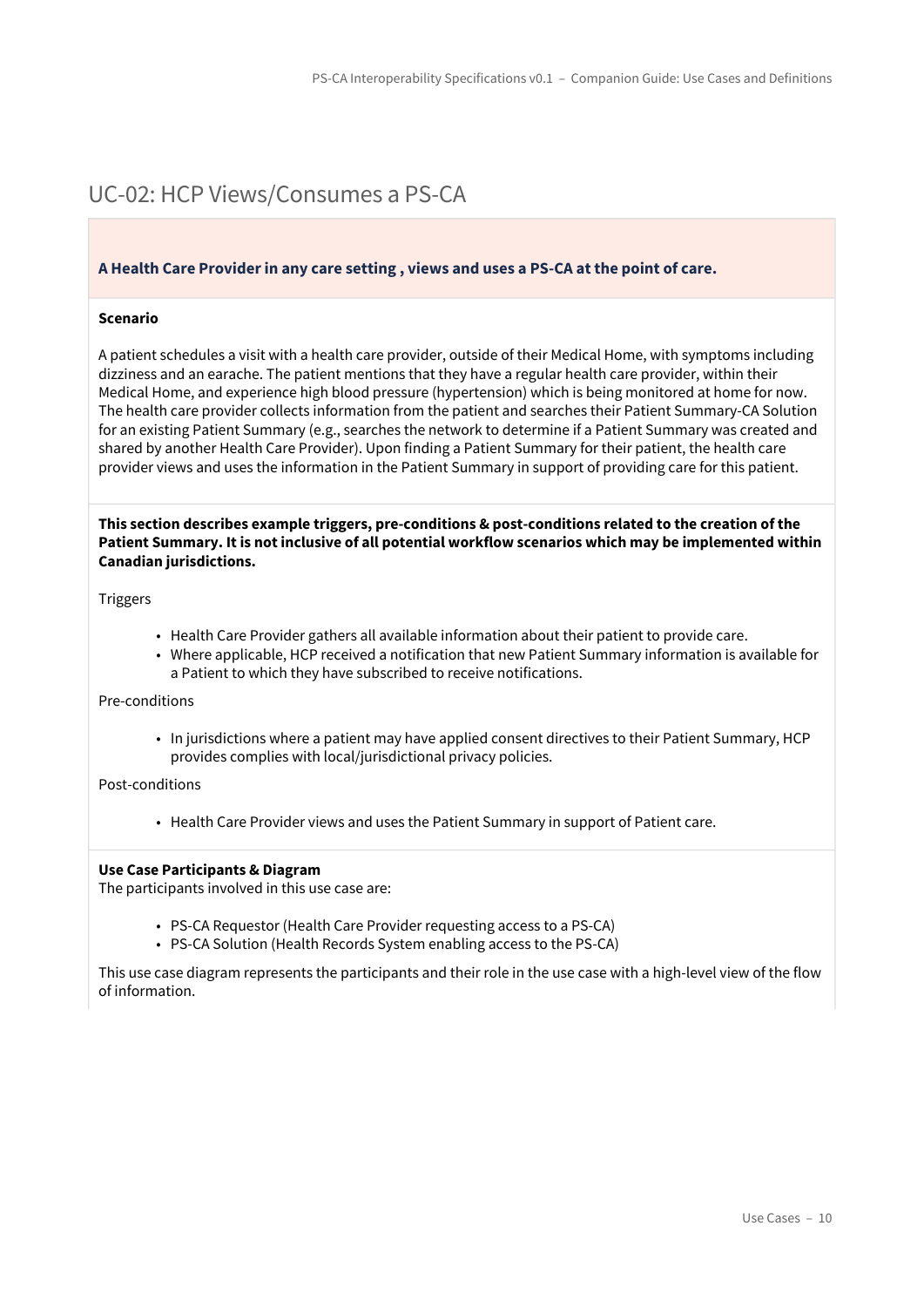PS-CA Interoperability Specifications v0.1 – Companion Guide: Use Cases and Definitions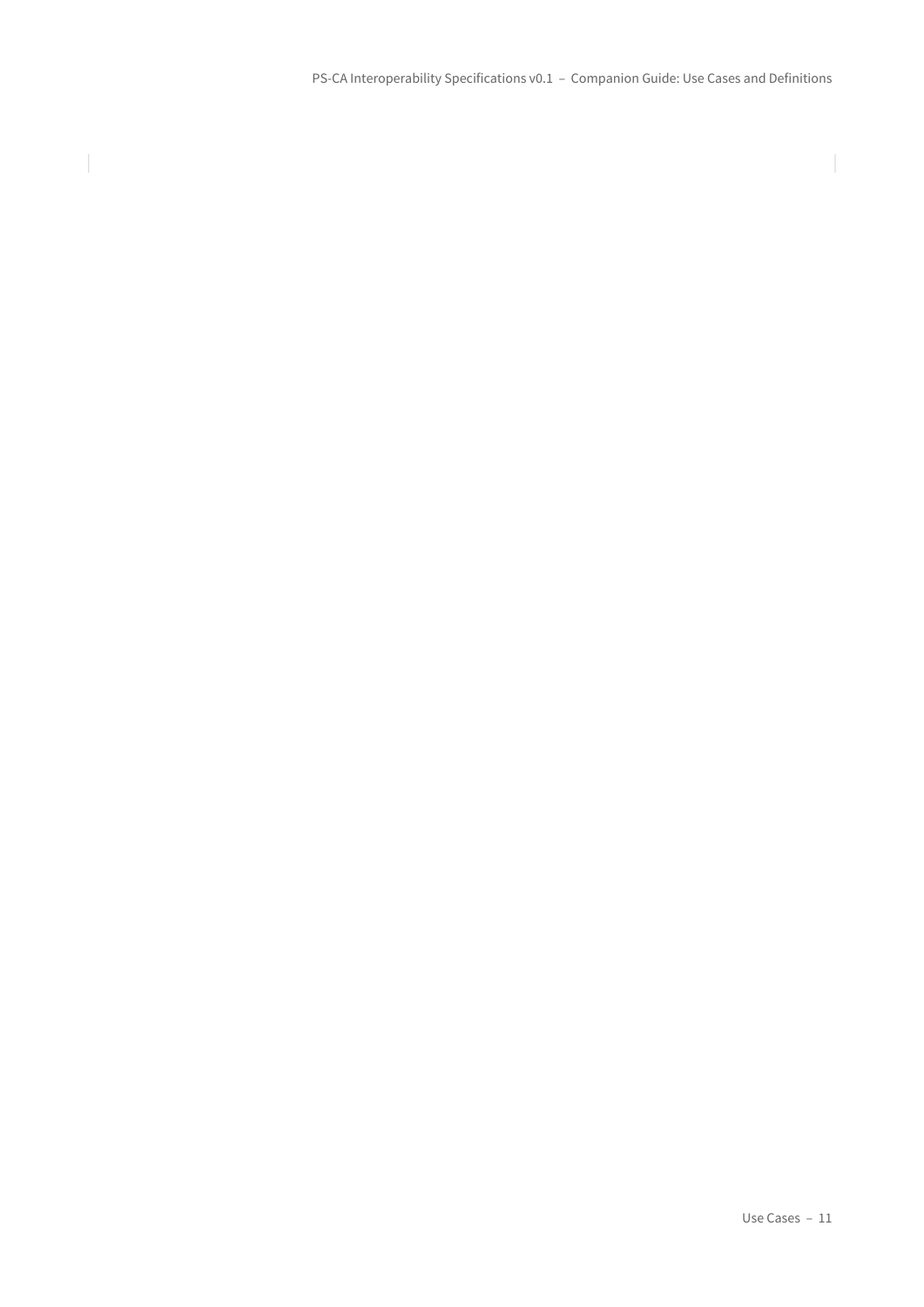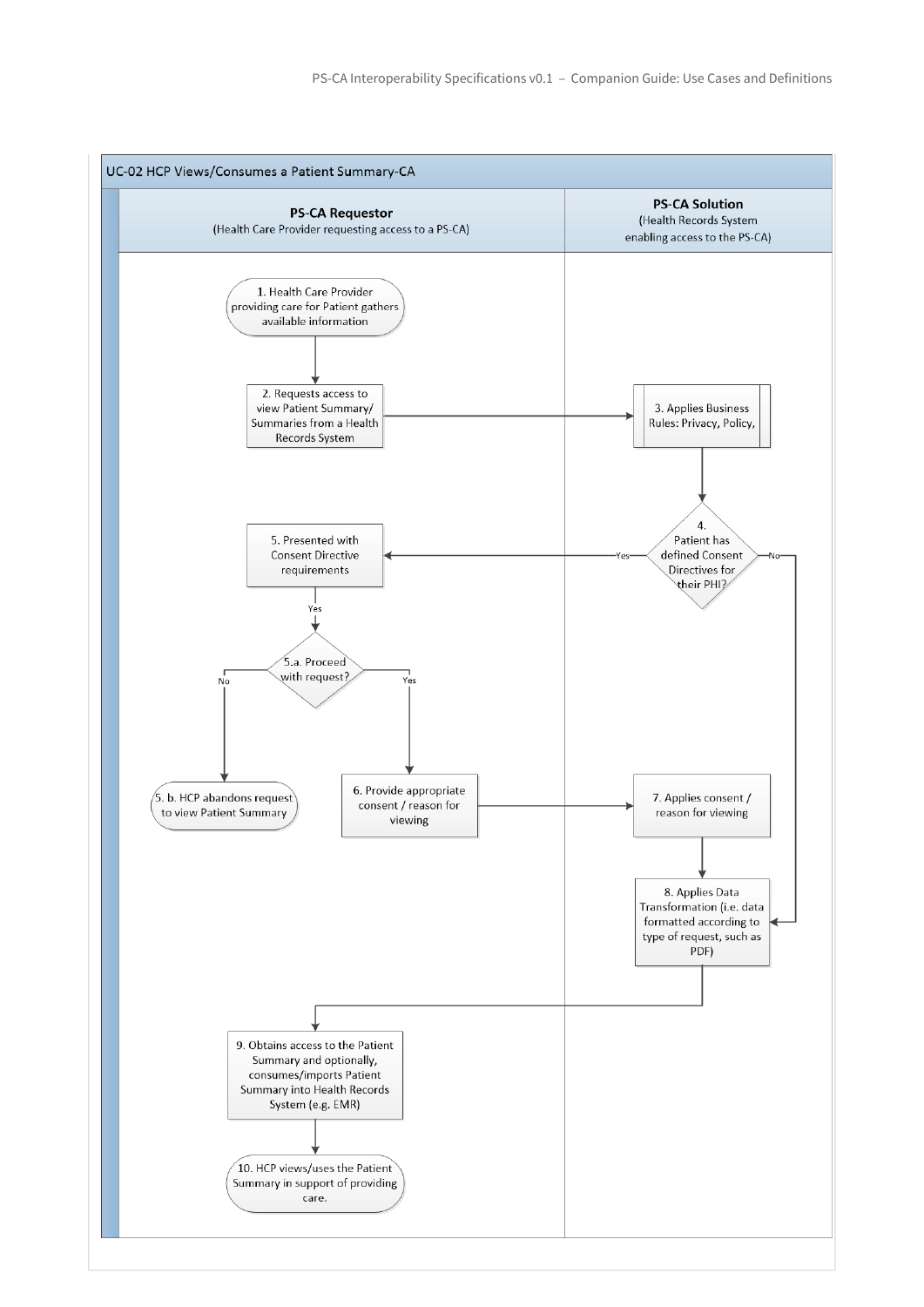#### **Use Case - Primary Flow**

The following provides a textual description corresponding to the use case diagram.

- 1. Health Care Provider, providing care for their Patient gathers information from the Patient and other information that may be available in the PS-CA Solution (e.g. Health Records System such as an EHR).
- 2. Health Care Provider requests access to view an existing Patient Summary for their Patient from the PS-CA Solution.
- 3. PS-CA Solution applies applicable business/privacy/policy rules (e.g. privacy rules related to consent).
- 4. PS-CA Solution determines if there are patient consent directives applied to the Patient Summary. If yes, proceed to step 5. If there are no consent directives applied, proceed to step 8.
- 5. Health Care Provider is presented with the patient's consent directives in their Health Records System (e.g., EMR).
	- a. HCP chooses to proceed with the request to view the Patient Summary? If yes, proceed to step 6. If no, proceed to step 5 b.
	- b. HCP chooses to abandon the request to view the Patient Summary. Process completes (refer to Alternate Flow for step 5 b.
- 6. Health Care Provider abides by the applicable local/jurisdictional privacy policies (e.g. provides reason code for viewing the Patient Summary).
- 7. PS-CA Solution applies the applicable local/jurisdictional privacy policy information provided by the HCP (e.g. records the reason code for viewing the Patient Summary).
- 8. PS-CA Solution applies data transformation and access to view/consume the Patient Summary (e.g., Provide request to view the PS information in PDF format).
- 9. Health Care Provider obtains access to the Patient Summary and, optionally, consumes the information into their Health Records System.
- 10. Health Care Provider views/uses the most current Patient Summary information available in support of caring for the Patient.

#### **Use Case - Alternate Flow**

The following list provides possible alternate flows that may occur within this use case.

• Step 5.b. Provider is not authorized to view the Patient Summary. Process abandoned and HCP does not obtain access to Patient Summary. HCP, alternatively, collects additional input from the Patient.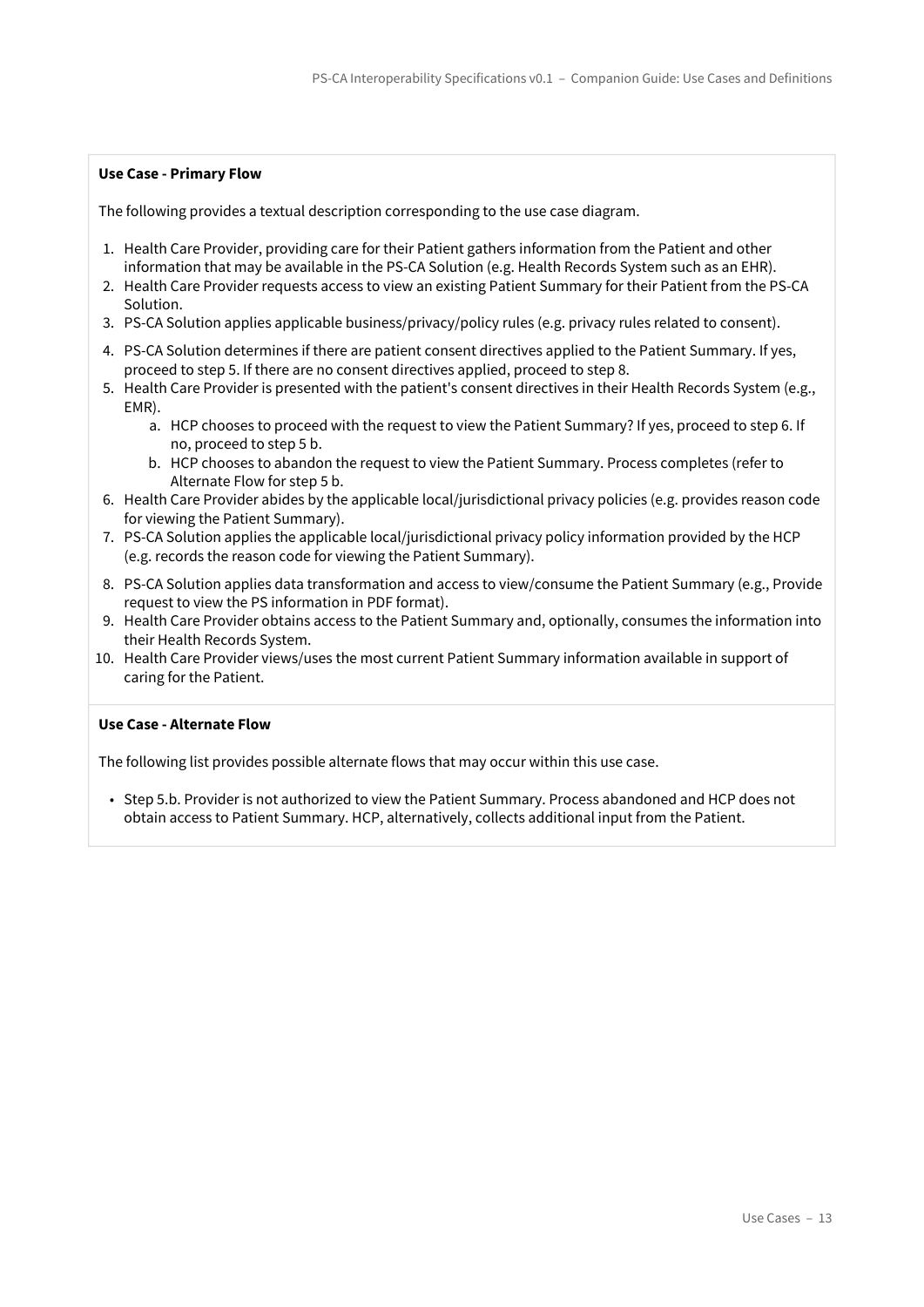# UC-03: Patient Views/Consumes a PS-CA

#### **A Patient or Subject of Care accesses/views and can obtain a copy of their own PS-CA.**

#### **Scenario**

A patient, or their designated caregiver, would like to access their patient summary information to stay up to date with their medical health information, contained within the Patient Summary, empowering them to play an active role in their own care.

#### **This section describes example triggers, pre-conditions & post-conditions related to the creation of the Patient Summary. It is not inclusive of all potential workflow scenarios which may be implemented within Canadian jurisdictions.**

Triggers:

- Patient, or their designated caregiver, chooses to view the patient summary to stay informed of their medical information.
- Patient wants to obtain a copy of their patient summary to have on their person while travelling.
- Patient wants to obtain a copy of their patient summary to share with another care provider.

Pre-conditions

- A jurisdictional clinical system with patient access is available.
- A patient summary has been created for the patient. (Refer to UC-01 and UC-06) Note that the patient summary assembled for a patient may contain a different / modified set of data than is assembled in the patient summary for a health care provider.
- Patient has setup up a personal account, with username/password, in the jurisdictional clinical system (e.g., patient portal)
- If applicable, patient has designated and authorized a designated caregiver to access their personal health record on their behalf.
- Patient, or designated caregiver, has logged into the jurisdictional clinical system (e.g., patient portal).

Post-conditions

- Patient, or their designated caregiver, accessed and viewed their own patient summary.
- Optionally, the patient, or their designated caregiver, has obtained a copy (e.g. download or printed report) of their patient summary.
- Patient, or their designated caregiver, presents the patient summary to another health care provider to support continuity of care. (Refer to UC-05 where the Patient presents their Patient Summary to a Health Care Provider in another jurisdiction.)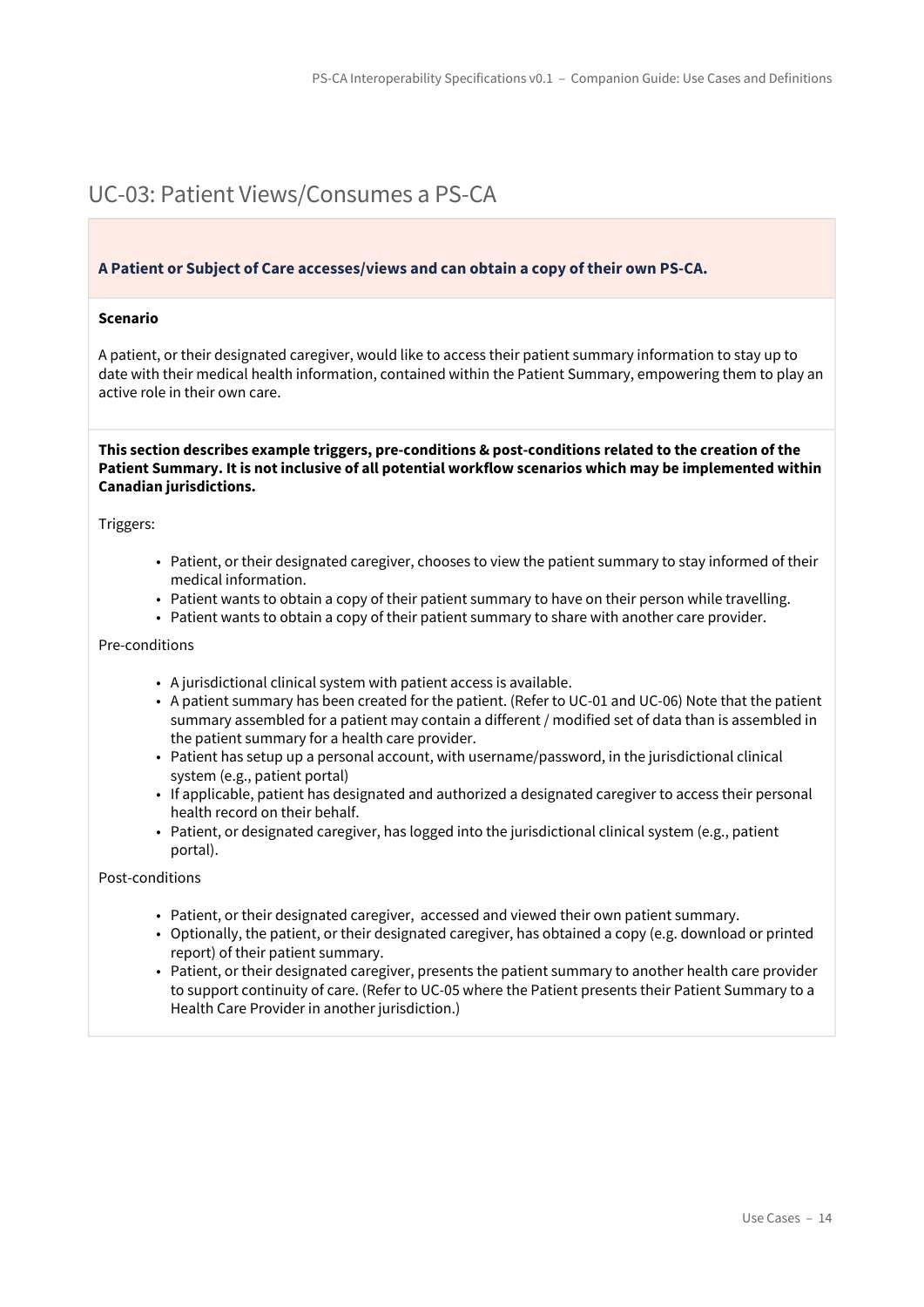#### **Use Case Participants & Diagram**

The participants involved in this use case are:

- Patient / Subject of Care
- PS-CA Solution (e.g., PHR)

This use case diagram represents the actors and their role in the use case with a high-level view of the flow of information.

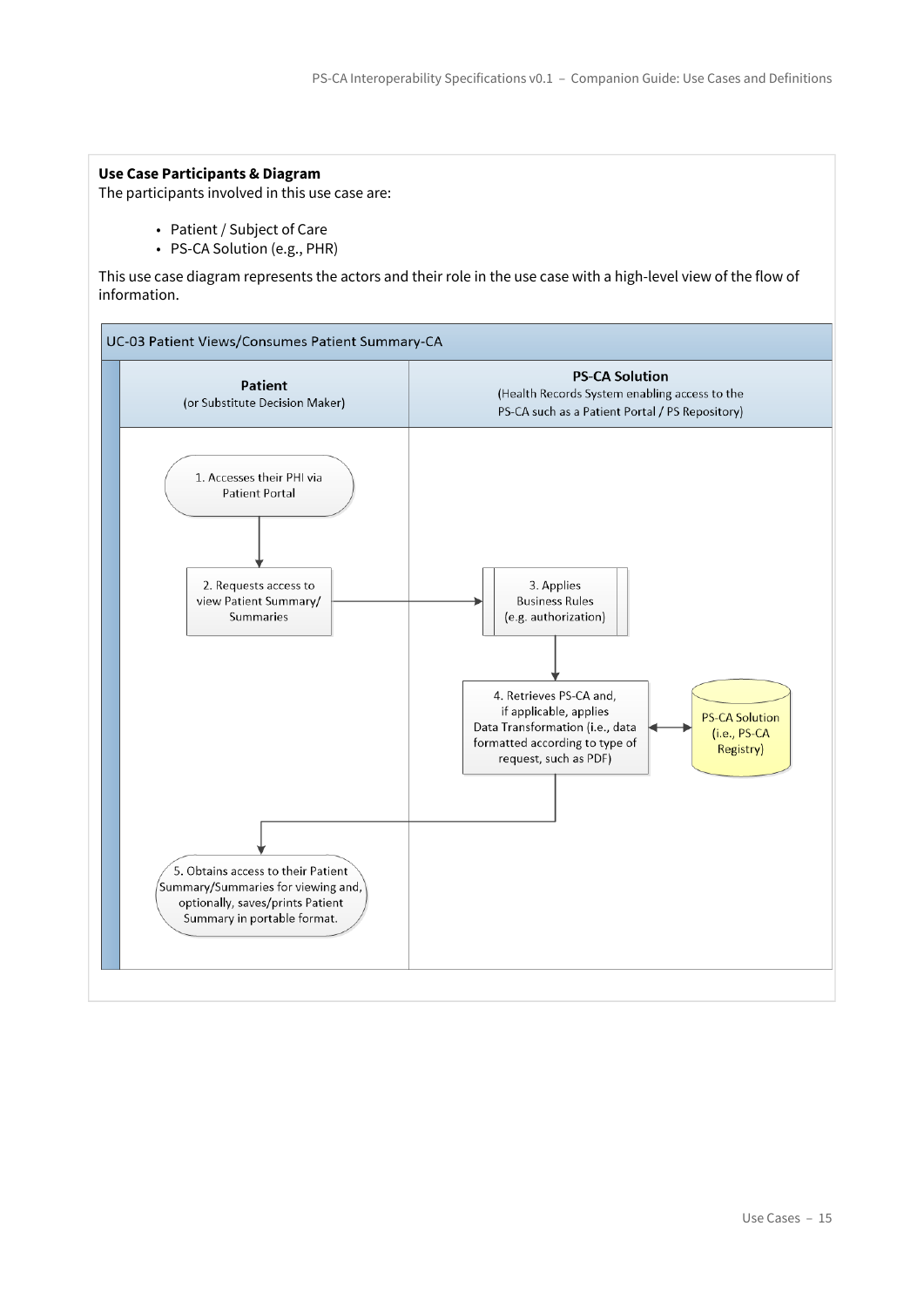#### **Use Case - Primary Flow**

The following provides a textual description corresponding to the use case diagram.

- 1. Patient / Subject of Care navigates to the Patient Summary-CA Solution (e.g., PHR).
- 2. Patient / Subject of Care or Substitute Decision Maker requests access to view their Patient Summary / Summaries.
- 3. PS-CA Solution (e.g., PHR) applies applicable business/policy rules (e.g. validates the patient's credentials).
- 4. PS-CA Solution (e.g., PHR) retrieves the PS-CA (from local storage or from an external PS-CA Registry). If applicable, the PS-CA Solution may apply data transformation, such as formatting the information into a PDF.
- 5. Patient / Subject of Care obtains access to their Patient Summary/Summaries and optionally, prints/saves the document in a portable format.

#### **Use Case - Alternate Flow**

The following list provides possible alternate flows that may occur within this use case.

• A substitute decision maker, with the designated permissions, accesses/obtains the Patient Summary.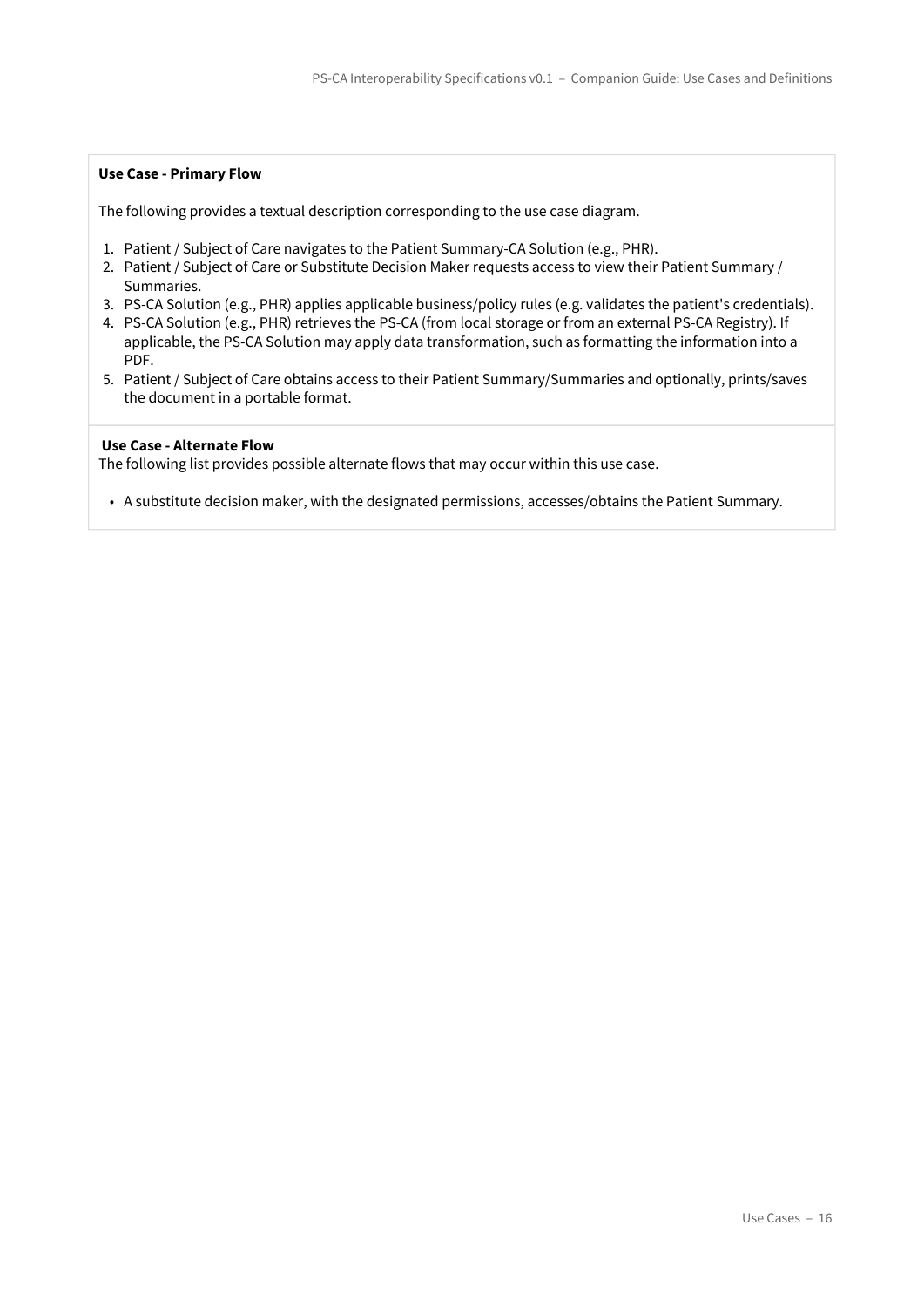# Requirements Definition

The requirements definition contains a consolidation of interoperability and solution requirements to support the pan-Canadian Patient Summary - Interoperability Specifications v1 Trial Implementation. The requirements include:

- interoperability requirements which can be tested / validated through prototyping; and
- a broad set of requirements for consideration and to support and provide guidance to stakeholders in their PS-CA implementations. For example, supporting requirements may refer to local/jurisdictional policies and/or standards indicating that an implementer should validate specific requirement needs, if any, within a jurisdiction.

The requirements refer to a standardized expression of actors, entities, and user-system interactions, which will be further defined within the pan-Canadian Patient Summary - Companion Guide to Reference Architecture. Definitions of the terms used throughout the requirements may be found in the PS-CA Specification Appendix B: [Glo](https://infoscribe.infoway-inforoute.ca/display/PSCAV01/AppendixB-Glossary-of-Terms) [ssary of Terms & Acronyms](https://infoscribe.infoway-inforoute.ca/display/PSCAV01/AppendixB-Glossary-of-Terms).

Additional requirements may emerge and will be included in subsequent releases of the PS-CA specifications.

# Requirements Structure

The Requirements have been defined within three categories (Business/Legal, Information Semantic, and Technical) and two subcategories (Interoperability and Solution), with three priority types (Shall, Should, and May), as described below:

| <b>Requirements Categories</b>                     |                                                                                                                                                                                                                                                                                                                                                                                                            |
|----------------------------------------------------|------------------------------------------------------------------------------------------------------------------------------------------------------------------------------------------------------------------------------------------------------------------------------------------------------------------------------------------------------------------------------------------------------------|
| <b>Business/Legal</b><br><b>Requirements</b>       | • Requirements that enable independent organizations to execute a<br>collaborative process or service.                                                                                                                                                                                                                                                                                                     |
| <b>Information Semantic</b><br><b>Requirements</b> | • Requirements for syntax and semantics such that data exchanged between<br>health record systems can be interpreted and the meaning of the data<br>ascertained.                                                                                                                                                                                                                                           |
| <b>Technical Requirements</b>                      | • Requirements for one health record system to send data to another health<br>record system and for the receiving system to acknowledge receipt of the data<br>payload.                                                                                                                                                                                                                                    |
| <b>Requirements</b><br><b>Subcategories</b>        |                                                                                                                                                                                                                                                                                                                                                                                                            |
| <b>Interoperability</b><br><b>Requirements</b>     | • Requirements for one IT system to send data to another IT system and for the<br>receiving system to acknowledge receipt of the data payload;<br>Requirements for syntax and semantics such that data exchanged between IT<br>systems can be interpreted and the meaning of the data ascertained;<br>Requirements that enable independent organizations to execute a<br>collaborative process or service. |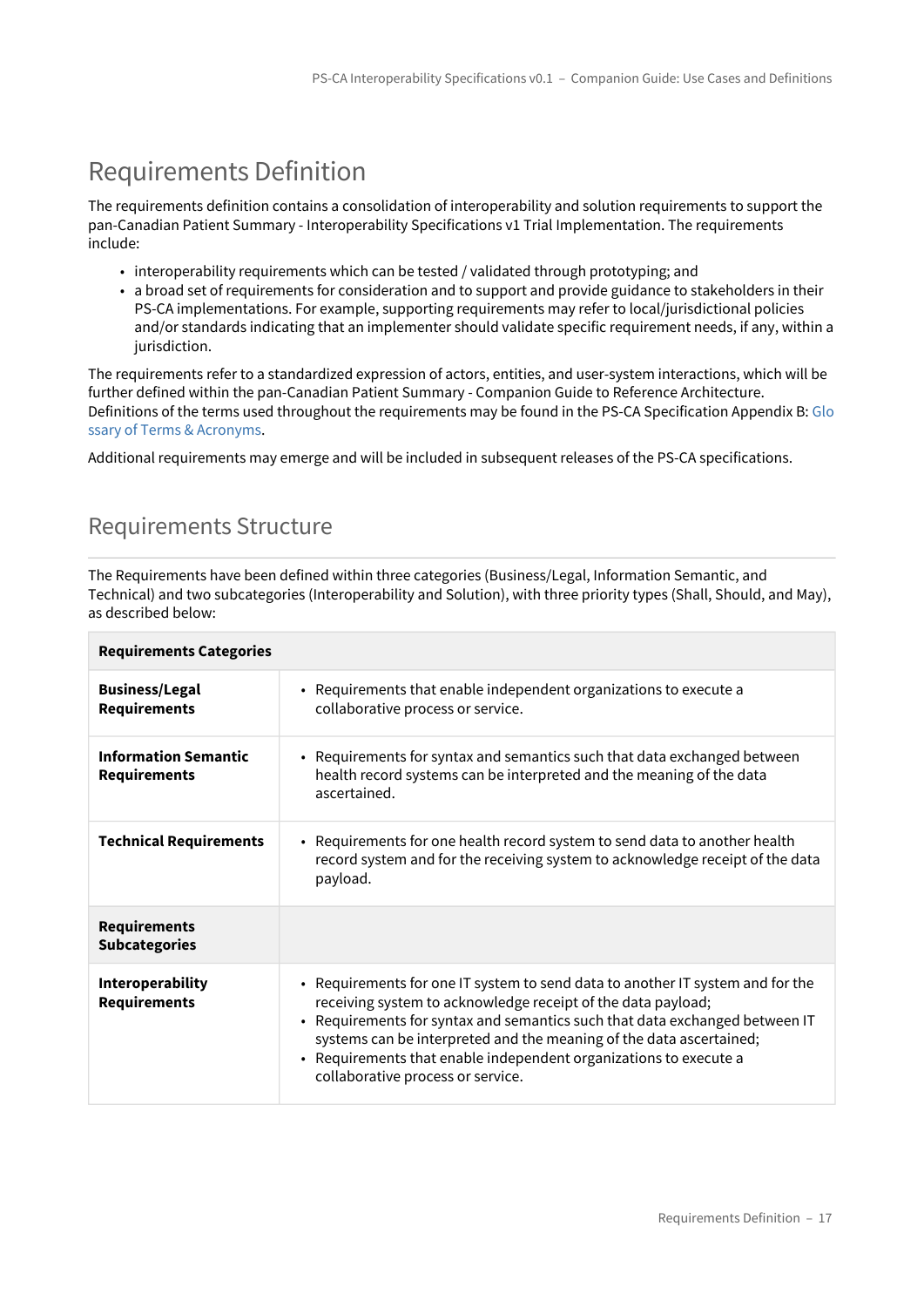| <b>Solution Requirements</b>   | • This is a broad list of requirements that can be used by jurisdictions to<br>conceptualize how existing systems and COTS solutions may be used to<br>create/produce, communicate, share and access/consumer patient summaries<br>based on the PS-CA standard.<br>• Requirements may support the development of solutions and go beyond the<br>Interoperability Requirements.<br>• Further definitions of these requirements may be defined by jurisdictional<br>policies. |
|--------------------------------|-----------------------------------------------------------------------------------------------------------------------------------------------------------------------------------------------------------------------------------------------------------------------------------------------------------------------------------------------------------------------------------------------------------------------------------------------------------------------------|
| <b>Requirements Priorities</b> |                                                                                                                                                                                                                                                                                                                                                                                                                                                                             |
| <b>Shall</b>                   | • used to indicate a <b>mandatory</b> requirement.                                                                                                                                                                                                                                                                                                                                                                                                                          |
| Should                         | • used to indicate that a requirement is <b>recommended</b> and should be<br>considered as best practice for implementation, but not mandatory (i.e., it is<br>optional) for implementation.                                                                                                                                                                                                                                                                                |
| May                            | $\cdot$ used to indicate that a requirement is permittable / optional, but not<br>mandatory for implementation.                                                                                                                                                                                                                                                                                                                                                             |

# Requirements Identification

Each requirement is identified with a:

- Requirement ID: The first 3 characters of the requirement ID (e.g., BR#) represents the category assignment, followed by "-##" representing the requirement number within the category. For example:
	- **BR1-001** = First requirement within the Business/Legal Requirements category
	- **BR2-001** = First requirement within the Information/Semantic Requirements category
	- **BR3-001** = First requirement within the Technical Requirement category
- Definition
- Requirement Subcategory: Interoperability or Solution
- Type (i.e., Priority): Mandatory, Recommended or Optional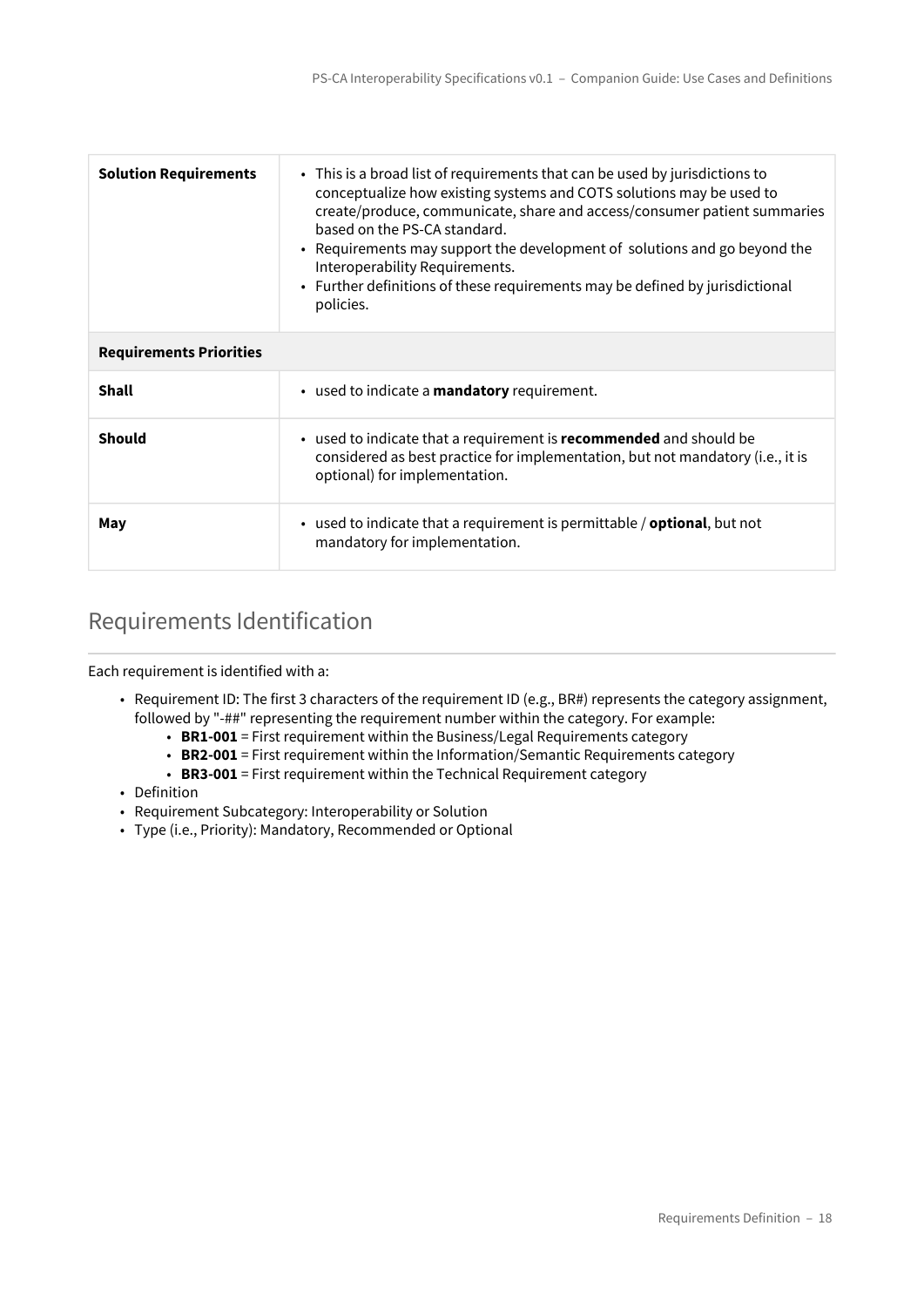# Requirements for Interoperability Testing

The following tables include a set of interoperability requirements that will be tested as part of the pan-Canadian Patient Summary - Interoperability Specification v1 Trial Implementation.

Note: Some of the requirements included in the Requirements for Guidance and Support section may be further developed in future PS-CA Specifications releases and re-categorized as Requirements for Interoperability Testing.

#### **Business Legal: Requirements for Interoperability Testing**

The following table contains a subset of the business / legal, information / semantic and technical interoperability requirements that will be tested as part of the pan-Canadian Patient Summary - Interoperability Specification v1 Trial Implementation.

| <b>BRID</b>   | <b>Description</b>                                                                                                                                                                                                                                                                                                                                                                                            | <b>Type</b> | <b>Subcategory</b> |
|---------------|---------------------------------------------------------------------------------------------------------------------------------------------------------------------------------------------------------------------------------------------------------------------------------------------------------------------------------------------------------------------------------------------------------------|-------------|--------------------|
| <b>BR1-05</b> | A Patient Summary-CA Solution shall provide<br>the ability for an authorized PS consumer (e.g.<br>authorized health care provider) to ascertain<br>the provenance (PS-CA author, producer, date<br>and subject of care) of a current and historical<br>PS.                                                                                                                                                    | Mandatory   | Interoperability   |
| <b>BR1-11</b> | A Patient Summary-CA Solution shall limit the<br>sharing of health information to what is<br>clinically necessary and sufficient, in<br>accordance with governing legislation and the<br>Patient Summary-CA specification.<br>Note: For example, the clinician will have the<br>ability to create the PS-CA with a subset of the<br>data domains defined within the PS-CA<br>Interoperability Specifications. | Mandatory   | Interoperability   |
| <b>BR1-13</b> | A Patient Summary-CA Solution shall provide<br>the Patient/Subject of Care a right of access to<br>their Patient Summary based on jurisdictional<br>policies and legislative provisions.                                                                                                                                                                                                                      | Mandatory   | Interoperability   |
| <b>BR1-14</b> | A Patient Summary-CA Solution shall limit<br>access to only authorized PS-CA Producers and<br>PS-CA Consumers.                                                                                                                                                                                                                                                                                                | Mandatory   | Interoperability   |

#### **Information and Semantic: Requirements for Interoperability Testing**

The following table contains a subset of the information / semantic interoperability requirements that will be tested as part of the pan-Canadian Patient Summary - Interoperability Specification v1 Trial Implementation.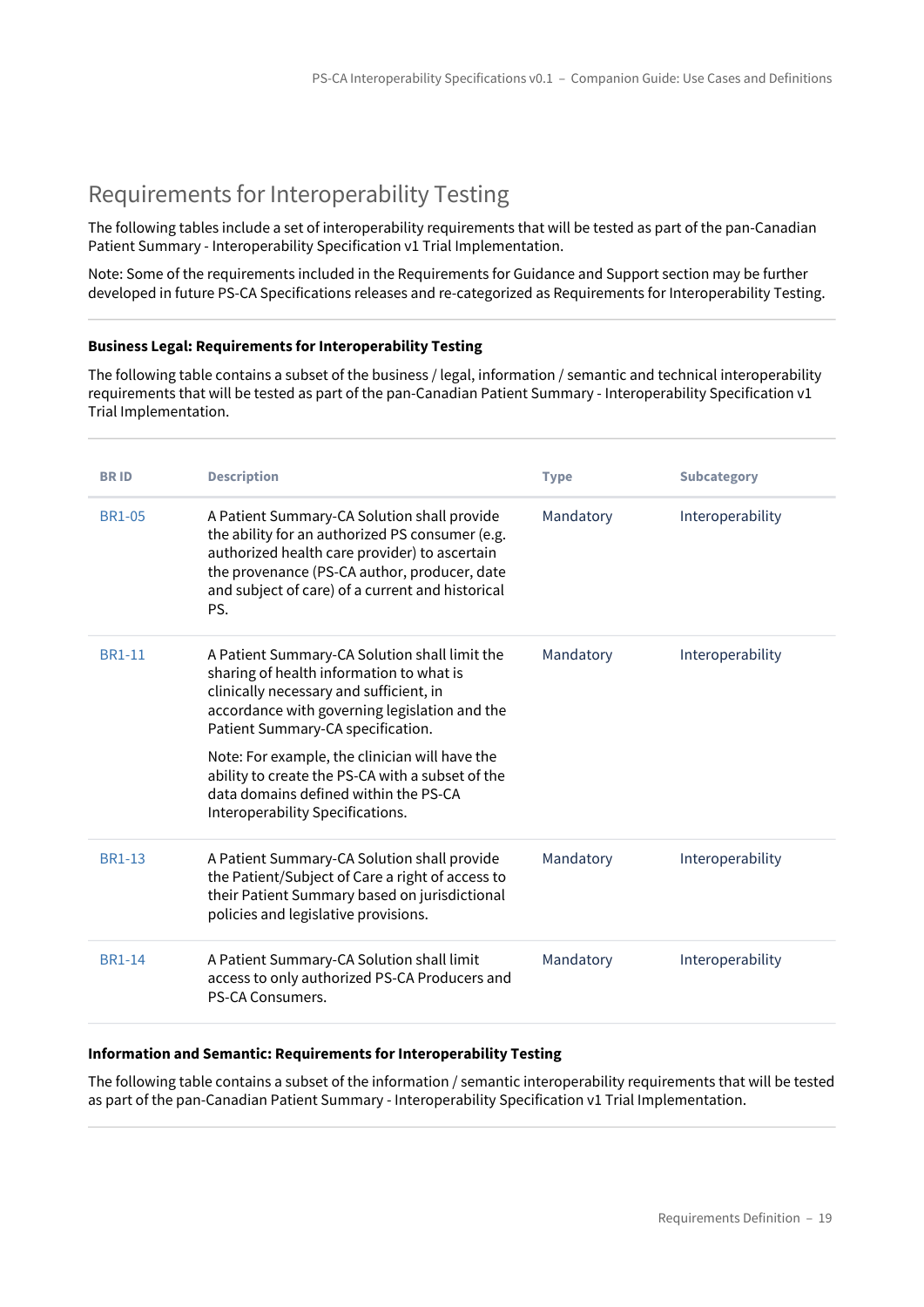| <b>BRID</b>         | <b>Description</b>                                                                                                                                                                                                    | <b>Type</b> | <b>Subcategory</b> |
|---------------------|-----------------------------------------------------------------------------------------------------------------------------------------------------------------------------------------------------------------------|-------------|--------------------|
| BR <sub>2</sub> -01 | A Patient Summary- CA Solution shall enable<br>an authorized health care provider to create/<br>produce a Patient Summary based on the pan-<br>Canadian Patient Summary - FHIR<br>Implementation Guide.               | Mandatory   | Interoperability   |
| BR <sub>2</sub> -02 | A Patient Summary-CA Solution shall adhere to<br>the syntactic, semantic/terminology and<br>content standards for interoperability<br>established in the pan-Canadian Patient<br>Summary - FHIR Implementation Guide. | Mandatory   | Interoperability   |

#### **Technical: Requirements for Interoperability Testing**

The following table contains a subset of the technical interoperability requirements that will be tested as part of the pan-Canadian Patient Summary - Interoperability Specification v1 Trial Implementation.

| <b>BRID</b>   | <b>Description</b>                                                                                                                                                                                    | <b>Type</b> | <b>Subcategory</b> |
|---------------|-------------------------------------------------------------------------------------------------------------------------------------------------------------------------------------------------------|-------------|--------------------|
| BR3-01        | A Patient Summary-CA Solution shall provide the<br>ability to capture and communicate the identity<br>of the PS subject of care.                                                                      | Mandatory   | Interoperability   |
| BR3-02        | A Patient Summary-CA Solution shall provide the<br>ability to capture and communicate the identity<br>of the authorized PS-CA Author.                                                                 | Mandatory   | Interoperability   |
| <b>BR3-04</b> | A Patient Summary-CA Solution shall provide the<br>ability to view the versions of Patient Summaries<br>and render a previous version based on a<br>request in accordance to jurisdictional policies. | Mandatory   | Interoperability   |
| <b>BR3-05</b> | A Patient Summary-CA Solution may be able to<br>produce a PS-CA in a portable format (e.g., PDF)<br>that is broadly accessible to patients/subjects of<br>care.                                       | Optional    | Interoperability   |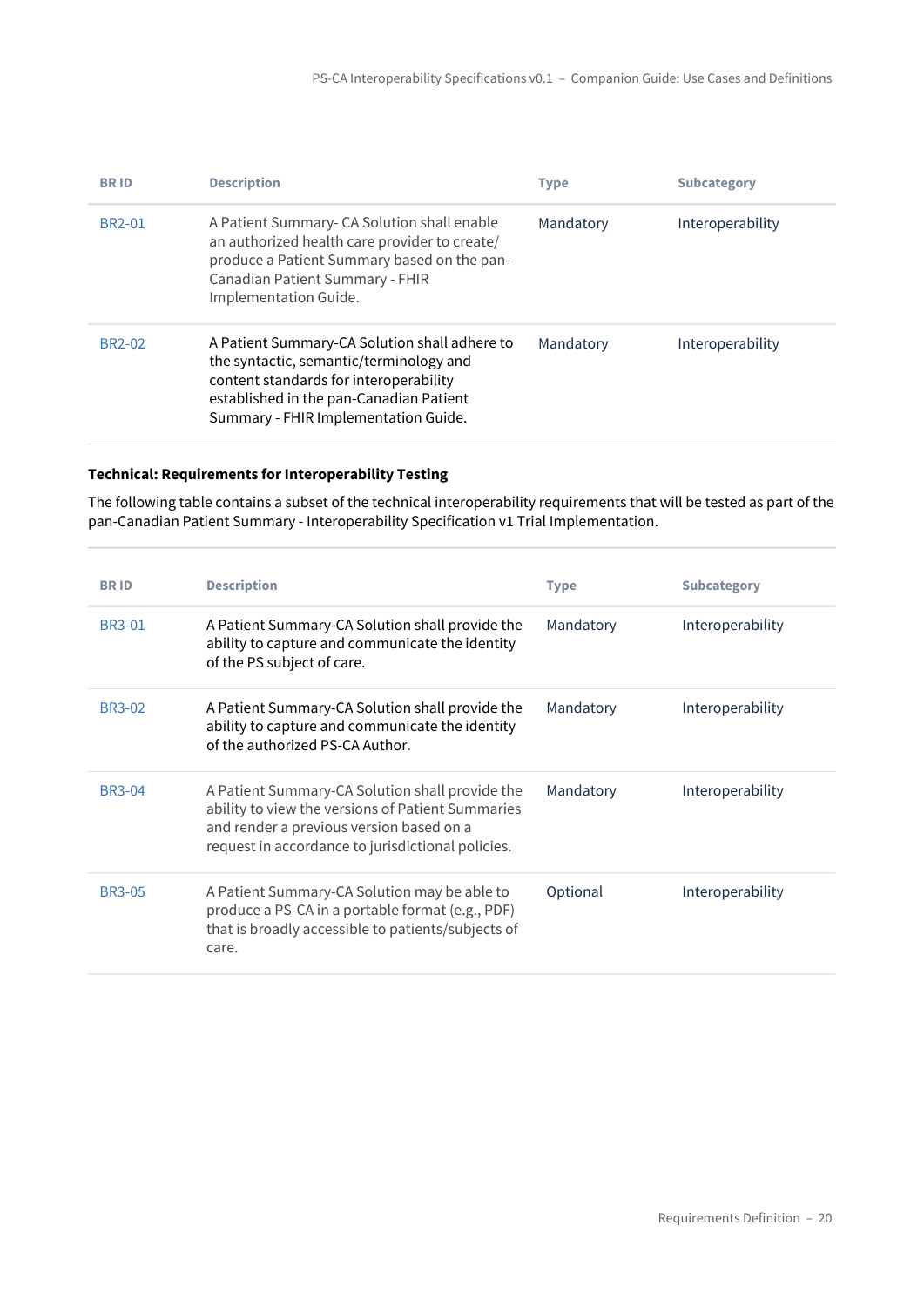| <b>BRID</b>   | <b>Description</b>                                                                                                                                                                                                                                                               | <b>Type</b> | <b>Subcategory</b> |
|---------------|----------------------------------------------------------------------------------------------------------------------------------------------------------------------------------------------------------------------------------------------------------------------------------|-------------|--------------------|
| <b>BR3-08</b> | A Patient Summary-CA Solution shall protect<br>health information in transit, adhering to<br>jurisdictional standards for encryption.                                                                                                                                            | Mandatory   | Interoperability   |
|               | Note: For example, jurisdictional standards for<br>encryption should cover concepts of<br>cryptographic algorithms and protocols,<br>management of encryption keys during the<br>transmission of PHI to maintain the<br>confidentiality and integrity of the Patient<br>Summary. |             |                    |
| <b>BR3-13</b> | A Patient Summary-CA Solution shall provide the<br>ability to uniquely identify a Patient Summary-<br>CA with a unique identifier.                                                                                                                                               | Mandatory   | Interoperability   |
| <b>BR3-16</b> | A Patient Summary-CA Solution shall create the<br>PS-CA in a structured format using FHIR R4<br>$(v4.0.1) +$ JSON and XML.                                                                                                                                                       | Mandatory   | Interoperability   |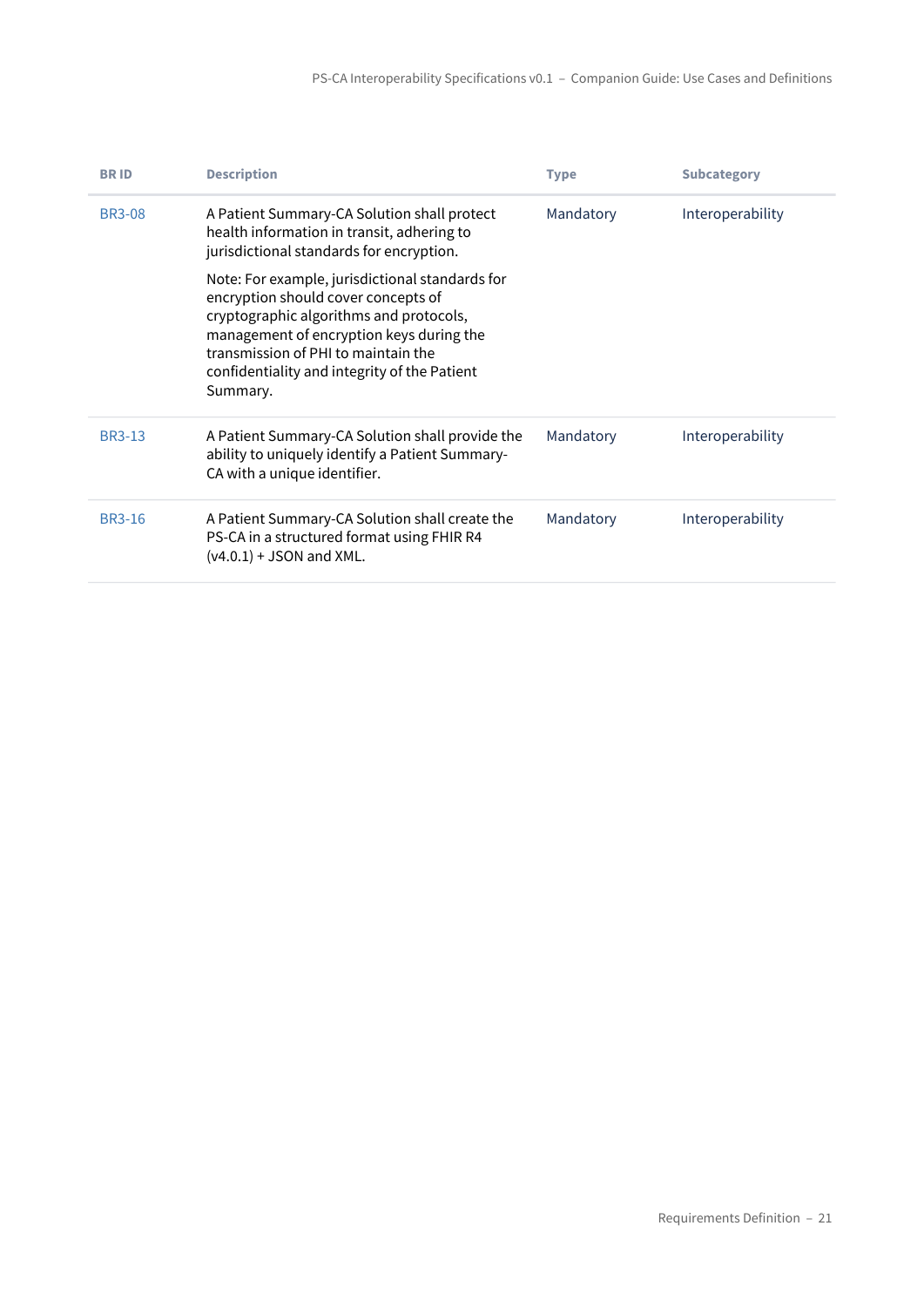# Requirements for Guidance and Support

The following tables include a broad set of interoperability and solution requirements for consideration and to support and provide guidance to implementers of the pan-Canadian Patient Summary - Interoperability Specification v1 Trial Implementation.

Note: Some of the supporting requirements may be further developed in future PS-CA Specifications releases and re-categorized as a Testable Requirement.

#### **Business Legal: Requirements for Guidance and Support**

| <b>BRID</b>   | <b>Description</b>                                                                                                                                                                                                                                                                                                | <b>Type</b> | <b>Subcategory</b> |
|---------------|-------------------------------------------------------------------------------------------------------------------------------------------------------------------------------------------------------------------------------------------------------------------------------------------------------------------|-------------|--------------------|
| <b>BR1-01</b> | A Patient Summary-CA Solution should provide<br>the ability to manage the versioning, storage,<br>preservation, destruction, and archiving of Patient<br>Summaries produced and consumed by<br>authorized users of the system in accordance to<br>jurisdictional policies.                                        | Recommended | Solution           |
| <b>BR1-02</b> | A Patient Summary-CA Solution should provide a<br>health care provider with the option to review and<br>sign-off the Patient Summary content before it is<br>made available to PS-CA Consumers.                                                                                                                   | Recommended | Solution           |
|               | Note: If the health care provider determines that<br>changes are required to the Patient Summary<br>prior to sign-off, the HCP will make the updates in<br>the patient's chart. If the changes affect the<br>Patient Summary content, a new Patient<br>Summary will be created for review/sign-off by the<br>HCP. |             |                    |
| <b>BR1-03</b> | A Patient Summary-CA Solution shall provide a<br>healthcare provider with the ability to invalidate a<br>Patient Summary if they determine if it was<br>entered in error or is invalid as required by<br>jurisdictional policy.                                                                                   | Mandatory   | Interoperability   |
| <b>BR1-04</b> | A Patient Summary-CA Solution should adhere to<br>data retention policies set by local/jurisdictional<br>policies and system requirements.                                                                                                                                                                        | Recommended | Solution           |
| <b>BR1-06</b> | A Patient Summary-CA Solution may provide the<br>ability to extract and save discrete data from a<br>Patient Summary based on a request by an<br>authorized system user.                                                                                                                                          | Optional    | Solution           |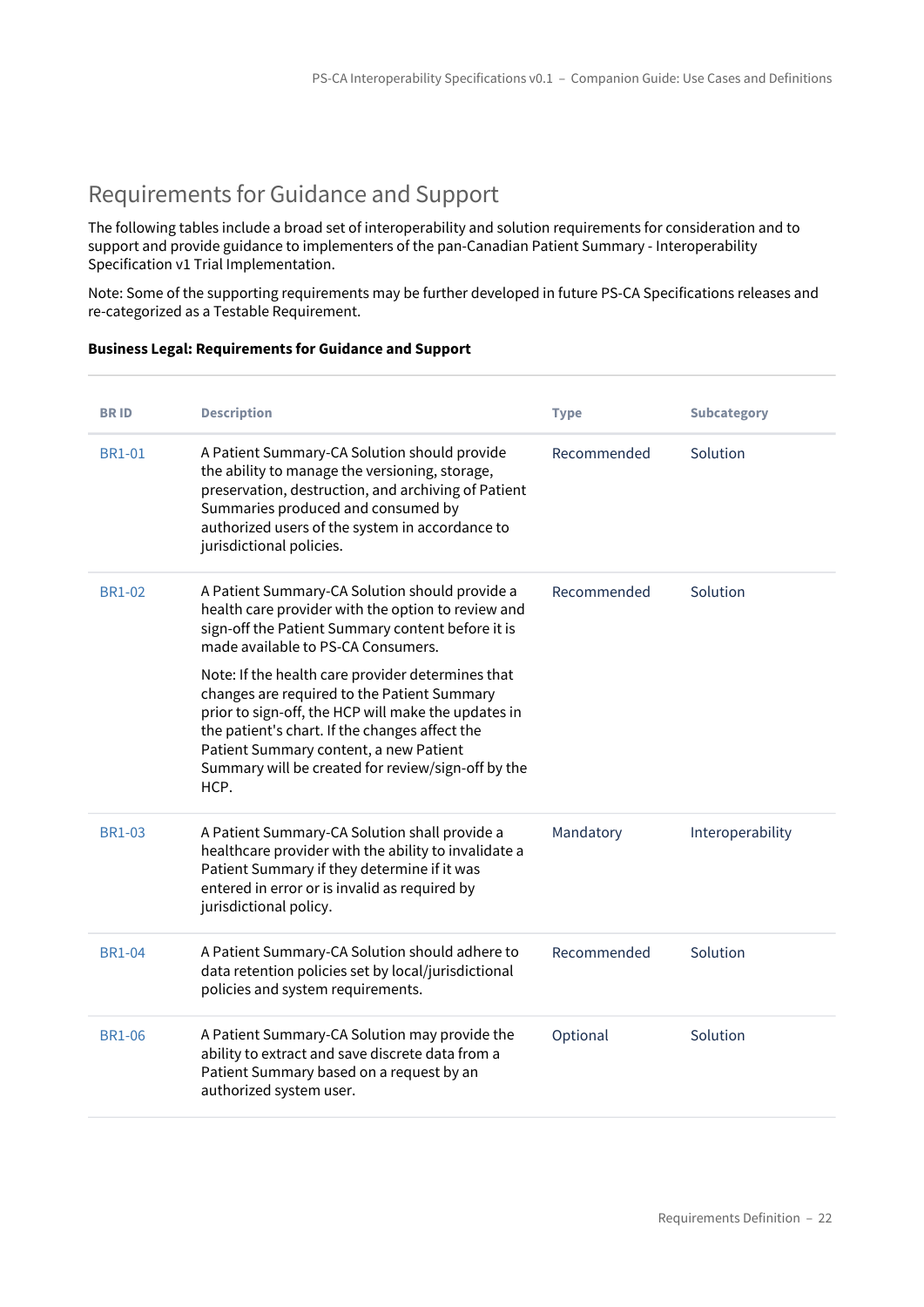| <b>BRID</b>   | <b>Description</b>                                                                                                                                                                                                                                                                                                                                                                                                                                                                           | <b>Type</b> | <b>Subcategory</b> |
|---------------|----------------------------------------------------------------------------------------------------------------------------------------------------------------------------------------------------------------------------------------------------------------------------------------------------------------------------------------------------------------------------------------------------------------------------------------------------------------------------------------------|-------------|--------------------|
| <b>BR1-07</b> | A PS-CA Author should reasonably ensure that the<br>health information contained in a Patient<br>Summary-CA is accurate, sufficiently complete<br>and up to date to meet the specified clinical<br>purpose.                                                                                                                                                                                                                                                                                  | Recommended | Solution           |
| <b>BR1-08</b> | A Patient Summary-CA Solution should be able to<br>comply with a legal hold from an authorized entity<br>based on jurisdictional policies.<br>*Note: Legal hold policies prevent deletion of any<br>electronically stored information on the PS-CA<br>that may be imminent for a legal case.                                                                                                                                                                                                 | Recommended | Solution           |
| <b>BR1-09</b> | A Patient Summary-CA Solution should be able to<br>omit or mask data in a PS-CA in compliance with<br>local/jurisdictional privacy policies.                                                                                                                                                                                                                                                                                                                                                 | Recommended | Solution           |
| <b>BR1-10</b> | A Patient Summary-CA Solution shall have the<br>ability to produce a Patient Summary in<br>compliance with a subject of care's consent<br>directives in accordance to local/jurisdictional<br>standards and/or policies.                                                                                                                                                                                                                                                                     | Mandatory   | Interoperability   |
|               | Note: For example, local/jurisdictional standards<br>may include associating consent directives with<br>PHI in the Patient Summary which cover concepts<br>of maintaining association, processing consent<br>directives, blocking transmission of PHI in Patient<br>summary where consent directives are violated or<br>no exception of a disclosure is outlined by law or<br>by jurisdictional policy, and notifications to<br>requesters when data is blocked due to consent<br>directives |             |                    |
| <b>BR1-12</b> | A Patient Summary-CA Solution shall have the<br>ability to indicate or make the PS-CA Consumer<br>(e.g. a healthcare provider) aware that<br>information about the subject of care has been<br>omitted or masked based on a consent directives<br>and jurisdictional policies.                                                                                                                                                                                                               | Mandatory   | Interoperability   |

#### **Technical: Requirements for Guidance and Support**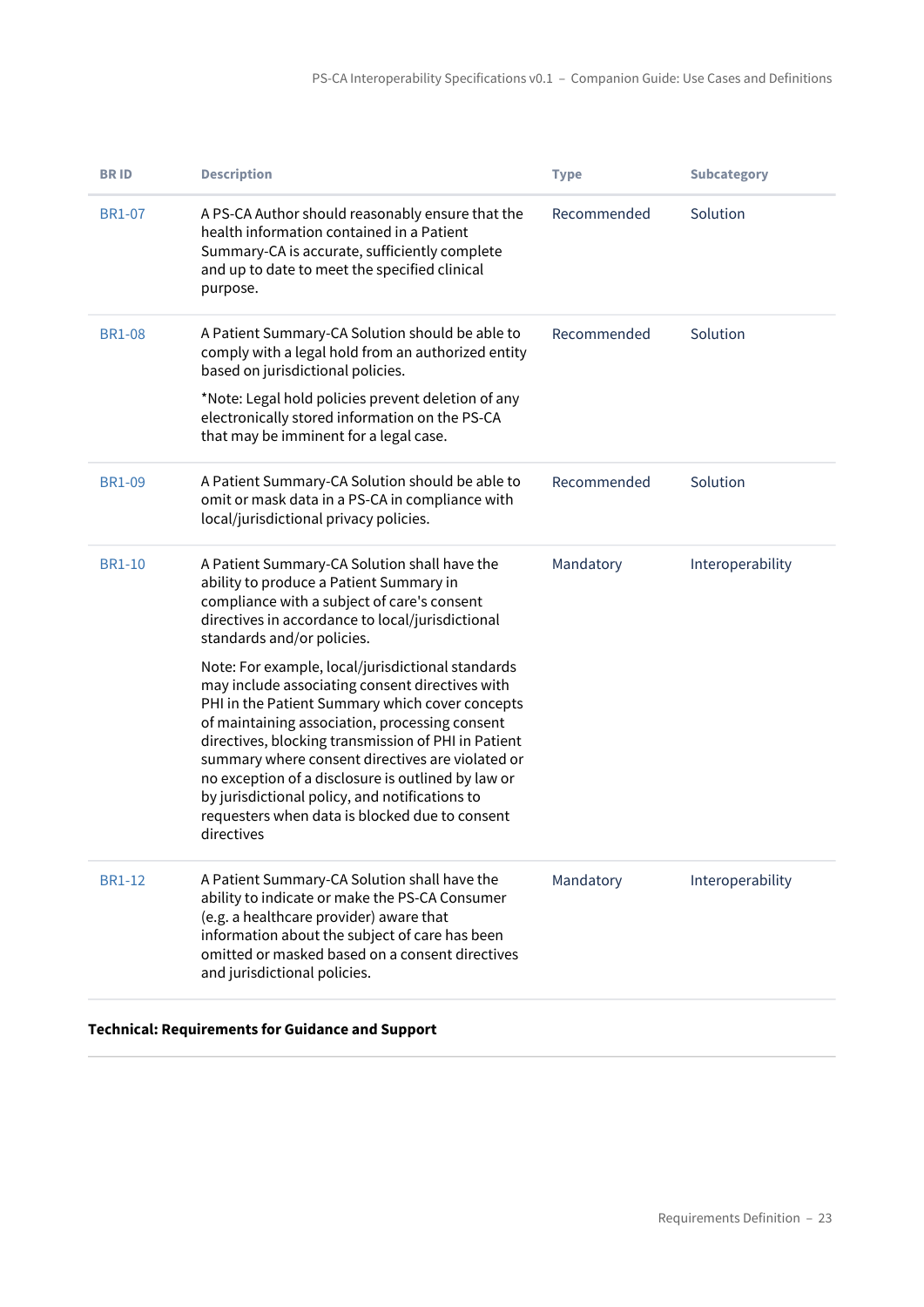| <b>BRID</b>   | <b>Description</b>                                                                                                                                                                                                                                                                                                                                                                                                                                                                                                                                                                      | <b>Type</b> | <b>Subcategory</b> |
|---------------|-----------------------------------------------------------------------------------------------------------------------------------------------------------------------------------------------------------------------------------------------------------------------------------------------------------------------------------------------------------------------------------------------------------------------------------------------------------------------------------------------------------------------------------------------------------------------------------------|-------------|--------------------|
| <b>BR3-06</b> | A Patient Summary-CA Solution should adhere to<br>minimum local/jurisdictional industry standards for<br>authentication (e.g., multi-factor authentication) of<br>authorized users.                                                                                                                                                                                                                                                                                                                                                                                                     | Recommended | Solution           |
| <b>BR3-07</b> | A Patient Summary-CA solution should, where<br>feasible, segregate duties and areas of responsibility<br>to reduce opportunities for unauthorized<br>modification or misuse of PHI based on jurisdictional<br>standards.                                                                                                                                                                                                                                                                                                                                                                | Recommended | Solution           |
|               | Note: For example, appropriate access-controls<br>should be put in place to segregate duties for<br>authorized actors who have access and or can view<br>hosted components of the Patient Summary in order<br>to reduce opportunities for unauthorized<br>modification or misuse of PHI and security-critical<br>system data according to jurisdictional standards.                                                                                                                                                                                                                     |             |                    |
| <b>BR3-09</b> | A Patient Summary-CA Solution should adhere to the<br>minimum industry standards for role-based access<br>control and security mechanisms for the Patient<br>Summary, including defining the security level and<br>authorization profile of all authorized actors and<br>mapping each user to one or more roles and each role<br>to one or more system functions, dictated by<br>jurisdictional standards and system requirements.                                                                                                                                                      | Recommended | Solution           |
|               | Note: For example, jurisdictional standards for role-<br>based access control should consider the following<br>standards such as ISO 22600-1:2014, which describes<br>the scenarios and the critical parameters in<br>information exchange across policy domains. Another<br>example of a standard is ISO 22600-2:2014, which<br>describes and explains, in a more detailed manner,<br>the architectures and underlying models for privilege<br>management and access control which are necessary<br>for secure information sharing including the formal<br>representation of policies. |             |                    |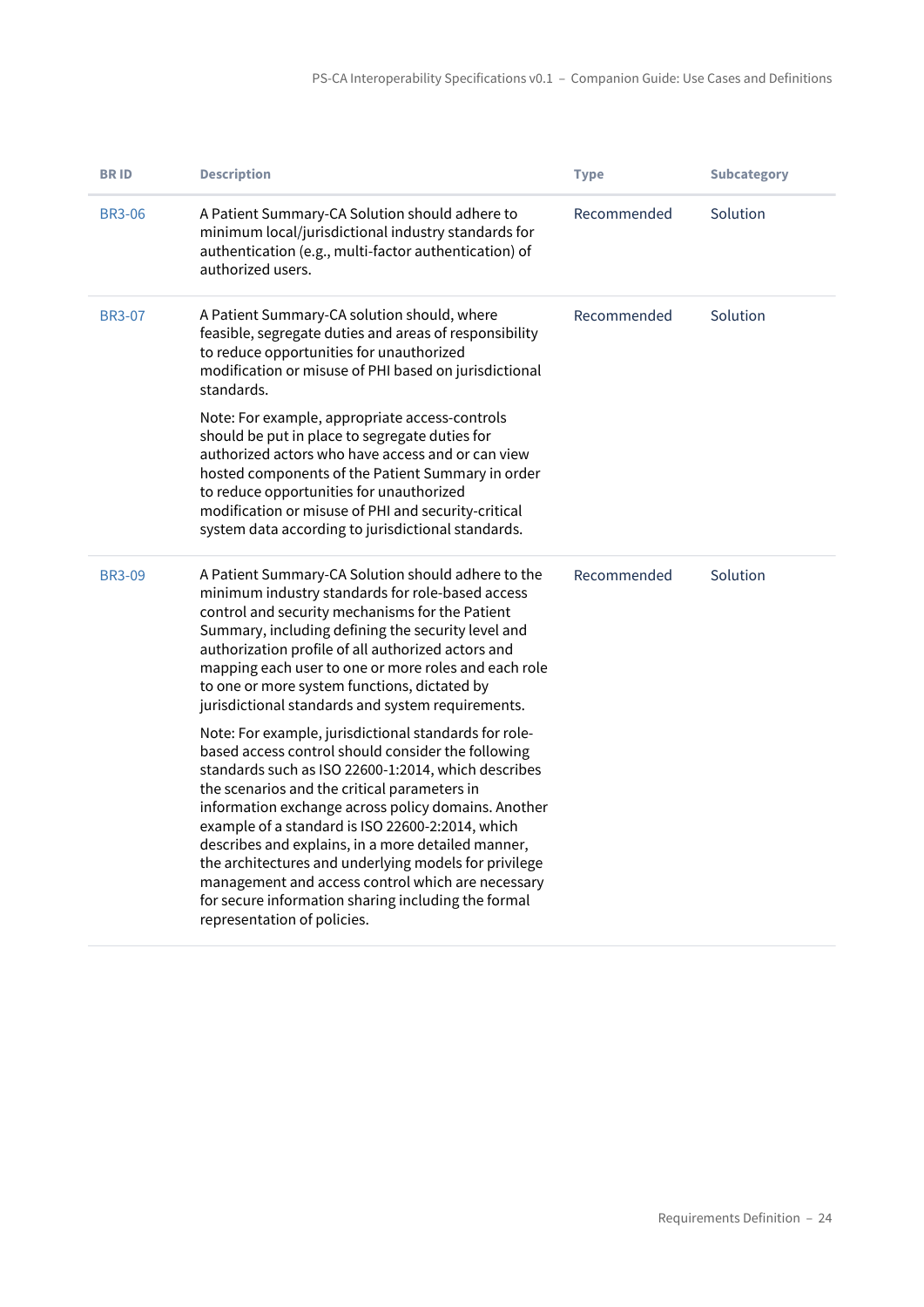| <b>BRID</b>   | <b>Description</b>                                                                                                                                                                                                                                                                                                                                                                                                                                                                                                                                                                                                                                                                                                                                                                | <b>Type</b> | <b>Subcategory</b> |
|---------------|-----------------------------------------------------------------------------------------------------------------------------------------------------------------------------------------------------------------------------------------------------------------------------------------------------------------------------------------------------------------------------------------------------------------------------------------------------------------------------------------------------------------------------------------------------------------------------------------------------------------------------------------------------------------------------------------------------------------------------------------------------------------------------------|-------------|--------------------|
| <b>BR3-10</b> | A Patient Summary-CA Solution should adhere to<br>jurisdictional standards for creation of secure audit<br>logs that capture access to, modification or disclosure<br>of Patient Summary-CA information. This includes the<br>activities of PS-CA Producers, Consumers and<br>Requesters.                                                                                                                                                                                                                                                                                                                                                                                                                                                                                         | Recommended | Solution           |
|               | Note: For example, jurisdictional standards for<br>appropriate secure-audit records should log PHI-<br>related events, such as Patient Summary access<br>(including access to confidential data), Patient<br>Summary creation, Patient Summary amendments<br>and changes, traceability of consent, consent<br>directive overrides and more for the Patient<br>Summary.                                                                                                                                                                                                                                                                                                                                                                                                            |             |                    |
| <b>BR3-11</b> | The Patient Summary-CA Solution should have the<br>ability to capture secure audit log content as dictated<br>by jurisdictional standards and/or system<br>requirements.                                                                                                                                                                                                                                                                                                                                                                                                                                                                                                                                                                                                          | Recommended | Solution           |
|               | Note: For example, jurisdictional standards and/or<br>system requirements for secure audit logs should<br>consider Patient Summary schema and log content<br>such as the user ID of authorized actors, the role the<br>user is exercising, the organization of the accessing<br>user (at least in those cases where an individual<br>accesses information on behalf of more than one<br>organization), the patient ID of the data subject<br>(patient/person), the function performed by the<br>accessing user, a timestamp, in the case of access<br>override to blocked or masked records or portions of<br>records, a reason for the override, and in the case of<br>changes to consent directives made by a substitute<br>decision-maker, the identity of the decision-maker. |             |                    |
| <b>BR3-12</b> | A Patient Summary-CA Solution may provide the<br>capability for a PS-CA to be de-identified, according to<br>local/jurisdictional requirements.                                                                                                                                                                                                                                                                                                                                                                                                                                                                                                                                                                                                                                   | Optional    | Solution           |
| <b>BR3-14</b> | A Patient Summary-CA Solution should retrieve data<br>elements for the PS-CA from the PS-CA Author's local<br>data source.                                                                                                                                                                                                                                                                                                                                                                                                                                                                                                                                                                                                                                                        | Recommended | Solution           |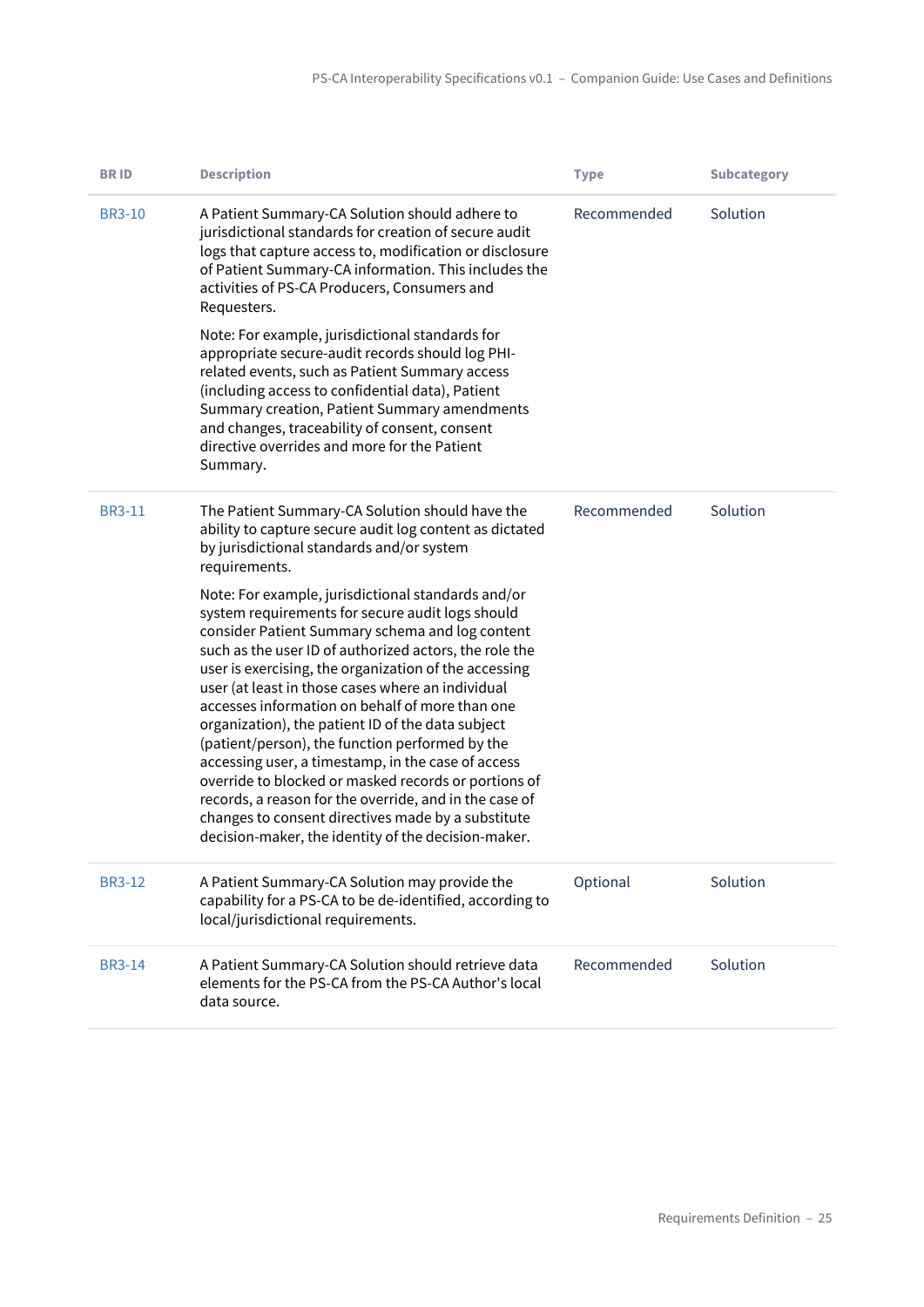| <b>BRID</b>   | <b>Description</b>                                                                                                                                                                                                                              | <b>Type</b> | <b>Subcategory</b> |
|---------------|-------------------------------------------------------------------------------------------------------------------------------------------------------------------------------------------------------------------------------------------------|-------------|--------------------|
| <b>BR3-15</b> | A Patient Summary-CA Solution may provide the<br>ability to convert structured documents (e.g. FHIR-<br>based) to unstructured documents (e.g PDF), and<br>make transformations between structured document<br>formats (e.g. CDA).              | Optional    | Solution           |
| <b>BR3-17</b> | A Patient Summary-CA Solution should protect health<br>information at rest, adhering to jurisdictional<br>standards for encryption                                                                                                              | Recommended | Solution           |
|               | Note: For example, jurisdictional standards for<br>encryption should cover concepts of cryptographic<br>algorithms and protocols, and management of<br>encryption keys to maintain the confidentiality and<br>integrity of the Patient Summary. |             |                    |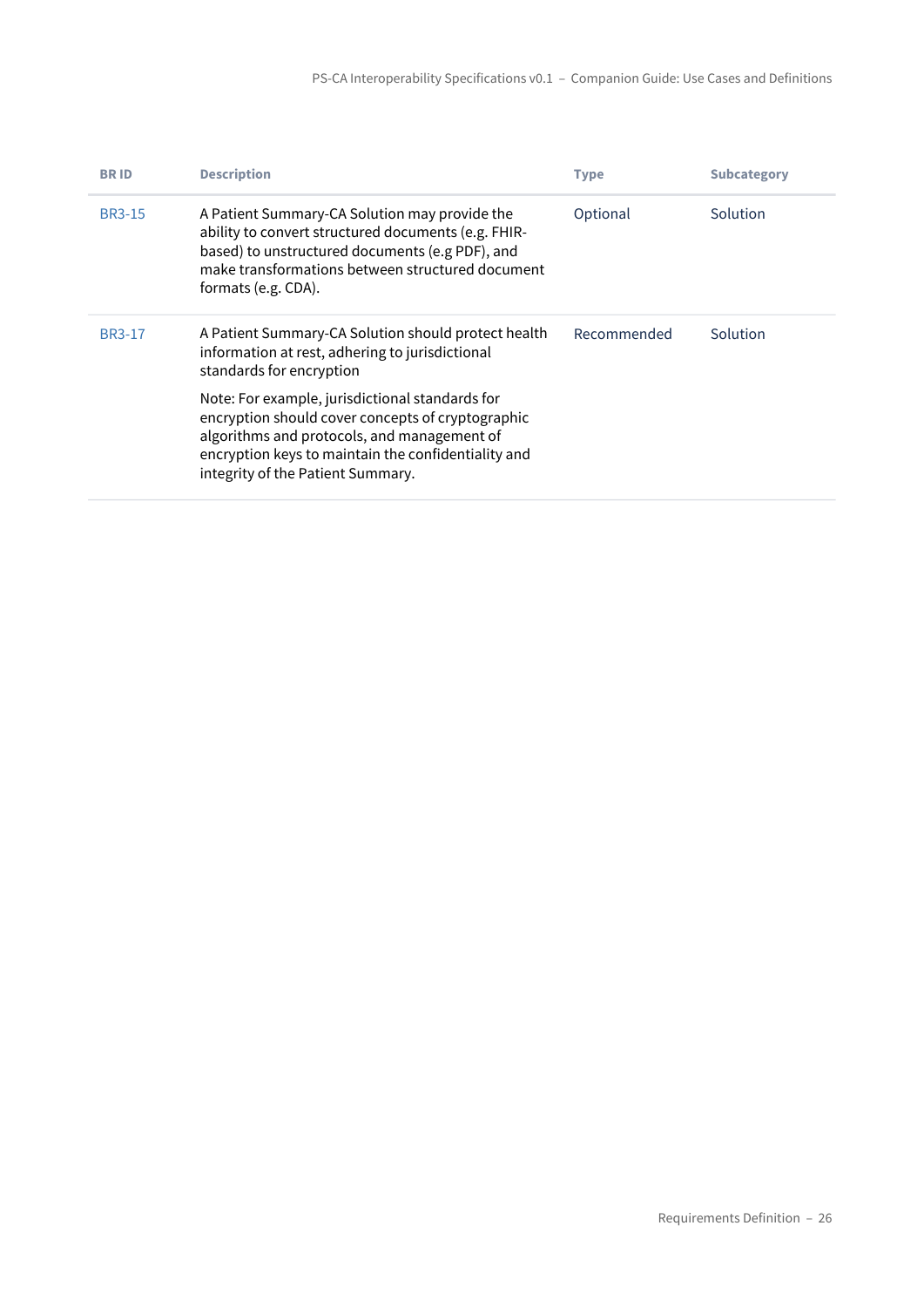# Requirements: Full Set

This section is inclusive of all interoperability and solution requirements that are:

- listed in the Requirements for Interoperability Testing for the pan-Canadian Patient Summary Interoperability Specification v1 Trial Implementation,
- listed in the Requirements for Guidance and Support of the pan-Canadian Patient Summary Interoperability Specification v1 Trial Implementation; and
- targeted as potential for inclusion in a future release.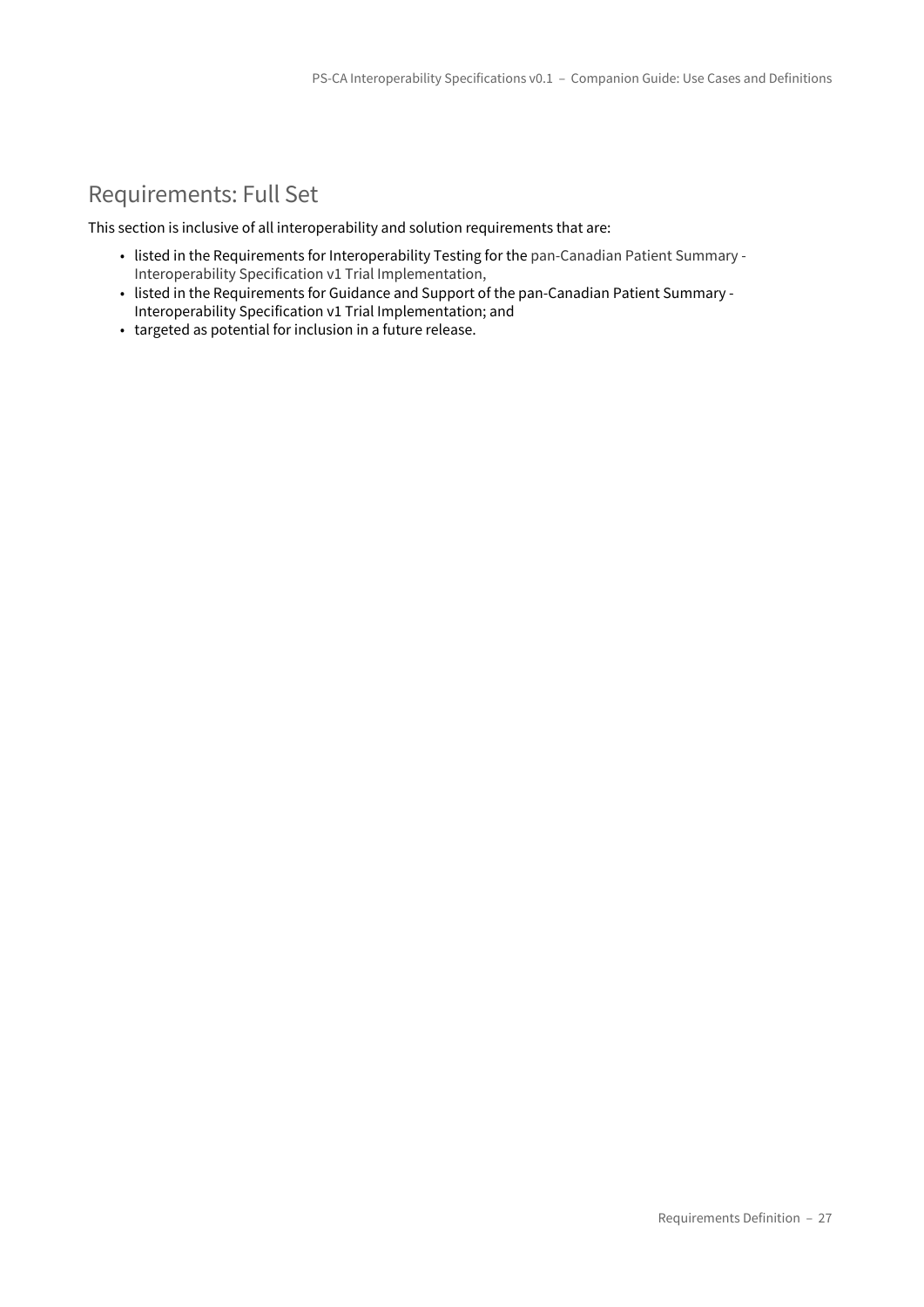<span id="page-28-0"></span>

| ID                     | BR1-01                                                                                                                                                                                                                                                            |
|------------------------|-------------------------------------------------------------------------------------------------------------------------------------------------------------------------------------------------------------------------------------------------------------------|
| <b>Descripti</b><br>on | A Patient Summary-CA Solution should provide the ability to manage the versioning, storage,<br>preservation, destruction, and archiving of Patient Summaries produced and consumed by<br>authorized users of the system in accordance to jurisdictional policies. |
| <b>Type</b>            | Recommended                                                                                                                                                                                                                                                       |
| <b>Status</b>          | <b>APPROVED</b>                                                                                                                                                                                                                                                   |
| <b>Subcate</b><br>gory | Solution                                                                                                                                                                                                                                                          |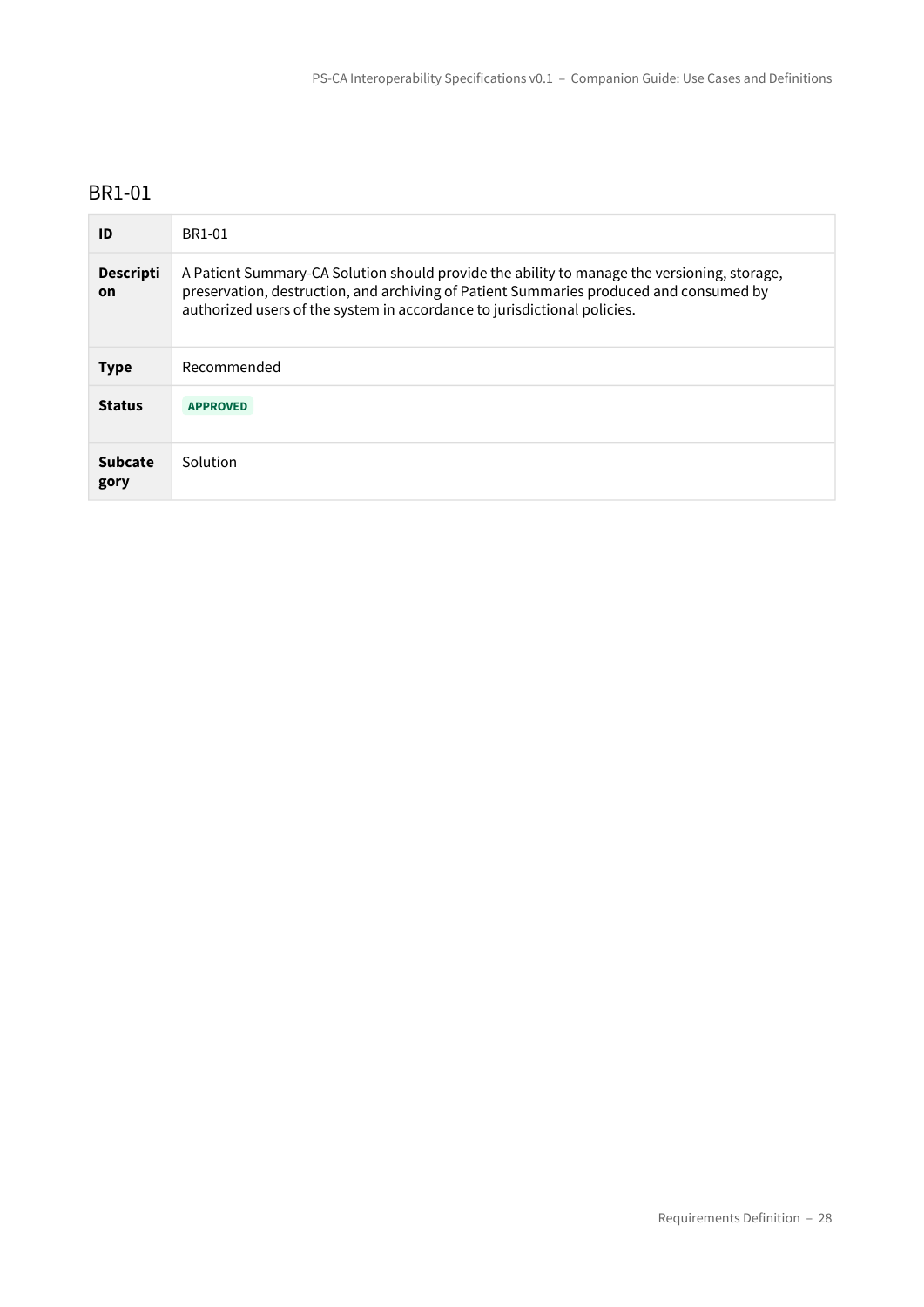<span id="page-29-0"></span>

| ID                 | BR1-02                                                                                                                                                                                                                                                                                                                                                                                                                                                                                                   |
|--------------------|----------------------------------------------------------------------------------------------------------------------------------------------------------------------------------------------------------------------------------------------------------------------------------------------------------------------------------------------------------------------------------------------------------------------------------------------------------------------------------------------------------|
| <b>Description</b> | A Patient Summary-CA Solution should provide a health care provider with the<br>option to review and sign-off the Patient Summary content before it is made<br>available to PS-CA Consumers.<br>Note: If the health care provider determines that changes are required to the<br>Patient Summary prior to sign-off, the HCP will make the updates in the<br>patient's chart. If the changes affect the Patient Summary content, a new<br>Patient Summary will be created for review/sign-off by the HCP. |
| <b>Type</b>        | Recommended                                                                                                                                                                                                                                                                                                                                                                                                                                                                                              |
| <b>Status</b>      | <b>APPROVED</b>                                                                                                                                                                                                                                                                                                                                                                                                                                                                                          |
| Subcategory        | Solution                                                                                                                                                                                                                                                                                                                                                                                                                                                                                                 |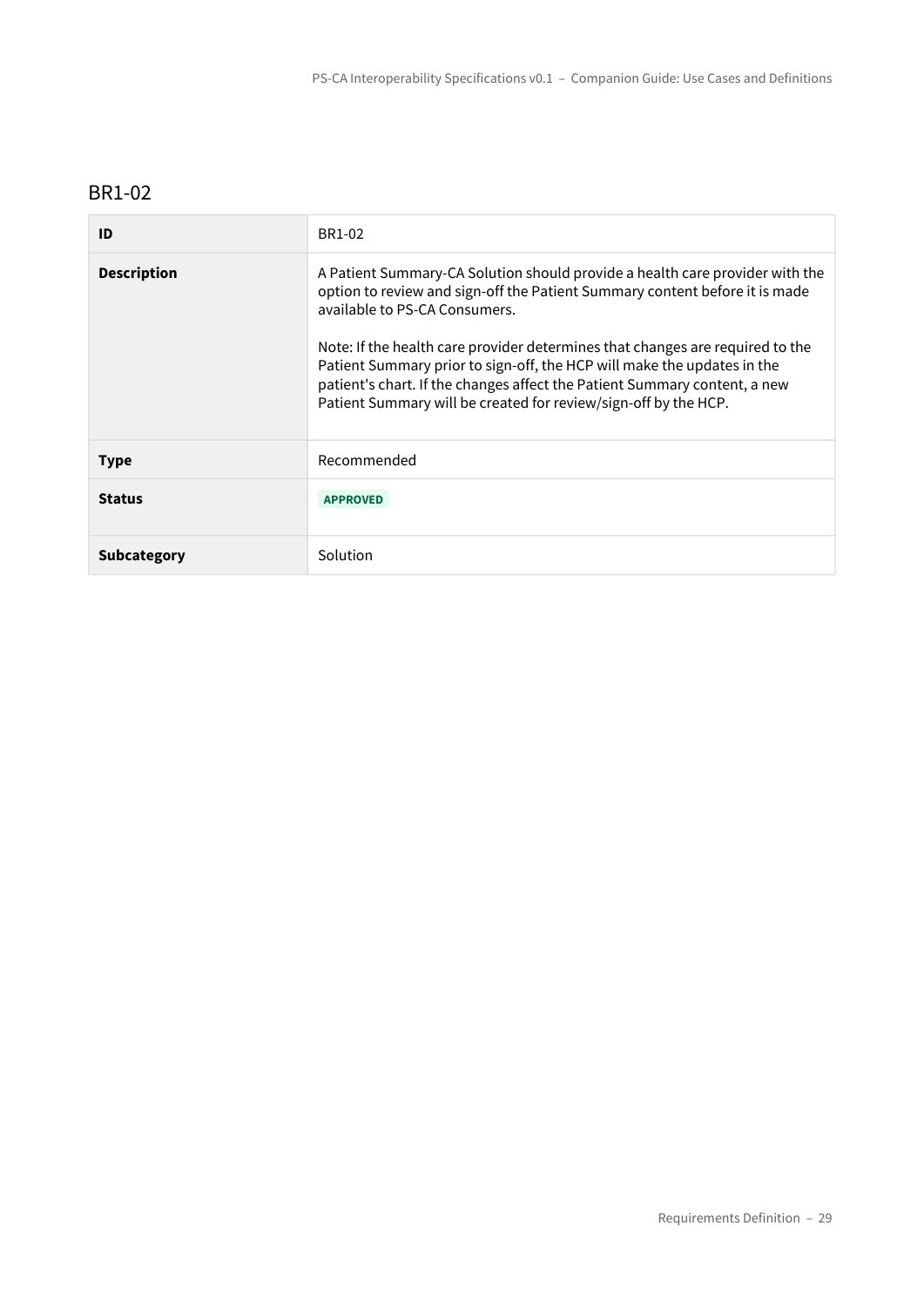<span id="page-30-0"></span>

| ID                 | BR1-03                                                                                                                                                                                                                    |
|--------------------|---------------------------------------------------------------------------------------------------------------------------------------------------------------------------------------------------------------------------|
| <b>Description</b> | A Patient Summary-CA Solution shall provide a healthcare provider with the<br>ability to invalidate a Patient Summary if they determine if it was entered in<br>error or is invalid as required by jurisdictional policy. |
| <b>Type</b>        | Mandatory                                                                                                                                                                                                                 |
| <b>Status</b>      | <b>APPROVED</b>                                                                                                                                                                                                           |
| <b>Subcategory</b> | Interoperability                                                                                                                                                                                                          |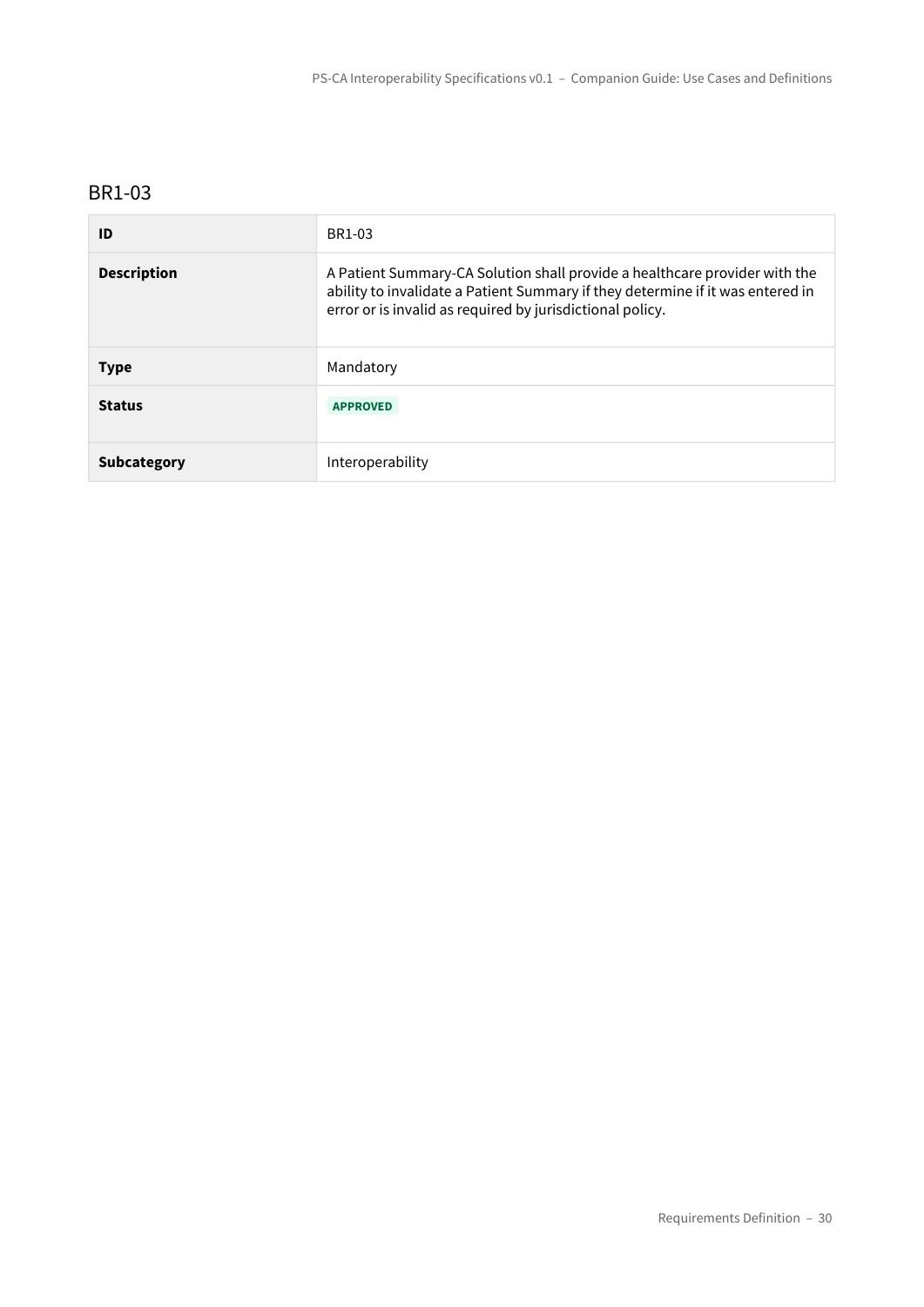<span id="page-31-0"></span>

| ID                 | BR1-04                                                                                                                                  |
|--------------------|-----------------------------------------------------------------------------------------------------------------------------------------|
| <b>Description</b> | A Patient Summary-CA Solution should adhere to data retention policies<br>set by local/jurisdictional policies and system requirements. |
| <b>Type</b>        | Recommended                                                                                                                             |
| <b>Status</b>      | <b>APPROVED</b>                                                                                                                         |
| <b>Subcategory</b> | Solution                                                                                                                                |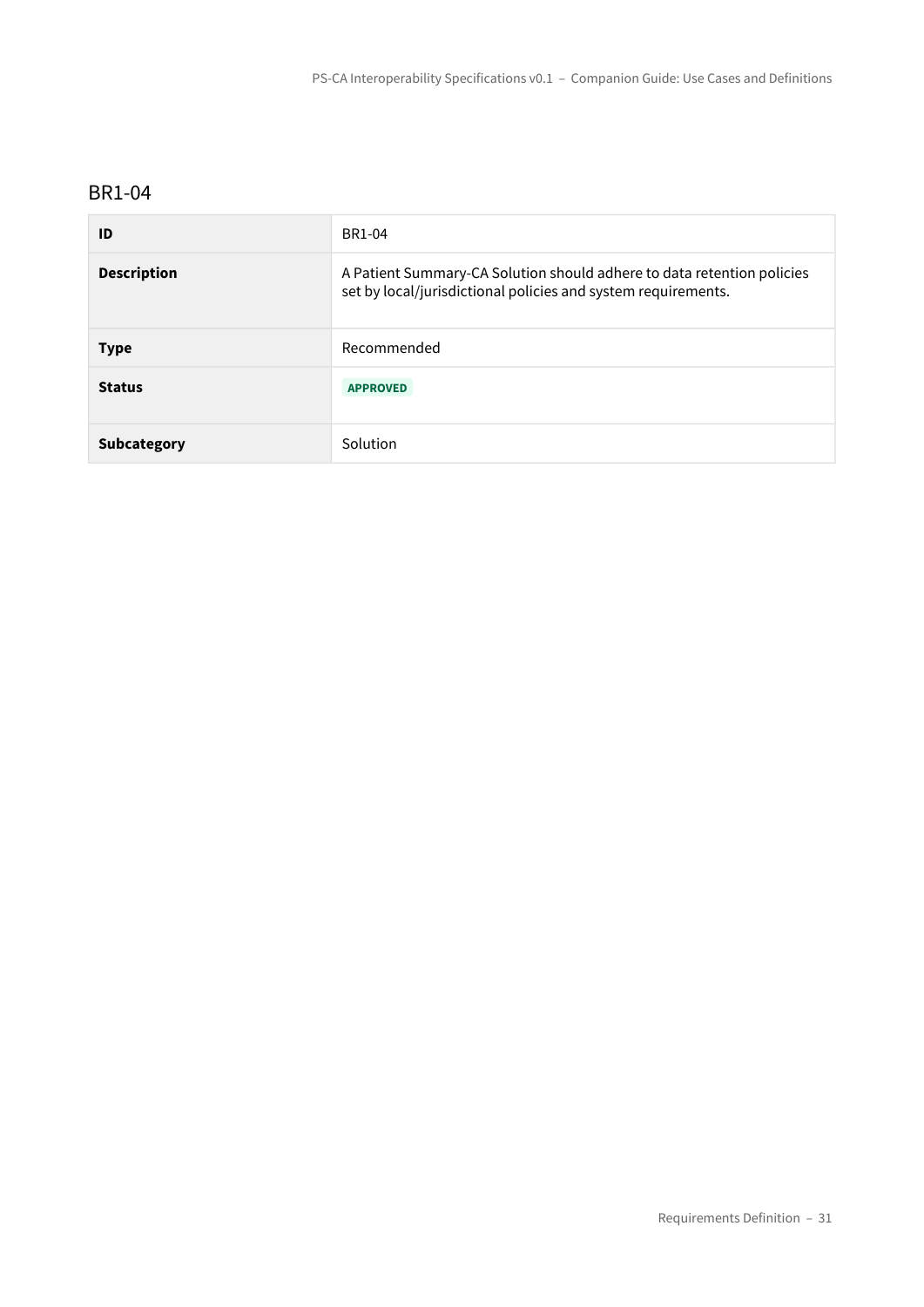<span id="page-32-0"></span>

| ID                 | BR1-05                                                                                                                                                                                                                                               |
|--------------------|------------------------------------------------------------------------------------------------------------------------------------------------------------------------------------------------------------------------------------------------------|
| <b>Description</b> | A Patient Summary-CA Solution shall provide the ability for an authorized PS<br>consumer (e.g. authorized health care provider) to ascertain the provenance<br>(PS-CA author, producer, date and subject of care) of a current and historical<br>PS. |
| <b>Type</b>        | Mandatory                                                                                                                                                                                                                                            |
| <b>Status</b>      | <b>APPROVED</b>                                                                                                                                                                                                                                      |
| <b>Subcategory</b> | Interoperability                                                                                                                                                                                                                                     |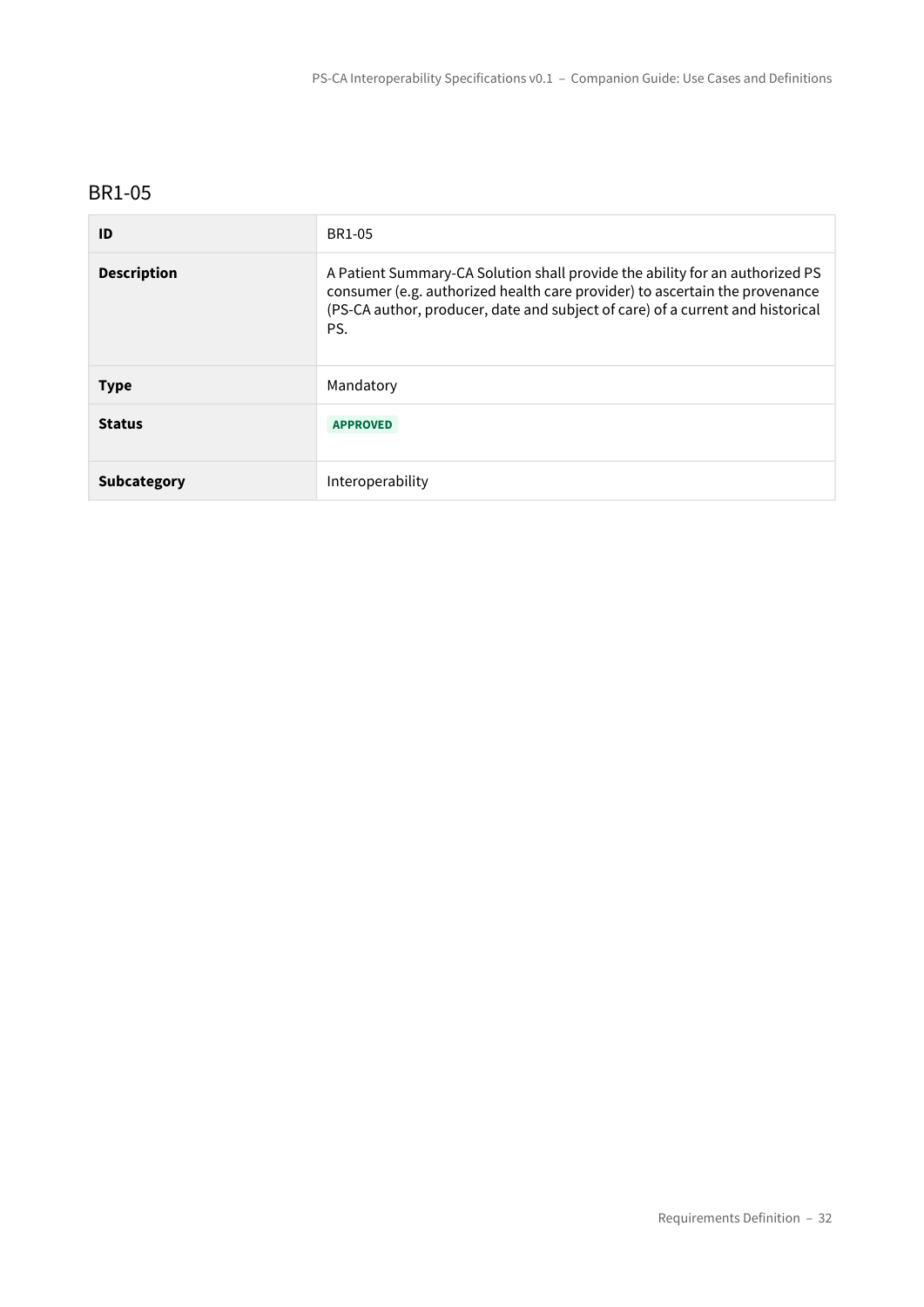<span id="page-33-0"></span>

| ID                 | BR1-06                                                                                                                                                                |
|--------------------|-----------------------------------------------------------------------------------------------------------------------------------------------------------------------|
| <b>Description</b> | A Patient Summary-CA Solution may provide the ability to extract and save<br>discrete data from a Patient Summary based on a request by an authorized<br>system user. |
| <b>Type</b>        | Optional                                                                                                                                                              |
| <b>Status</b>      | <b>APPROVED</b>                                                                                                                                                       |
| <b>Subcategory</b> | Solution                                                                                                                                                              |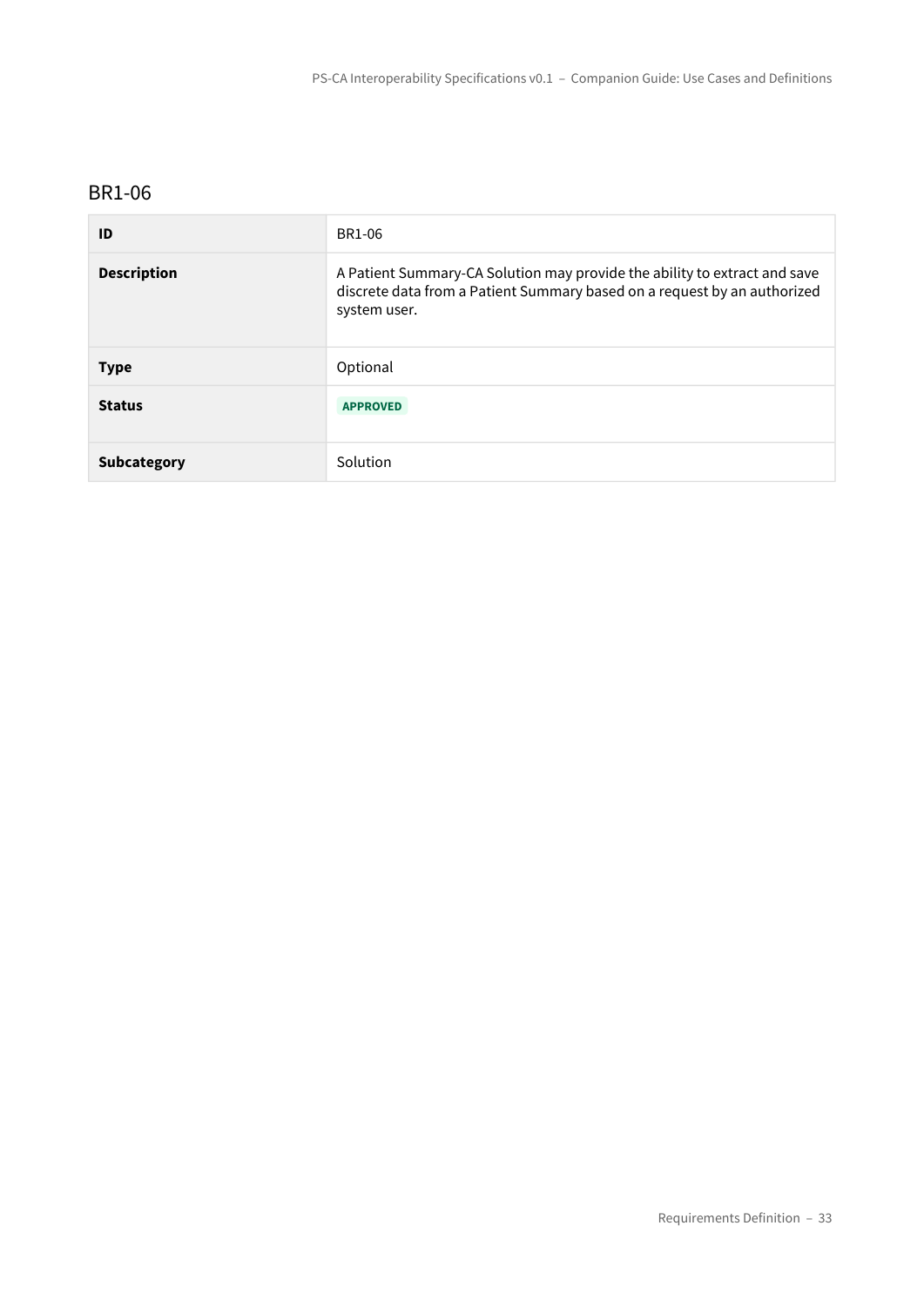<span id="page-34-0"></span>

| ID                 | BR1-07                                                                                                                                                                                                |
|--------------------|-------------------------------------------------------------------------------------------------------------------------------------------------------------------------------------------------------|
| <b>Description</b> | A PS-CA Author should reasonably ensure that the health information<br>contained in a Patient Summary-CA is accurate, sufficiently complete and<br>up to date to meet the specified clinical purpose. |
| <b>Type</b>        | Recommended                                                                                                                                                                                           |
| <b>Status</b>      | <b>APPROVED</b>                                                                                                                                                                                       |
| <b>Subcategory</b> | Solution                                                                                                                                                                                              |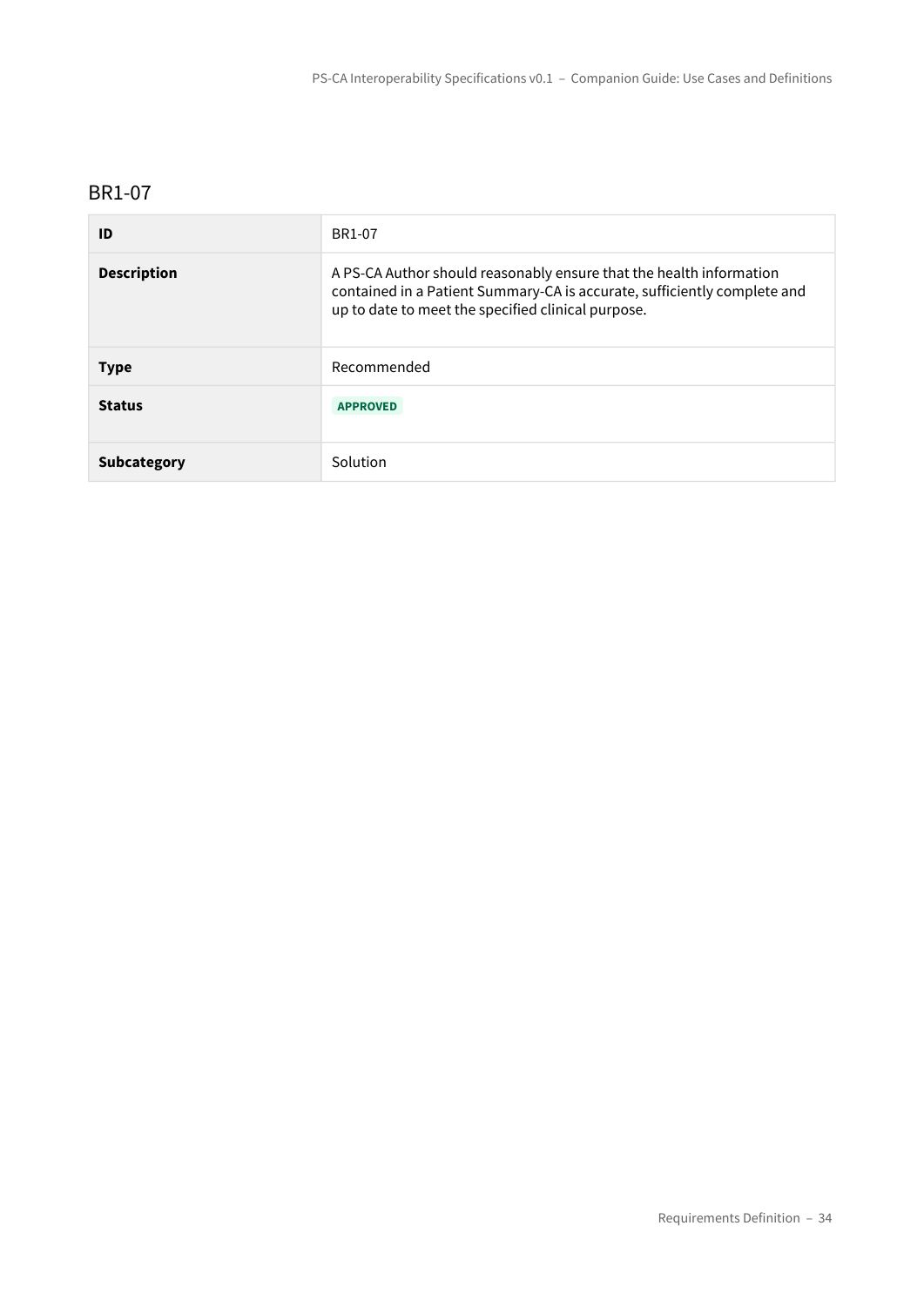<span id="page-35-0"></span>

| ID                 | <b>BR1-08</b>                                                                                                                                                                                                                                                                          |
|--------------------|----------------------------------------------------------------------------------------------------------------------------------------------------------------------------------------------------------------------------------------------------------------------------------------|
| <b>Description</b> | A Patient Summary-CA Solution should be able to comply with a legal hold<br>from an authorized entity based on jurisdictional policies.<br>*Note: Legal hold policies prevent deletion of any electronically stored<br>information on the PS-CA that may be imminent for a legal case. |
| <b>Type</b>        | Recommended                                                                                                                                                                                                                                                                            |
| <b>Status</b>      | <b>APPROVED</b>                                                                                                                                                                                                                                                                        |
| <b>Subcategory</b> | Solution                                                                                                                                                                                                                                                                               |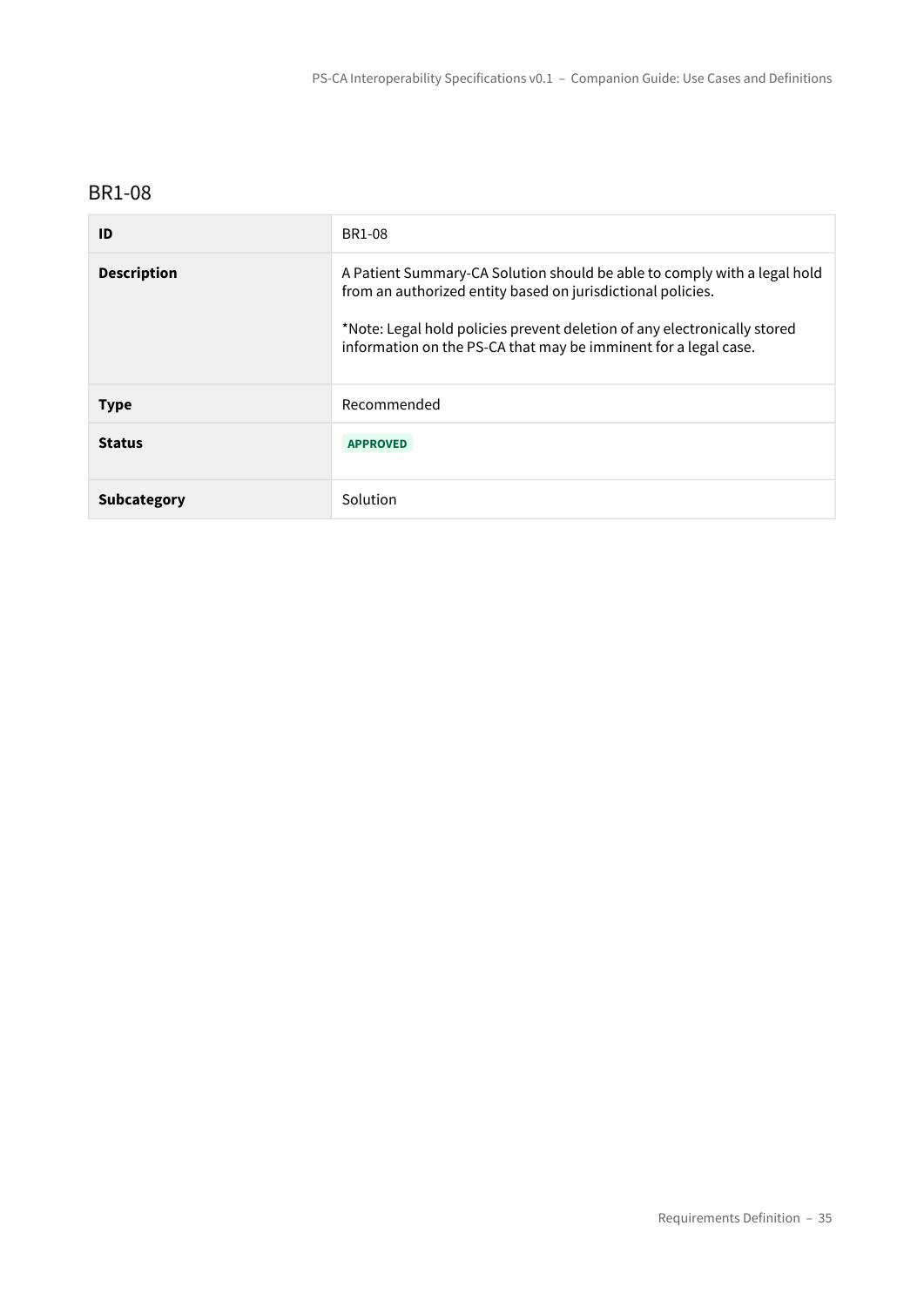<span id="page-36-0"></span>

| ID                 | <b>BR1-09</b>                                                                                                                             |
|--------------------|-------------------------------------------------------------------------------------------------------------------------------------------|
| <b>Description</b> | A Patient Summary-CA Solution should be able to omit or mask data in a<br>PS-CA in compliance with local/jurisdictional privacy policies. |
| <b>Type</b>        | Recommended                                                                                                                               |
| <b>Status</b>      | <b>APPROVED</b>                                                                                                                           |
| <b>Subcategory</b> | Solution                                                                                                                                  |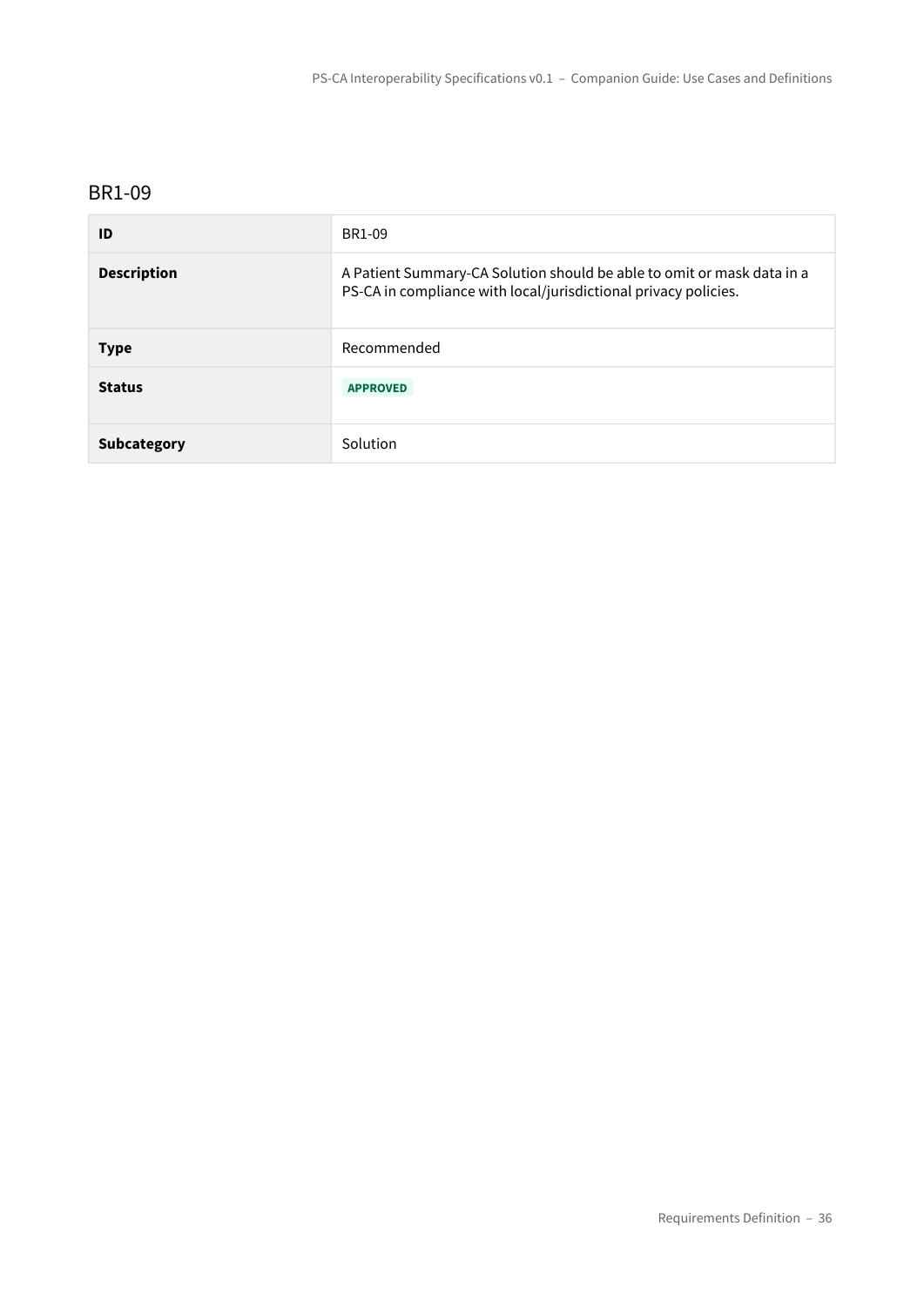<span id="page-37-0"></span>

| ID                 | BR1-10                                                                                                                                                                                                                                                                                                                                                                                                                                                                                                                                                                                                                                                                                                 |
|--------------------|--------------------------------------------------------------------------------------------------------------------------------------------------------------------------------------------------------------------------------------------------------------------------------------------------------------------------------------------------------------------------------------------------------------------------------------------------------------------------------------------------------------------------------------------------------------------------------------------------------------------------------------------------------------------------------------------------------|
| <b>Description</b> | A Patient Summary-CA Solution shall have the ability to produce a Patient<br>Summary in compliance with a subject of care's consent directives in<br>accordance to local/jurisdictional standards and/or policies.<br>Note: For example, local/jurisdictional standards may include associating<br>consent directives with PHI in the Patient Summary which cover concepts of<br>maintaining association, processing consent directives, blocking transmission<br>of PHI in Patient summary where consent directives are violated or no<br>exception of a disclosure is outlined by law or by jurisdictional policy, and<br>notifications to requesters when data is blocked due to consent directives |
| <b>Type</b>        | Mandatory                                                                                                                                                                                                                                                                                                                                                                                                                                                                                                                                                                                                                                                                                              |
| <b>Status</b>      | <b>APPROVED</b>                                                                                                                                                                                                                                                                                                                                                                                                                                                                                                                                                                                                                                                                                        |
| <b>Subcategory</b> | Interoperability                                                                                                                                                                                                                                                                                                                                                                                                                                                                                                                                                                                                                                                                                       |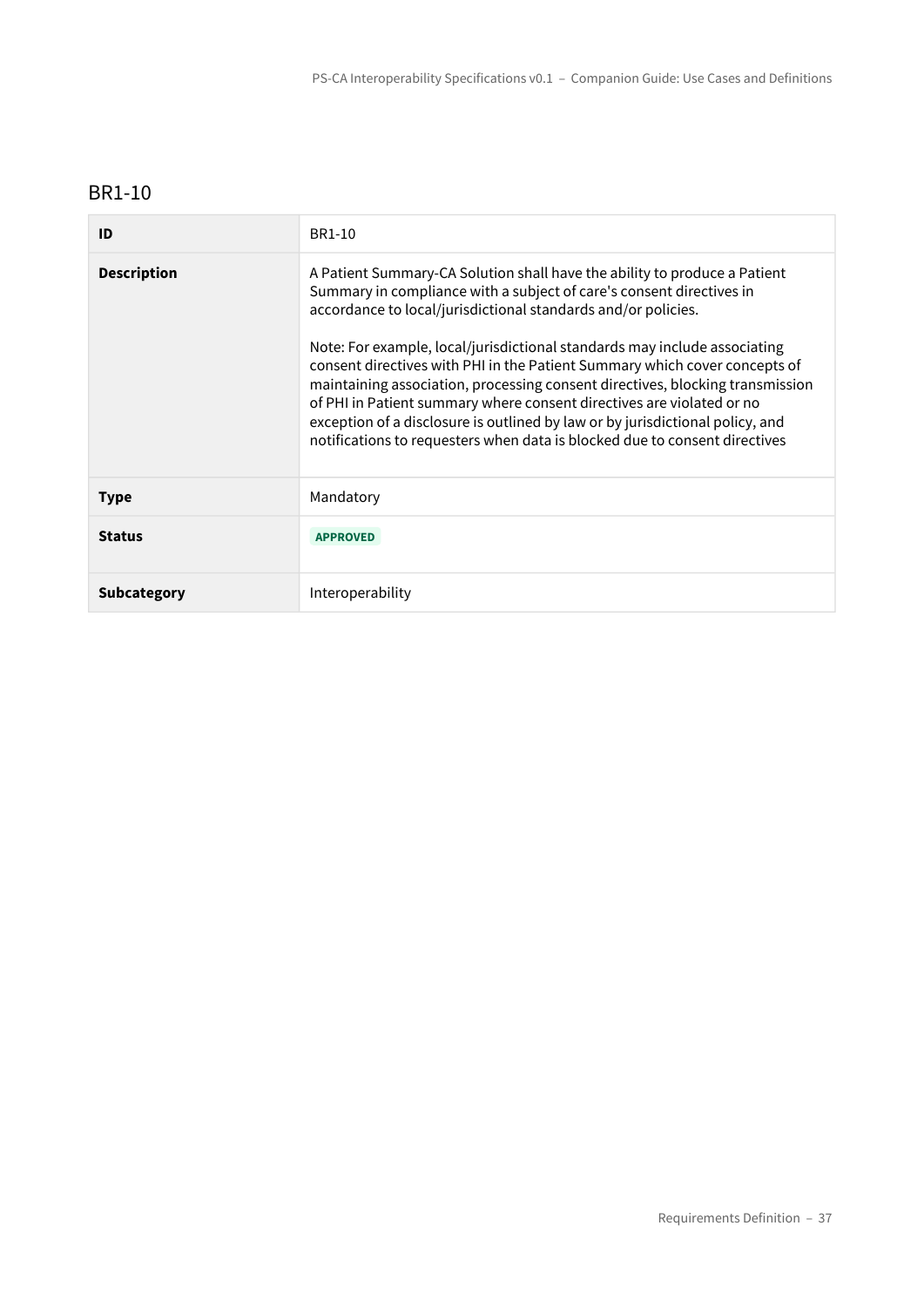<span id="page-38-0"></span>

| ID                 | BR1-11                                                                                                                                                                                                                                                                                                                                                                                               |
|--------------------|------------------------------------------------------------------------------------------------------------------------------------------------------------------------------------------------------------------------------------------------------------------------------------------------------------------------------------------------------------------------------------------------------|
| <b>Description</b> | A Patient Summary-CA Solution shall limit the sharing of health information<br>to what is clinically necessary and sufficient, in accordance with governing<br>legislation and the Patient Summary-CA specification.<br>Note: For example, the clinician will have the ability to create the PS-CA with<br>a subset of the data domains defined within the PS-CA Interoperability<br>Specifications. |
| <b>Type</b>        | Mandatory                                                                                                                                                                                                                                                                                                                                                                                            |
| <b>Status</b>      | <b>APPROVED</b>                                                                                                                                                                                                                                                                                                                                                                                      |
| <b>Subcategory</b> | Interoperability                                                                                                                                                                                                                                                                                                                                                                                     |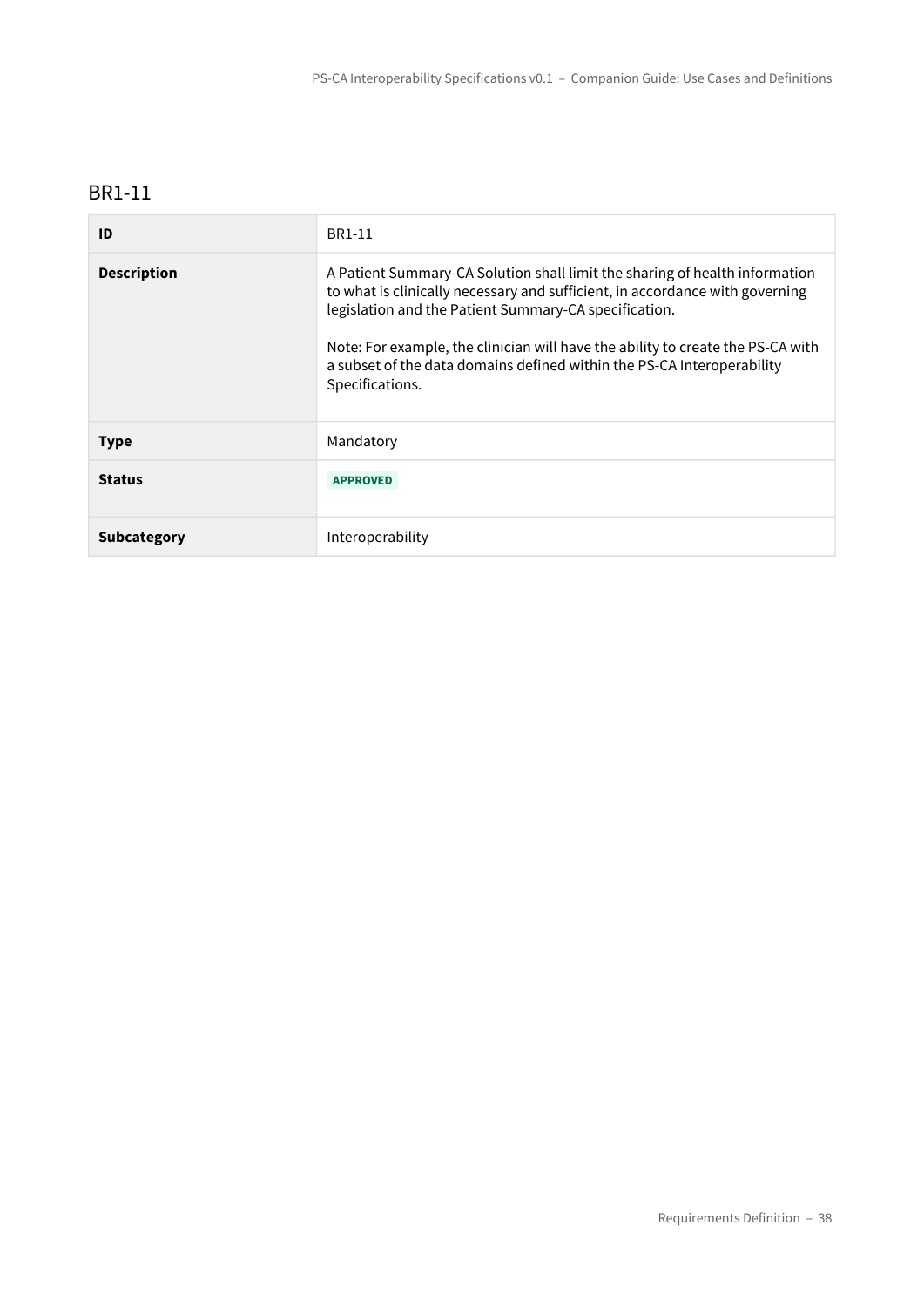<span id="page-39-0"></span>

| ID                 | BR1-12                                                                                                                                                                                                                                                                   |
|--------------------|--------------------------------------------------------------------------------------------------------------------------------------------------------------------------------------------------------------------------------------------------------------------------|
| <b>Description</b> | A Patient Summary-CA Solution shall have the ability to indicate or make the<br>PS-CA Consumer (e.g. a healthcare provider) aware that information about<br>the subject of care has been omitted or masked based on a consent directives<br>and jurisdictional policies. |
| <b>Type</b>        | Mandatory                                                                                                                                                                                                                                                                |
| <b>Status</b>      | <b>APPROVED</b>                                                                                                                                                                                                                                                          |
| Subcategory        | Interoperability                                                                                                                                                                                                                                                         |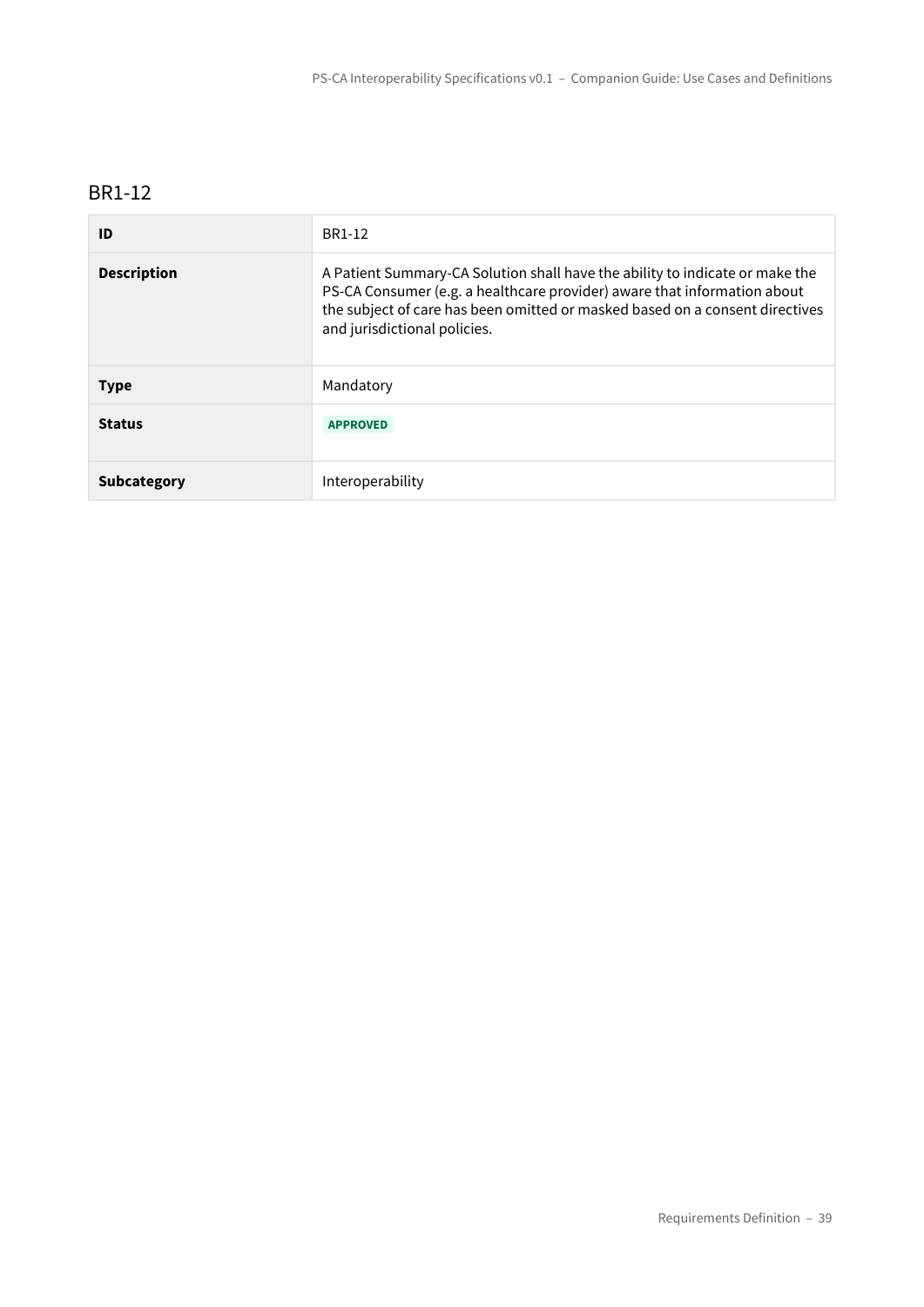<span id="page-40-0"></span>

| ID                 | BR1-13                                                                                                                                                                                |
|--------------------|---------------------------------------------------------------------------------------------------------------------------------------------------------------------------------------|
| <b>Description</b> | A Patient Summary-CA Solution shall provide the Patient/Subject of Care a<br>right of access to their Patient Summary based on jurisdictional policies and<br>legislative provisions. |
| <b>Type</b>        | Mandatory                                                                                                                                                                             |
| <b>Status</b>      | <b>APPROVED</b>                                                                                                                                                                       |
| <b>Subcategory</b> | Interoperability                                                                                                                                                                      |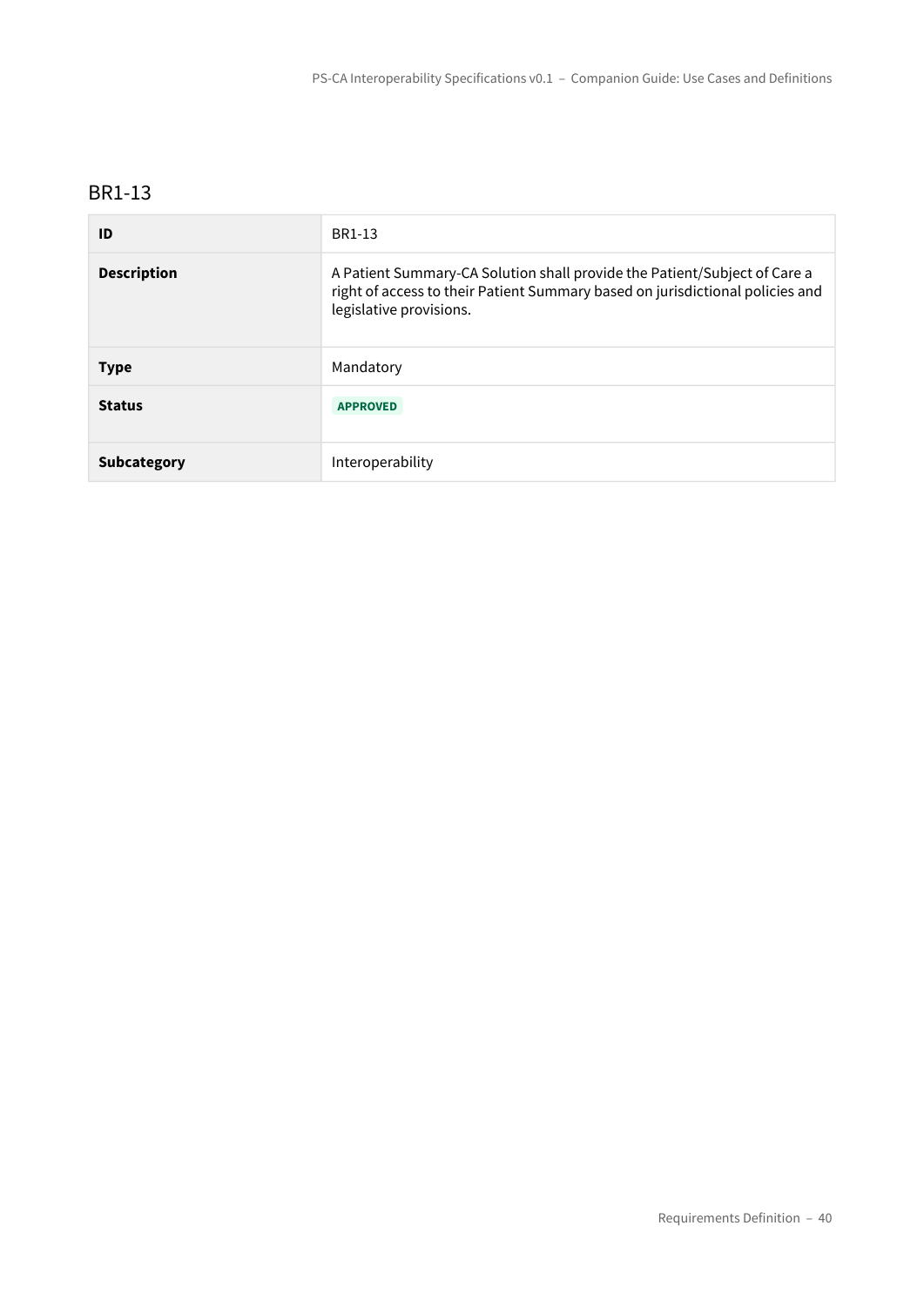<span id="page-41-0"></span>

| ID                 | BR1-14                                                                                                       |
|--------------------|--------------------------------------------------------------------------------------------------------------|
| <b>Description</b> | A Patient Summary-CA Solution shall limit access to only authorized PS-<br>CA Producers and PS-CA Consumers. |
| <b>Type</b>        | Mandatory                                                                                                    |
| <b>Status</b>      | <b>APPROVED</b>                                                                                              |
| <b>Subcategory</b> | Interoperability                                                                                             |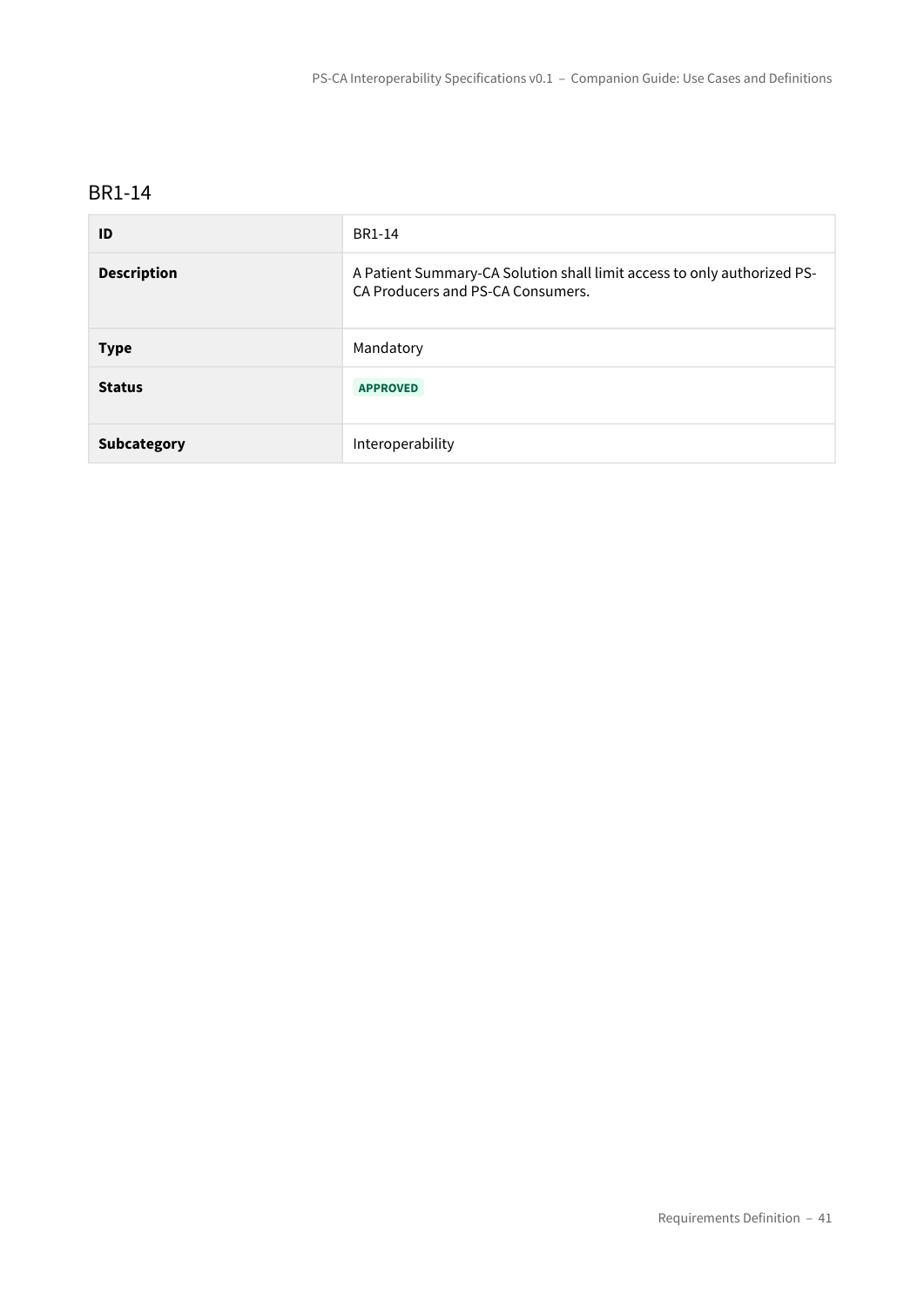# <span id="page-42-0"></span>BR2-01

| ID                 | BR2-01                                                                                                                                                                                          |
|--------------------|-------------------------------------------------------------------------------------------------------------------------------------------------------------------------------------------------|
| <b>Description</b> | A Patient Summary- CA Solution shall enable an authorized health care<br>provider to create/produce a Patient Summary based on the pan-Canadian<br>Patient Summary - FHIR Implementation Guide. |
| <b>Type</b>        | Mandatory                                                                                                                                                                                       |
| <b>Status</b>      | <b>APPROVED</b>                                                                                                                                                                                 |
| <b>Subcategory</b> | Interoperability                                                                                                                                                                                |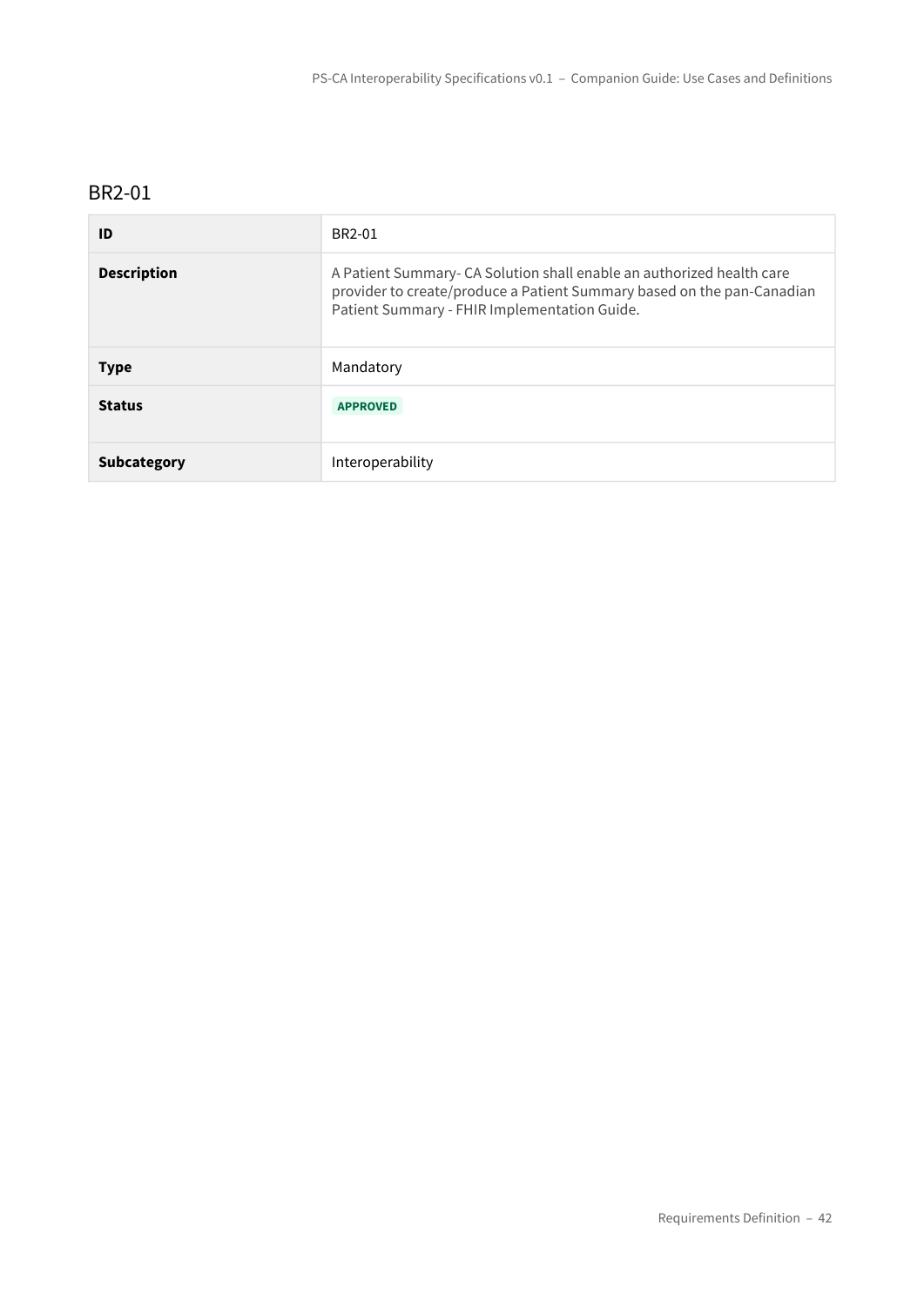# <span id="page-43-0"></span>BR2-02

| ID                 | BR2-02                                                                                                                                                                                                           |
|--------------------|------------------------------------------------------------------------------------------------------------------------------------------------------------------------------------------------------------------|
| <b>Description</b> | A Patient Summary-CA Solution shall adhere to the syntactic, semantic/<br>terminology and content standards for interoperability established in the<br>pan-Canadian Patient Summary - FHIR Implementation Guide. |
| <b>Type</b>        | Mandatory                                                                                                                                                                                                        |
| <b>Status</b>      | <b>APPROVED</b>                                                                                                                                                                                                  |
| <b>Subcategory</b> | Interoperability                                                                                                                                                                                                 |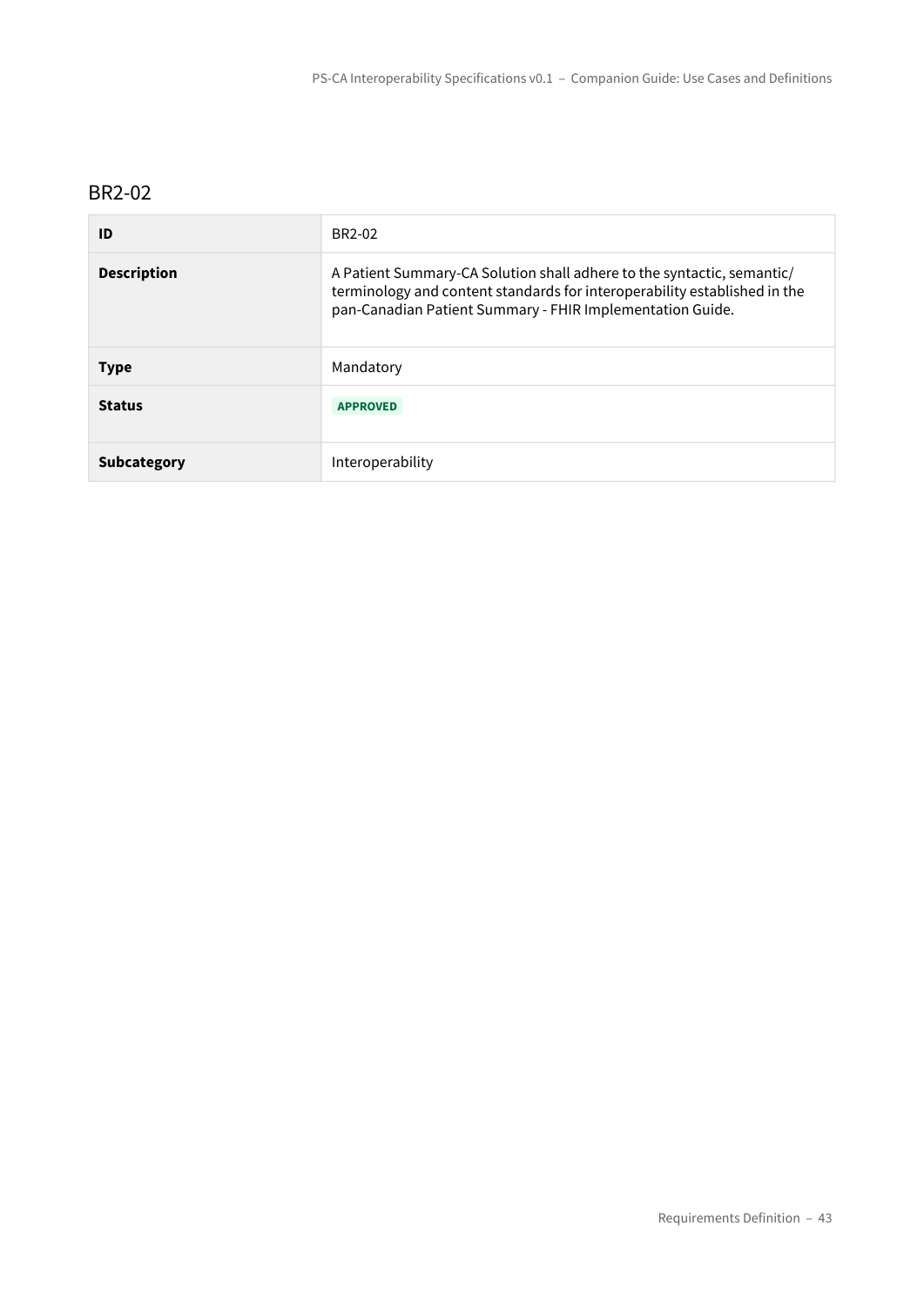<span id="page-44-0"></span>

| ID                 | BR3-01                                                                                                                        |
|--------------------|-------------------------------------------------------------------------------------------------------------------------------|
| <b>Description</b> | A Patient Summary-CA Solution shall provide the ability to capture and<br>communicate the identity of the PS subject of care. |
| <b>Type</b>        | Mandatory                                                                                                                     |
| <b>Status</b>      | <b>APPROVED</b>                                                                                                               |
| <b>Subcategory</b> | Interoperability                                                                                                              |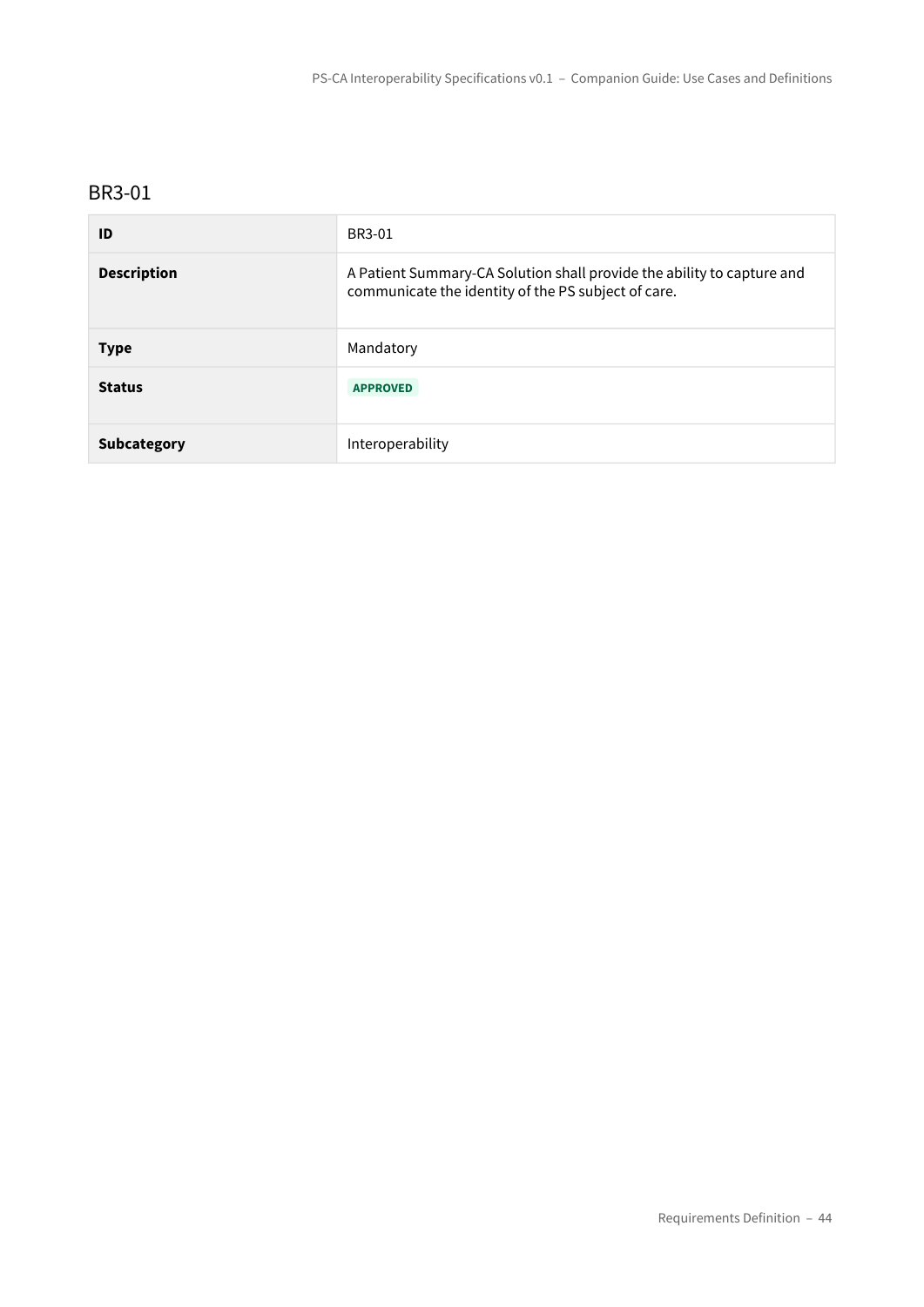<span id="page-45-0"></span>

| ID                 | BR3-02                                                                                                                             |
|--------------------|------------------------------------------------------------------------------------------------------------------------------------|
| <b>Description</b> | A Patient Summary-CA Solution shall provide the ability to capture and<br>communicate the identity of the authorized PS-CA Author. |
| <b>Type</b>        | Mandatory                                                                                                                          |
| <b>Status</b>      | <b>APPROVED</b>                                                                                                                    |
| <b>Subcategory</b> | Interoperability                                                                                                                   |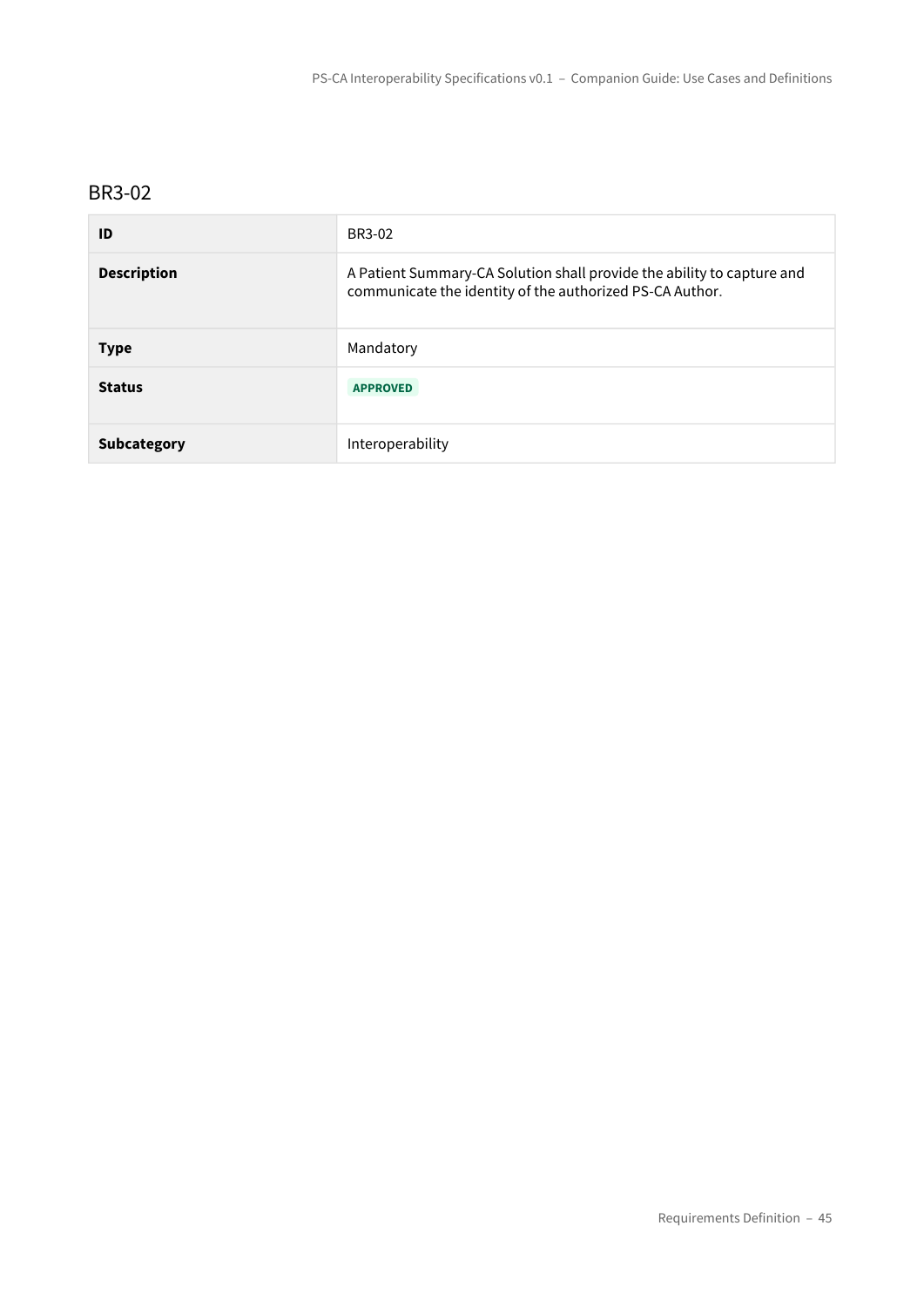| ID                 | BR3-03                                                                                                                                                                                      |
|--------------------|---------------------------------------------------------------------------------------------------------------------------------------------------------------------------------------------|
| <b>Description</b> | A Patient Summary-CA Solution shall provide the ability to send a Patient<br>Summary by identifying a recipient health care provider and the appropriate<br>corresponding location/address. |
| <b>Type</b>        | Mandatory                                                                                                                                                                                   |
| <b>Status</b>      | <b>DRAFT</b><br><b>FUTURE</b>                                                                                                                                                               |
| <b>Subcategory</b> | Interoperability                                                                                                                                                                            |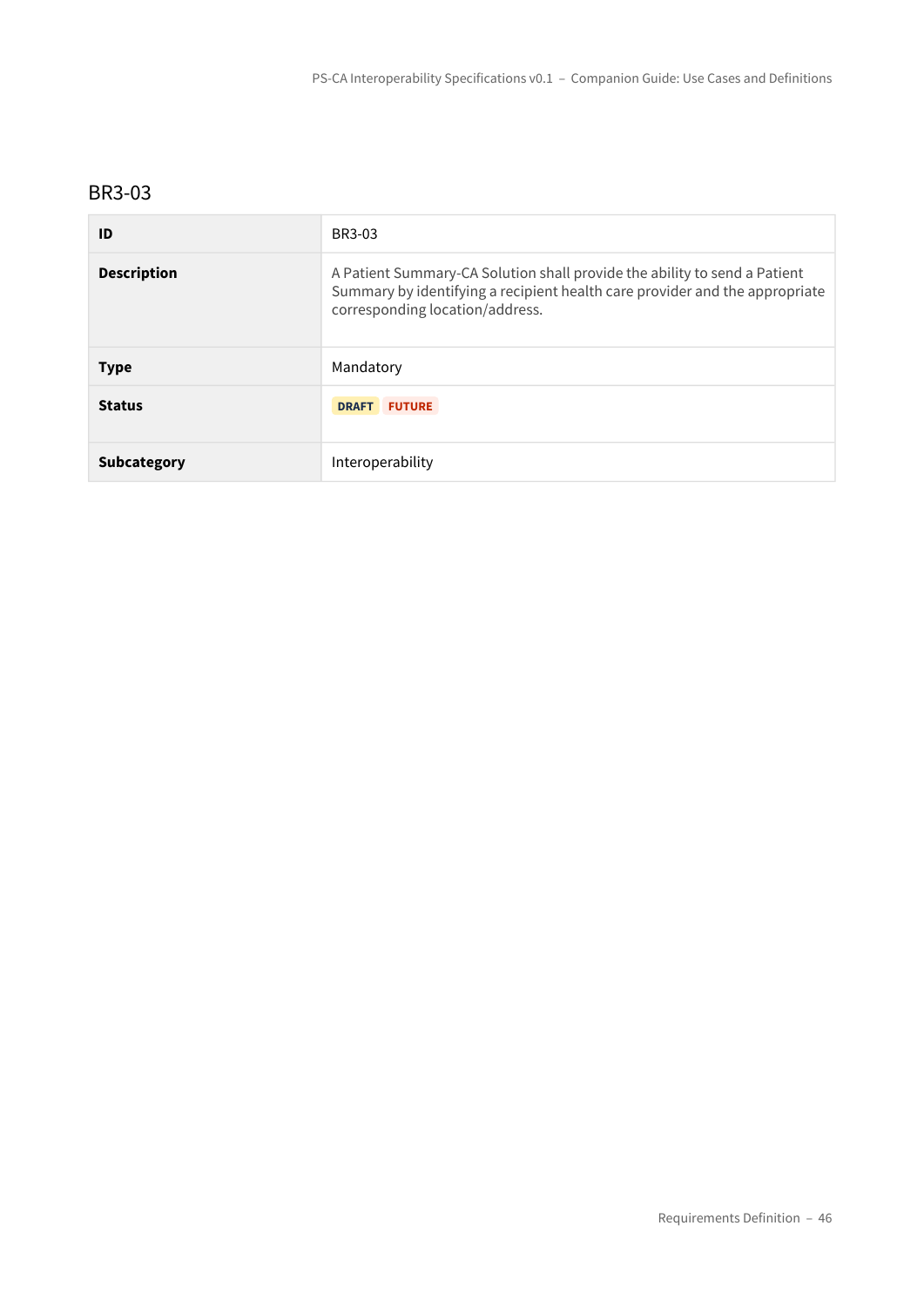<span id="page-47-0"></span>

| ID                 | BR3-04                                                                                                                                                                                             |
|--------------------|----------------------------------------------------------------------------------------------------------------------------------------------------------------------------------------------------|
| <b>Description</b> | A Patient Summary-CA Solution shall provide the ability to view the versions<br>of Patient Summaries and render a previous version based on a request in<br>accordance to jurisdictional policies. |
| <b>Type</b>        | Mandatory                                                                                                                                                                                          |
| <b>Status</b>      | <b>APPROVED</b>                                                                                                                                                                                    |
| <b>Subcategory</b> | Interoperability                                                                                                                                                                                   |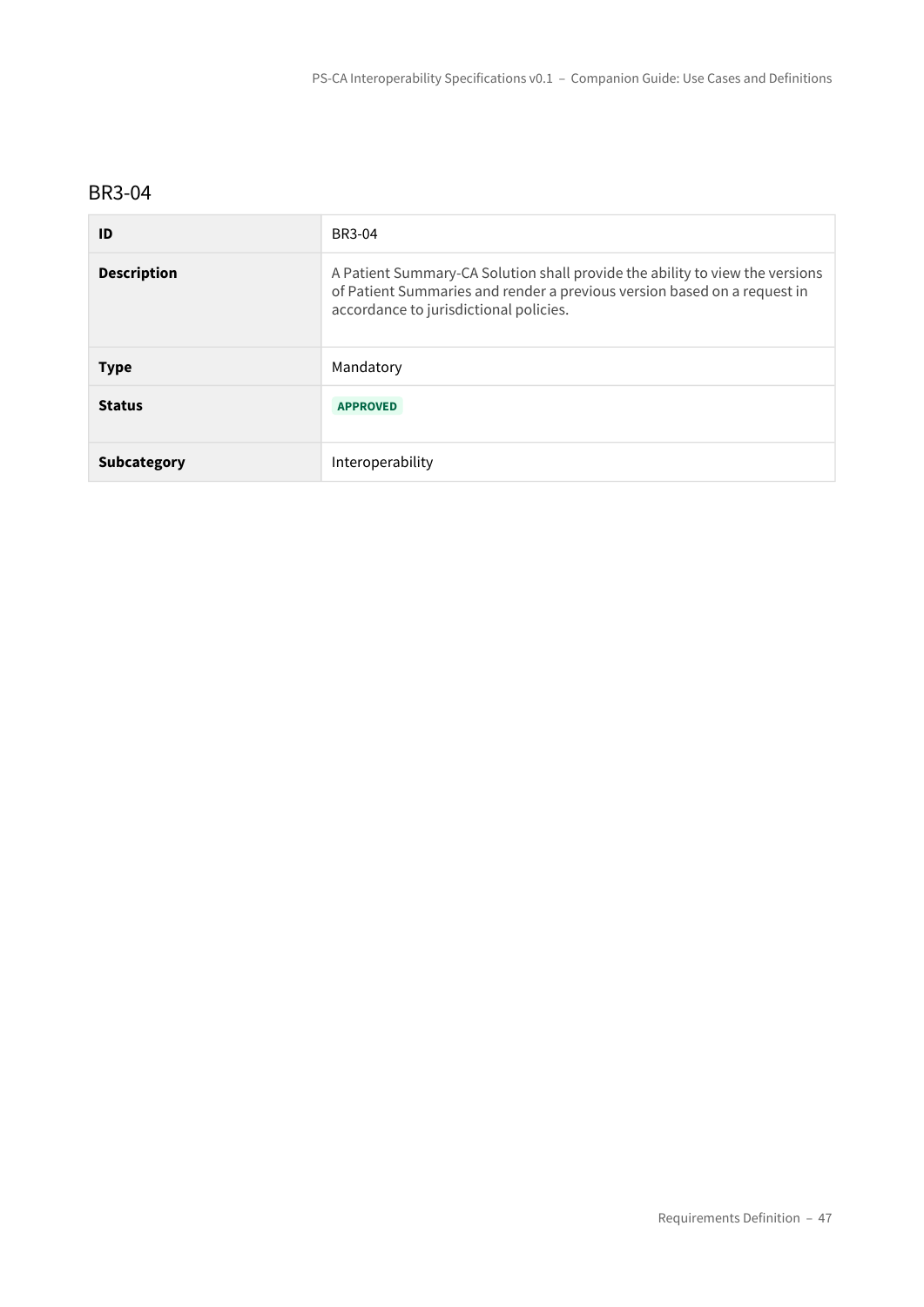<span id="page-48-0"></span>

| ID                 | BR3-05                                                                                                                                                       |
|--------------------|--------------------------------------------------------------------------------------------------------------------------------------------------------------|
| <b>Description</b> | A Patient Summary-CA Solution may be able to produce a PS-CA in a<br>portable format (e.g., PDF) that is broadly accessible to patients/subjects of<br>care. |
| <b>Type</b>        | Optional                                                                                                                                                     |
| <b>Status</b>      | <b>APPROVED</b>                                                                                                                                              |
| <b>Subcategory</b> | Interoperability                                                                                                                                             |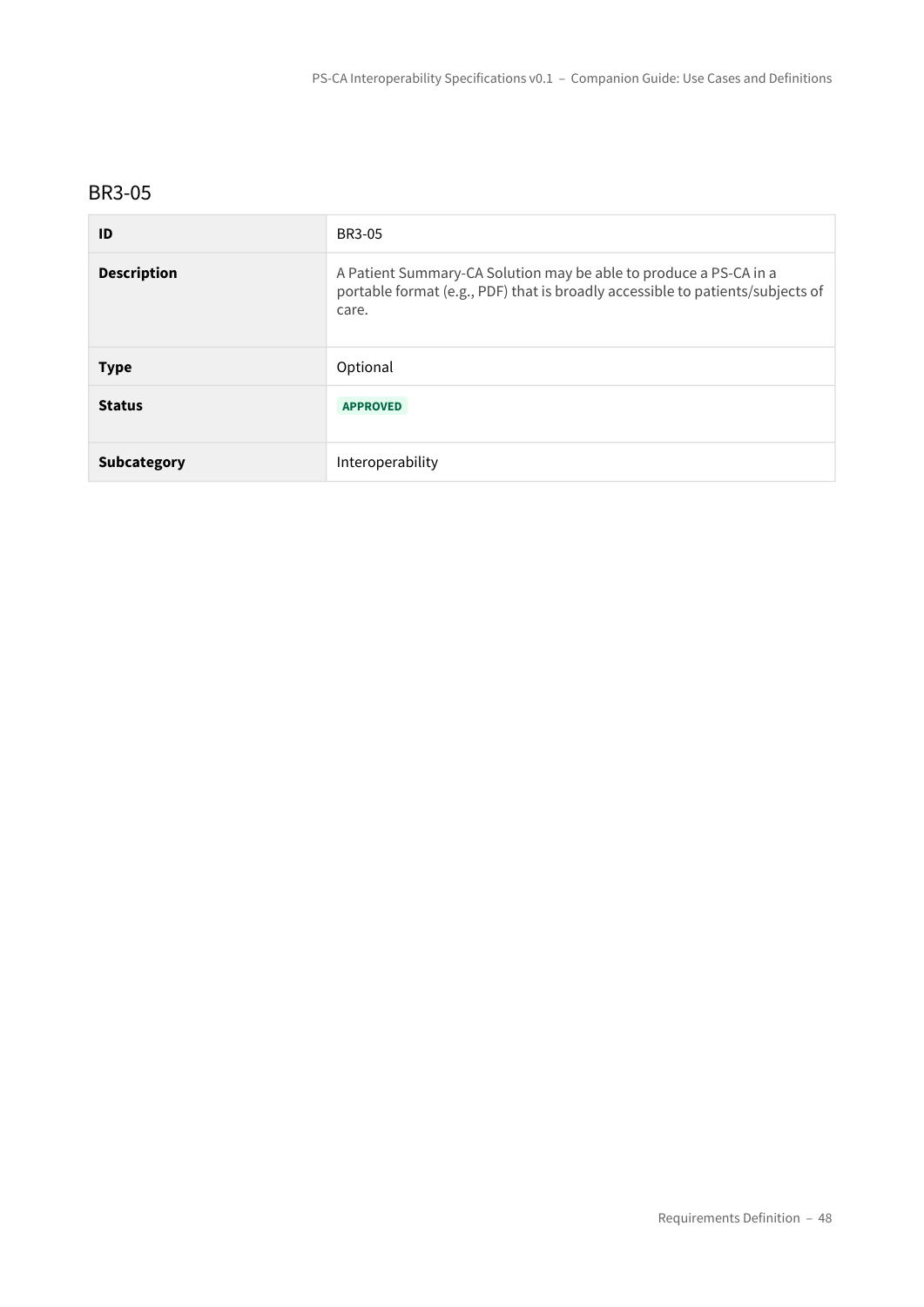<span id="page-49-0"></span>

| ID                 | BR3-06                                                                                                                                                                            |
|--------------------|-----------------------------------------------------------------------------------------------------------------------------------------------------------------------------------|
| <b>Description</b> | A Patient Summary-CA Solution should adhere to minimum local/<br>jurisdictional industry standards for authentication (e.g., multi-factor<br>authentication) of authorized users. |
| <b>Type</b>        | Recommended                                                                                                                                                                       |
| <b>Status</b>      | <b>APPROVED</b>                                                                                                                                                                   |
| <b>Subcategory</b> | Solution                                                                                                                                                                          |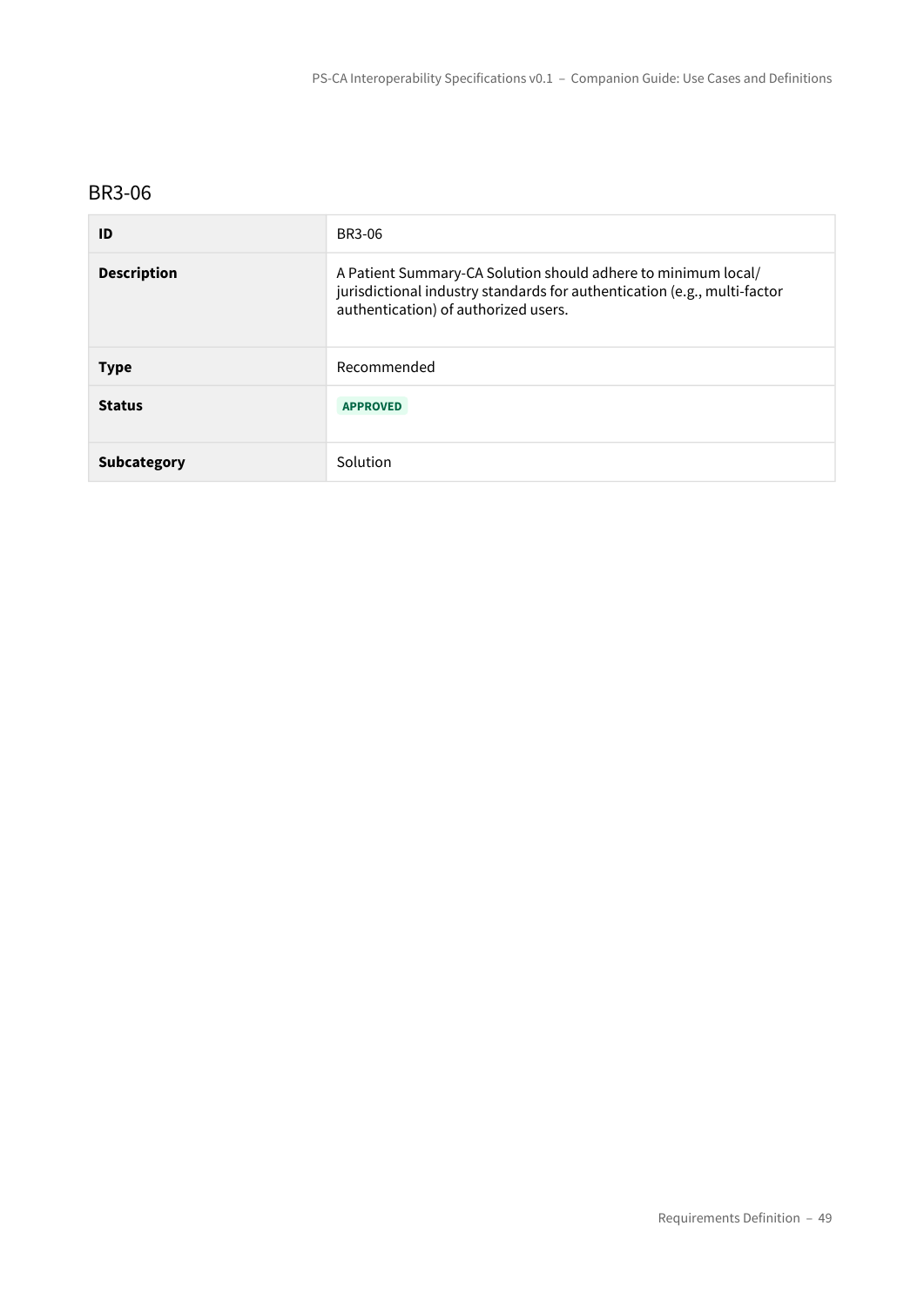<span id="page-50-0"></span>

| ID                 | BR3-07                                                                                                                                                                                                                                                                                                                                                                                                                                                                                                                                                                              |
|--------------------|-------------------------------------------------------------------------------------------------------------------------------------------------------------------------------------------------------------------------------------------------------------------------------------------------------------------------------------------------------------------------------------------------------------------------------------------------------------------------------------------------------------------------------------------------------------------------------------|
| <b>Description</b> | A Patient Summary-CA solution should, where feasible, segregate duties and<br>areas of responsibility to reduce opportunities for unauthorized modification<br>or misuse of PHI based on jurisdictional standards.<br>Note: For example, appropriate access-controls should be put in place to<br>segregate duties for authorized actors who have access and or can view hosted<br>components of the Patient Summary in order to reduce opportunities for<br>unauthorized modification or misuse of PHI and security-critical system data<br>according to jurisdictional standards. |
| <b>Type</b>        | Recommended                                                                                                                                                                                                                                                                                                                                                                                                                                                                                                                                                                         |
| <b>Status</b>      | <b>APPROVED</b>                                                                                                                                                                                                                                                                                                                                                                                                                                                                                                                                                                     |
| <b>Subcategory</b> | Solution                                                                                                                                                                                                                                                                                                                                                                                                                                                                                                                                                                            |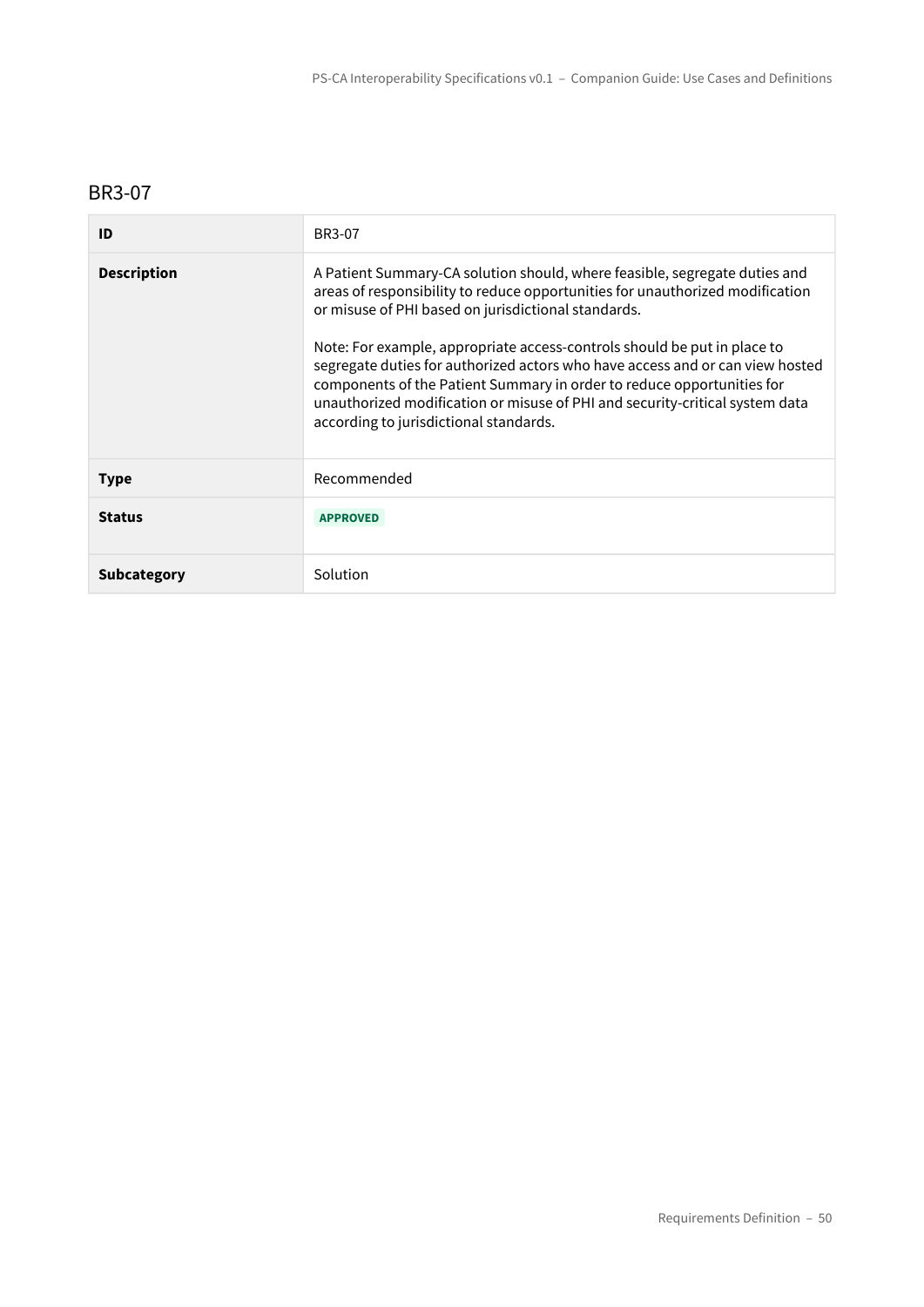<span id="page-51-0"></span>

| ID                 | BR3-08                                                                                                                                                                                                                                                                                                                                                                                                        |
|--------------------|---------------------------------------------------------------------------------------------------------------------------------------------------------------------------------------------------------------------------------------------------------------------------------------------------------------------------------------------------------------------------------------------------------------|
| <b>Description</b> | A Patient Summary-CA Solution shall protect health information in transit,<br>adhering to jurisdictional standards for encryption.<br>Note: For example, jurisdictional standards for encryption should cover<br>concepts of cryptographic algorithms and protocols, management of<br>encryption keys during the transmission of PHI to maintain the confidentiality<br>and integrity of the Patient Summary. |
| <b>Type</b>        | Mandatory                                                                                                                                                                                                                                                                                                                                                                                                     |
| <b>Status</b>      | <b>APPROVED</b>                                                                                                                                                                                                                                                                                                                                                                                               |
| <b>Subcategory</b> | Interoperability                                                                                                                                                                                                                                                                                                                                                                                              |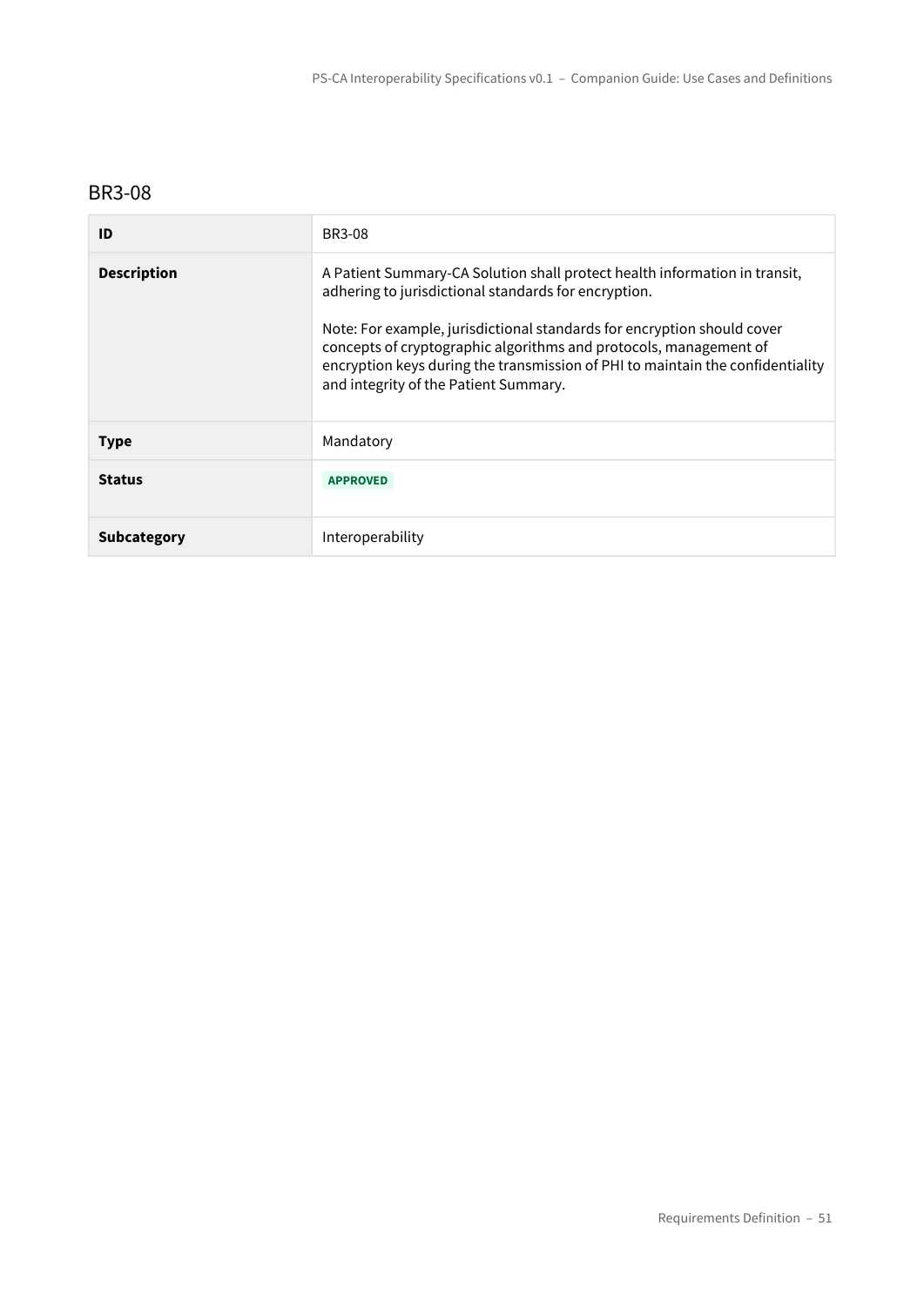<span id="page-52-0"></span>

| ID                 | BR3-09                                                                                                                                                                                                                                                                                                                                                                                                                                                                                                                                                                                                                                                                                                                                                                                                                                                                                                                                                                                                     |
|--------------------|------------------------------------------------------------------------------------------------------------------------------------------------------------------------------------------------------------------------------------------------------------------------------------------------------------------------------------------------------------------------------------------------------------------------------------------------------------------------------------------------------------------------------------------------------------------------------------------------------------------------------------------------------------------------------------------------------------------------------------------------------------------------------------------------------------------------------------------------------------------------------------------------------------------------------------------------------------------------------------------------------------|
| <b>Description</b> | A Patient Summary-CA Solution should adhere to the minimum industry<br>standards for role-based access control and security mechanisms for the Patient<br>Summary, including defining the security level and authorization profile of all<br>authorized actors and mapping each user to one or more roles and each role to<br>one or more system functions, dictated by jurisdictional standards and system<br>requirements.<br>Note: For example, jurisdictional standards for role-based access control should<br>consider the following standards such as ISO 22600-1:2014, which describes the<br>scenarios and the critical parameters in information exchange across policy<br>domains. Another example of a standard is ISO 22600-2:2014, which describes<br>and explains, in a more detailed manner, the architectures and underlying<br>models for privilege management and access control which are necessary for<br>secure information sharing including the formal representation of policies. |
| <b>Type</b>        | Recommended                                                                                                                                                                                                                                                                                                                                                                                                                                                                                                                                                                                                                                                                                                                                                                                                                                                                                                                                                                                                |
| <b>Status</b>      | <b>APPROVED</b>                                                                                                                                                                                                                                                                                                                                                                                                                                                                                                                                                                                                                                                                                                                                                                                                                                                                                                                                                                                            |
| Subcategory        | Solution                                                                                                                                                                                                                                                                                                                                                                                                                                                                                                                                                                                                                                                                                                                                                                                                                                                                                                                                                                                                   |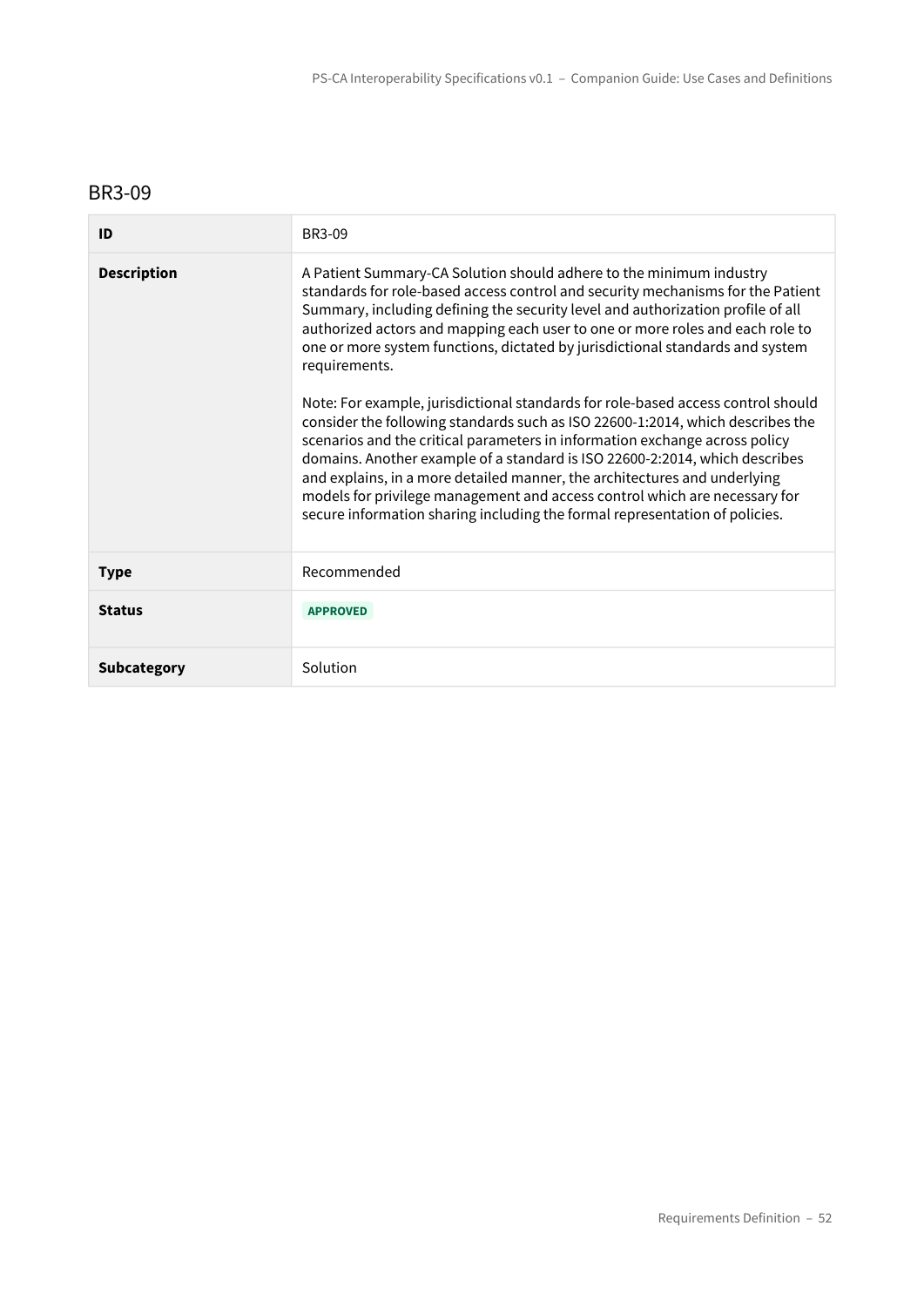<span id="page-53-0"></span>

| ID                 | BR3-10                                                                                                                                                                                                                                                                                                                                                                                                                                                                                                                                                                                                                                              |
|--------------------|-----------------------------------------------------------------------------------------------------------------------------------------------------------------------------------------------------------------------------------------------------------------------------------------------------------------------------------------------------------------------------------------------------------------------------------------------------------------------------------------------------------------------------------------------------------------------------------------------------------------------------------------------------|
| <b>Description</b> | A Patient Summary-CA Solution should adhere to jurisdictional standards for<br>creation of secure audit logs that capture access to, modification or disclosure<br>of Patient Summary-CA information. This includes the activities of PS-CA<br>Producers, Consumers and Requesters.<br>Note: For example, jurisdictional standards for appropriate secure-audit<br>records should log PHI-related events, such as Patient Summary access<br>(including access to confidential data), Patient Summary creation, Patient<br>Summary amendments and changes, traceability of consent, consent directive<br>overrides and more for the Patient Summary. |
| <b>Type</b>        | Recommended                                                                                                                                                                                                                                                                                                                                                                                                                                                                                                                                                                                                                                         |
| <b>Status</b>      | <b>APPROVED</b>                                                                                                                                                                                                                                                                                                                                                                                                                                                                                                                                                                                                                                     |
| <b>Subcategory</b> | Solution                                                                                                                                                                                                                                                                                                                                                                                                                                                                                                                                                                                                                                            |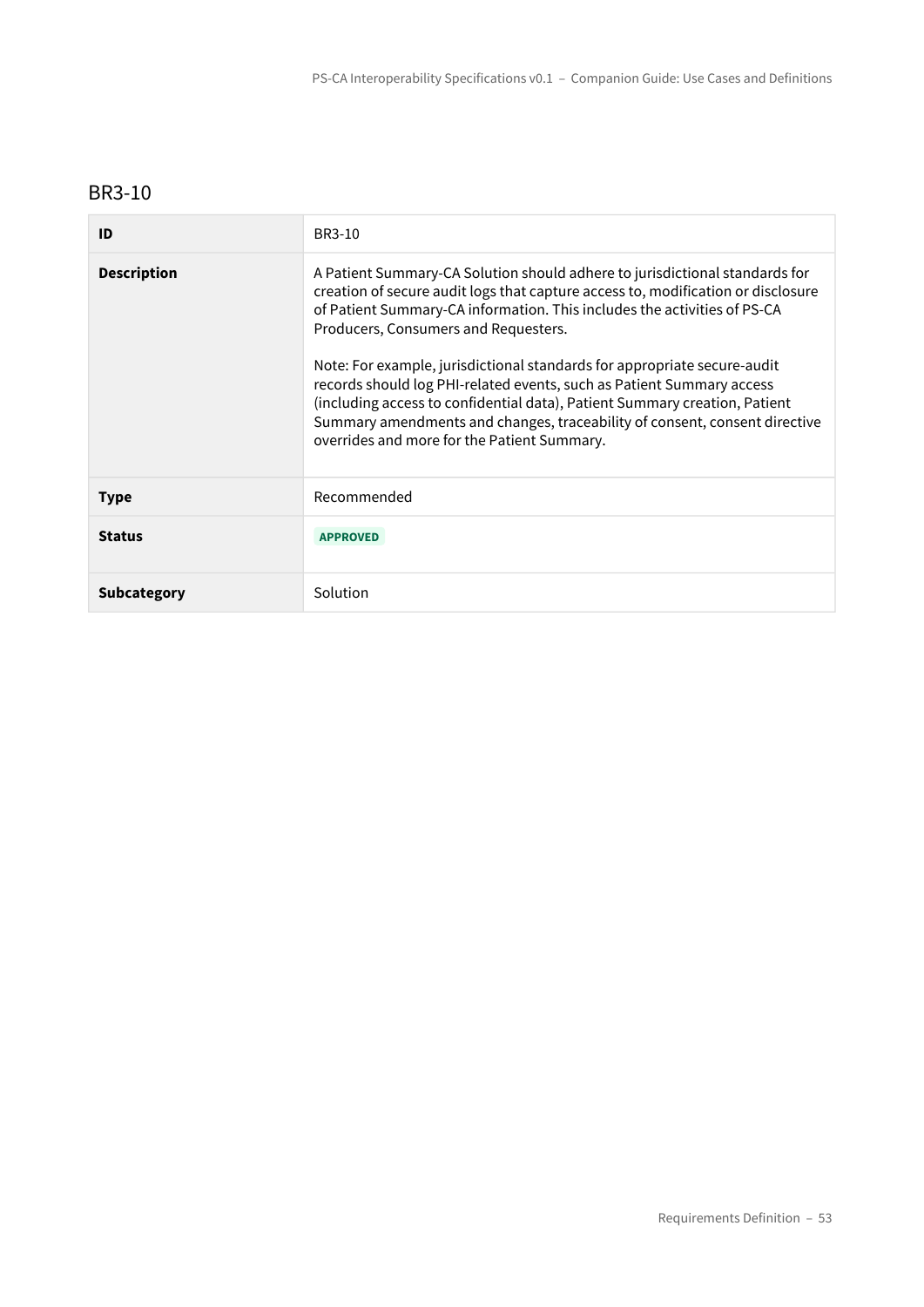<span id="page-54-0"></span>

| ID                 | <b>BR3-11</b>                                                                                                                                                                                                                                                                                                                                                                                                                                                                                                                                                                                                                                                                                                                                                                                                                                                                                                                               |
|--------------------|---------------------------------------------------------------------------------------------------------------------------------------------------------------------------------------------------------------------------------------------------------------------------------------------------------------------------------------------------------------------------------------------------------------------------------------------------------------------------------------------------------------------------------------------------------------------------------------------------------------------------------------------------------------------------------------------------------------------------------------------------------------------------------------------------------------------------------------------------------------------------------------------------------------------------------------------|
| <b>Description</b> | The Patient Summary-CA Solution should have the ability to capture secure audit<br>log content as dictated by jurisdictional standards and/or system requirements.<br>Note: For example, jurisdictional standards and/or system requirements for<br>secure audit logs should consider Patient Summary schema and log content such<br>as the user ID of authorized actors, the role the user is exercising, the<br>organization of the accessing user (at least in those cases where an individual<br>accesses information on behalf of more than one organization), the patient ID of<br>the data subject (patient/person), the function performed by the accessing user,<br>a timestamp, in the case of access override to blocked or masked records or<br>portions of records, a reason for the override, and in the case of changes to<br>consent directives made by a substitute decision-maker, the identity of the<br>decision-maker. |
| <b>Type</b>        | Recommended                                                                                                                                                                                                                                                                                                                                                                                                                                                                                                                                                                                                                                                                                                                                                                                                                                                                                                                                 |
| <b>Status</b>      | <b>APPROVED</b>                                                                                                                                                                                                                                                                                                                                                                                                                                                                                                                                                                                                                                                                                                                                                                                                                                                                                                                             |
| <b>Subcategory</b> | Solution                                                                                                                                                                                                                                                                                                                                                                                                                                                                                                                                                                                                                                                                                                                                                                                                                                                                                                                                    |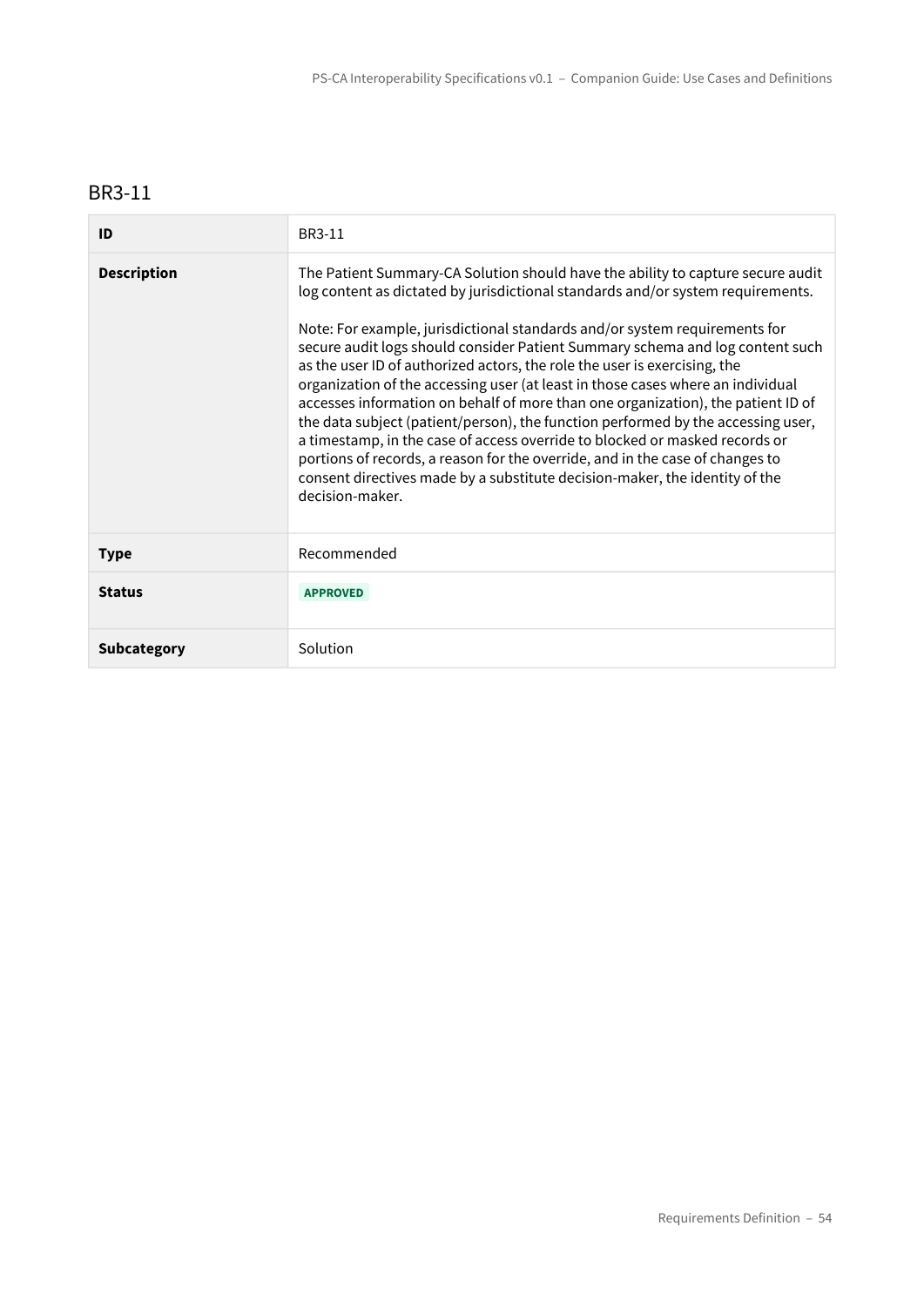<span id="page-55-0"></span>

| ID                 | BR3-12                                                                                                                                       |
|--------------------|----------------------------------------------------------------------------------------------------------------------------------------------|
| <b>Description</b> | A Patient Summary-CA Solution may provide the capability for a PS-CA to<br>be de-identified, according to local/jurisdictional requirements. |
| <b>Type</b>        | Optional                                                                                                                                     |
| <b>Status</b>      | <b>APPROVED</b>                                                                                                                              |
| <b>Subcategory</b> | Solution                                                                                                                                     |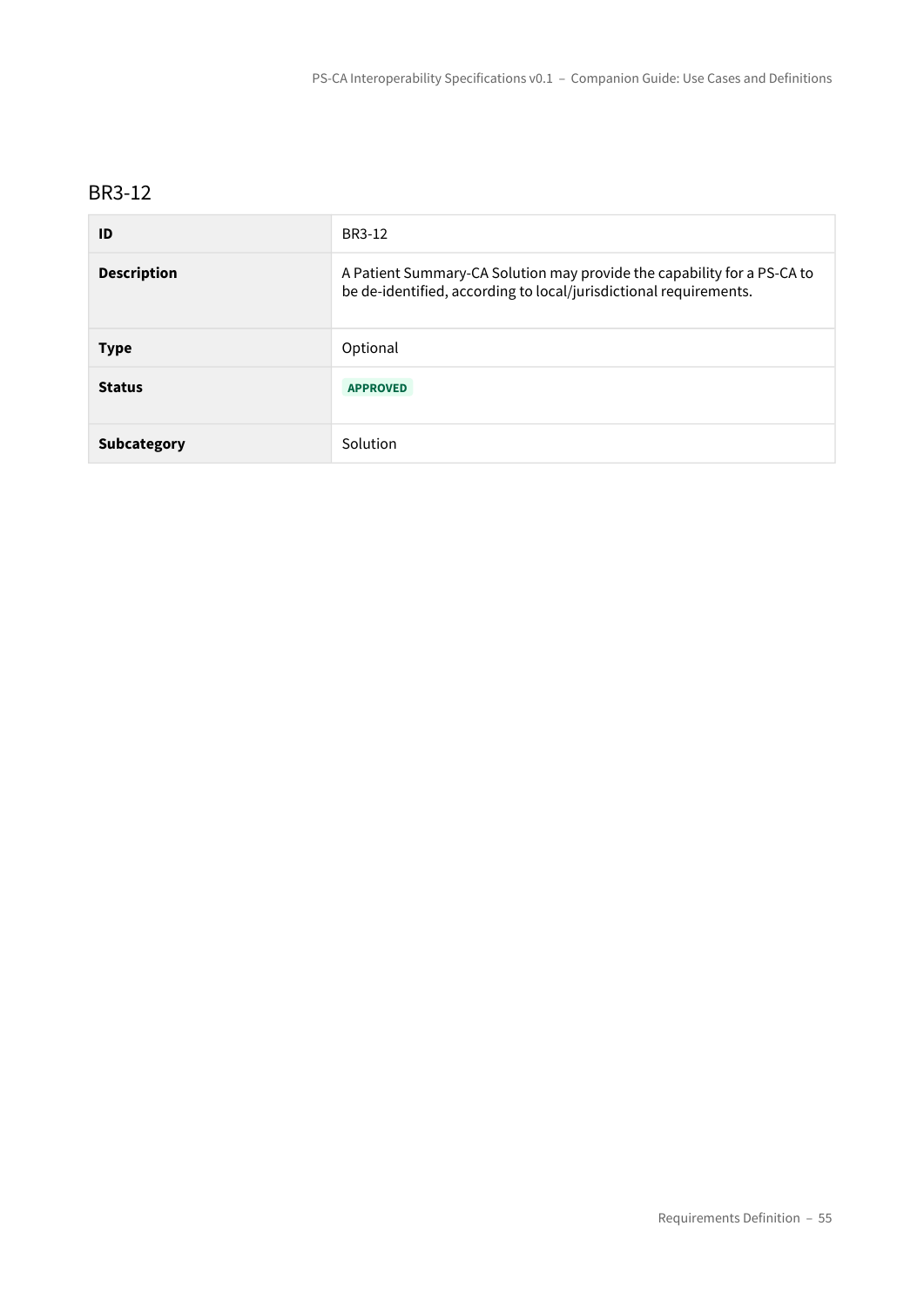<span id="page-56-0"></span>

| ID                 | BR3-13                                                                                                                         |
|--------------------|--------------------------------------------------------------------------------------------------------------------------------|
| <b>Description</b> | A Patient Summary-CA Solution shall provide the ability to uniquely<br>identify a Patient Summary-CA with a unique identifier. |
| <b>Type</b>        | Mandatory                                                                                                                      |
| <b>Status</b>      | <b>DRAFT</b>                                                                                                                   |
| <b>Subcategory</b> | Interoperability                                                                                                               |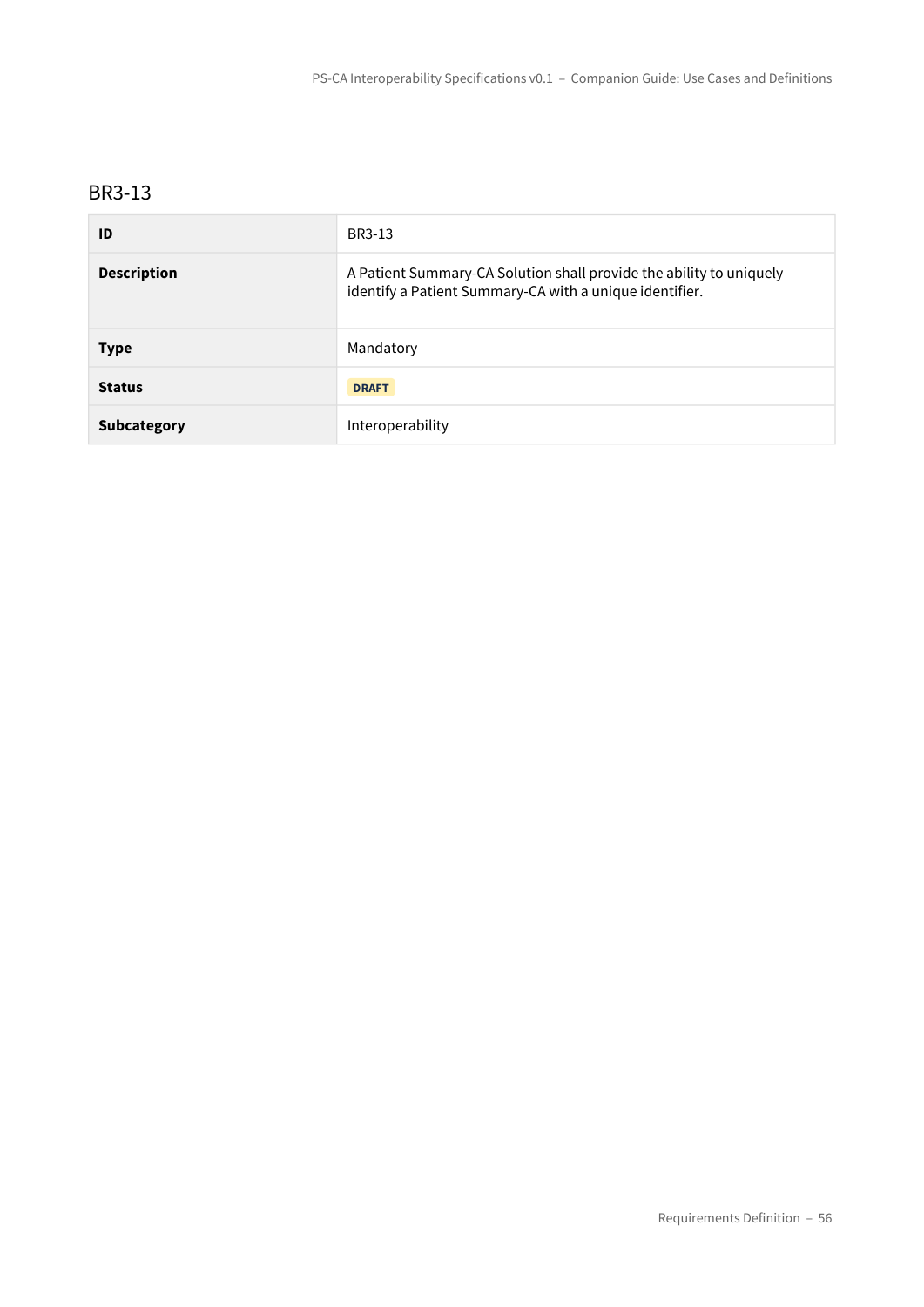<span id="page-57-0"></span>

| ID                 | BR3-14                                                                                                                   |
|--------------------|--------------------------------------------------------------------------------------------------------------------------|
| <b>Description</b> | A Patient Summary-CA Solution should retrieve data elements for the PS-<br>CA from the PS-CA Author's local data source. |
| <b>Type</b>        | Recommended                                                                                                              |
| <b>Status</b>      | <b>APPROVED</b>                                                                                                          |
| <b>Subcategory</b> | Solution                                                                                                                 |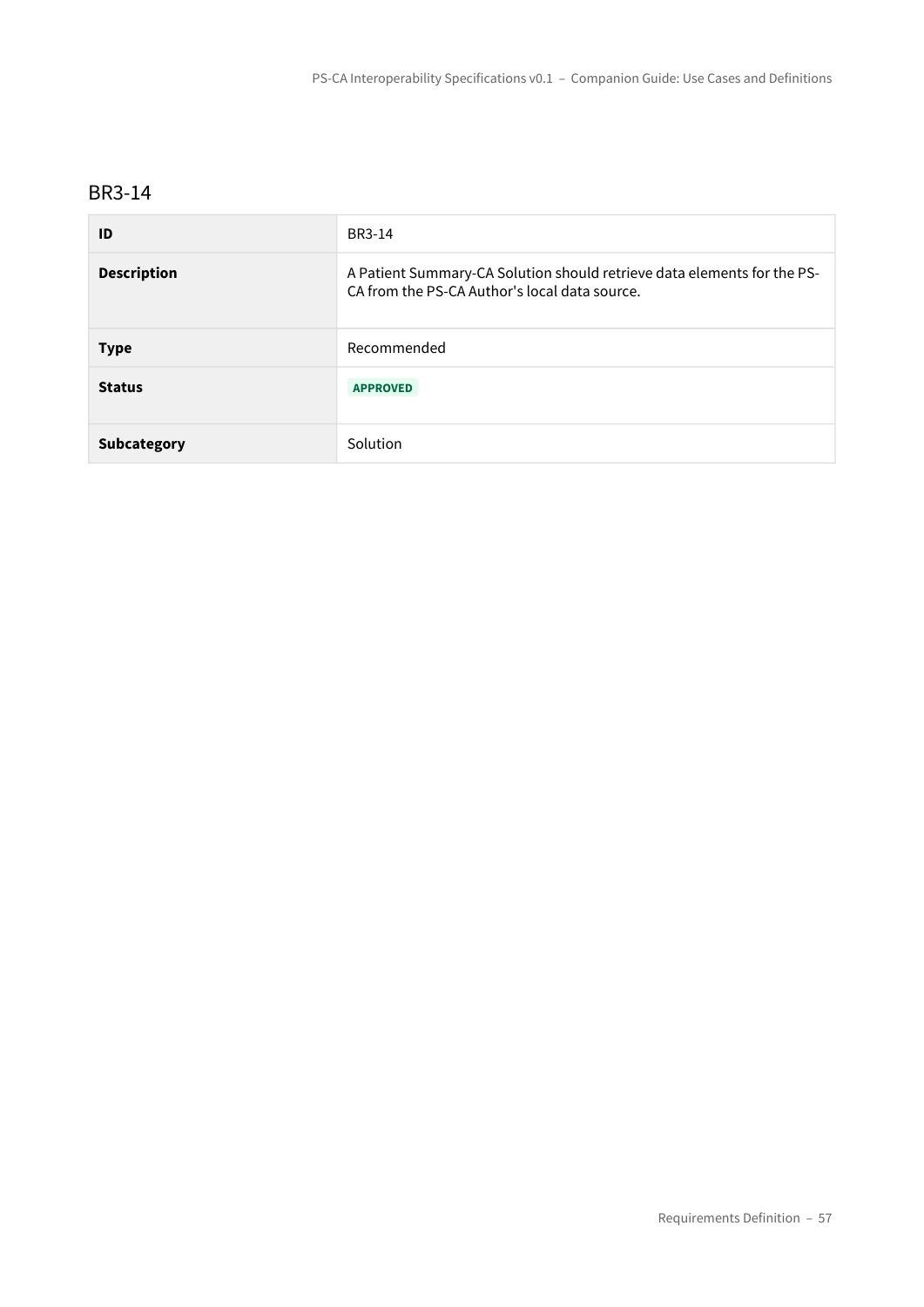<span id="page-58-0"></span>

| ID                 | <b>BR3-15</b>                                                                                                                                                                                                               |
|--------------------|-----------------------------------------------------------------------------------------------------------------------------------------------------------------------------------------------------------------------------|
| <b>Description</b> | A Patient Summary-CA Solution may provide the ability to convert structured<br>documents (e.g. FHIR-based) to unstructured documents (e.g PDF), and<br>make transformations between structured document formats (e.g. CDA). |
| <b>Type</b>        | Optional                                                                                                                                                                                                                    |
| <b>Status</b>      | <b>APPROVED</b>                                                                                                                                                                                                             |
| <b>Subcategory</b> | Solution                                                                                                                                                                                                                    |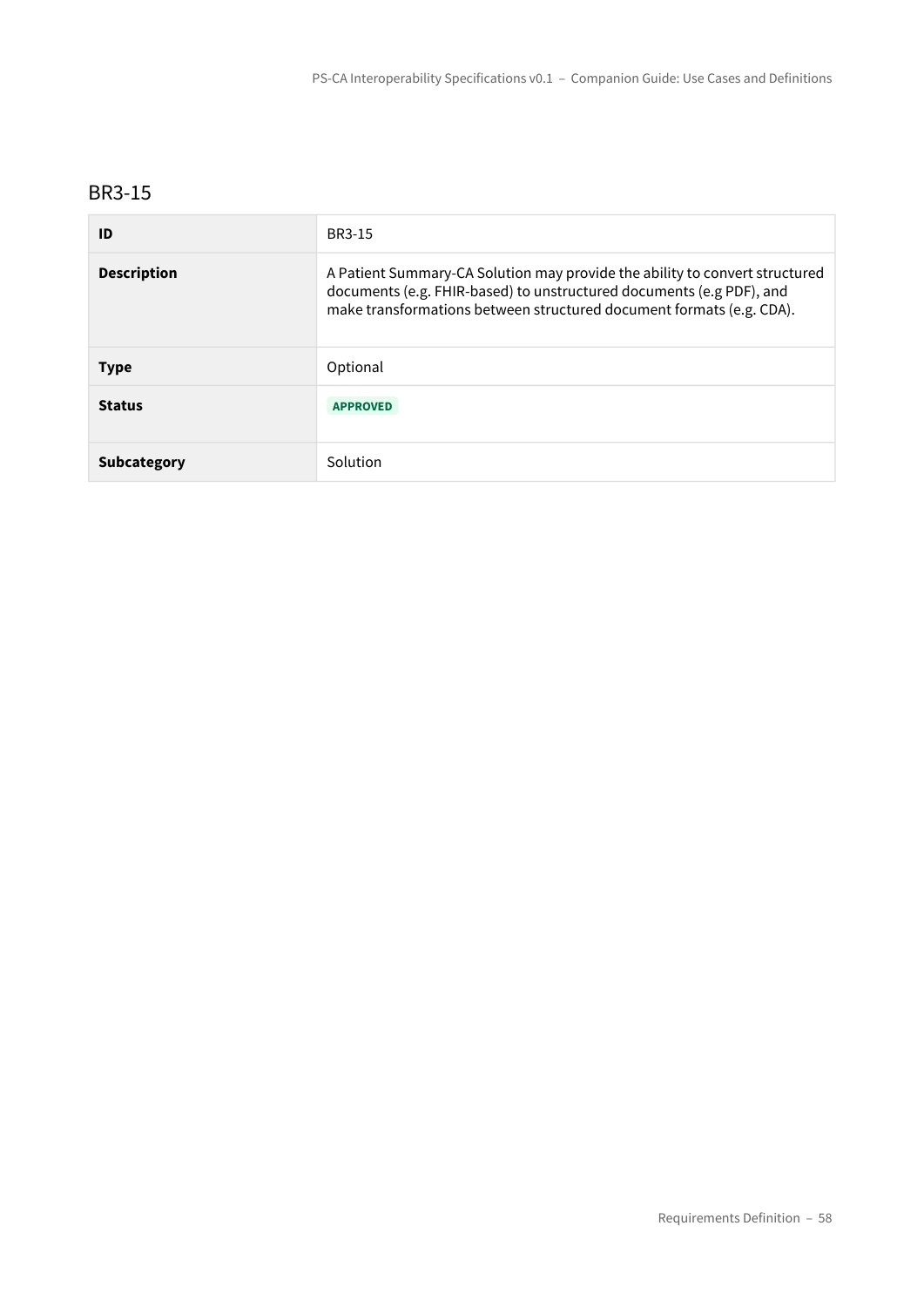<span id="page-59-0"></span>

| ID                 | BR3-16                                                                                                                |
|--------------------|-----------------------------------------------------------------------------------------------------------------------|
| <b>Description</b> | A Patient Summary-CA Solution shall create the PS-CA in a structured<br>format using FHIR R4 (v4.0.1) + JSON and XML. |
| <b>Type</b>        | Mandatory                                                                                                             |
| <b>Status</b>      | <b>APPROVED</b>                                                                                                       |
| <b>Subcategory</b> | Interoperability                                                                                                      |